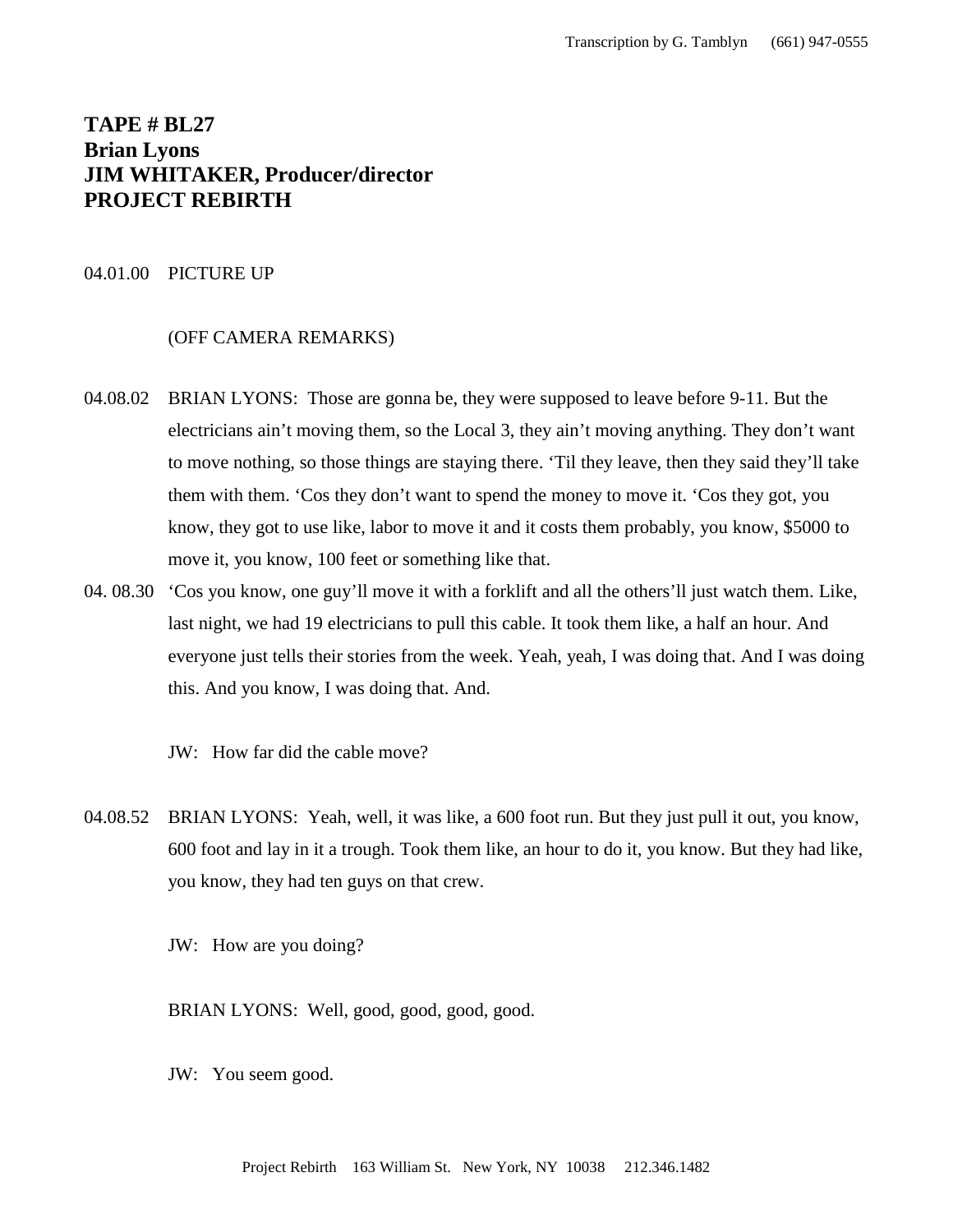BRIAN LYONS: No, I'm doing good.

JW: How's the job?

- 04.0920 BRIAN LYONS: Yeah, yeah, well, Tishman Construction is a very good company. And you know, now, uh, they pretty much let me do (?) my own thing. Uh, you know, they recognize my experience.
- 04.09.30 So, uh, (?) that's why they put me down with, uh, the electricians, 'cos I built the first PATH restoration, uh, project. And know, uh, you know, a lot about where the electric went and where, how they put it up and how we did the wire pulls and, and that kind of thing. So, you know, they put me with the electricians to manage that project, you know, until that's done. And, uh, you know, Tishman also got the contract to build towers two, three and four.
- 04.10.02 So, uh, you know, (?) when we finished, well, it's gonna take a long time to finish this. There's gonna be delays and, you know, (?) there was first 2009. Then it's 2011. And, uh, what, you know, (?) I was telling Danielle that it was like, you know, 2011 maybe, you know. They'll be another year delay there, so you can count on 2012. And then that's just the core of the thing.
- 04.10.29 Then you got to fill it with people. They got to fit it all out. That takes two or three years. So, you know, that's like, you're closing in on like, 2015 by the time, like, you get the building occupied and stuff. That's the way I see it, you know what I mean?

JW: That's the Freedom Tower?

- 04.10.47 BRIAN LYONS: Yeah, yeah, yeah. You know, the other tower are supposed to start like, in a year or two. But there's gonna be some delays on that because of the transportation hub that they're building down there.
- 04.11.00 And if they ever start the station, they're supposed to start the PATH station. Like, make it into a Grand Central Station, you know. Then that will just add chaos to the construction. So that'll delay everything, you know. No, there's delays everyday. You go to do something and the Port Authority stops you. Hold on. You don't have the right security. You don't have the right approval. And someone else needs to go over here. Blah, blah, blah, blah, blah. Now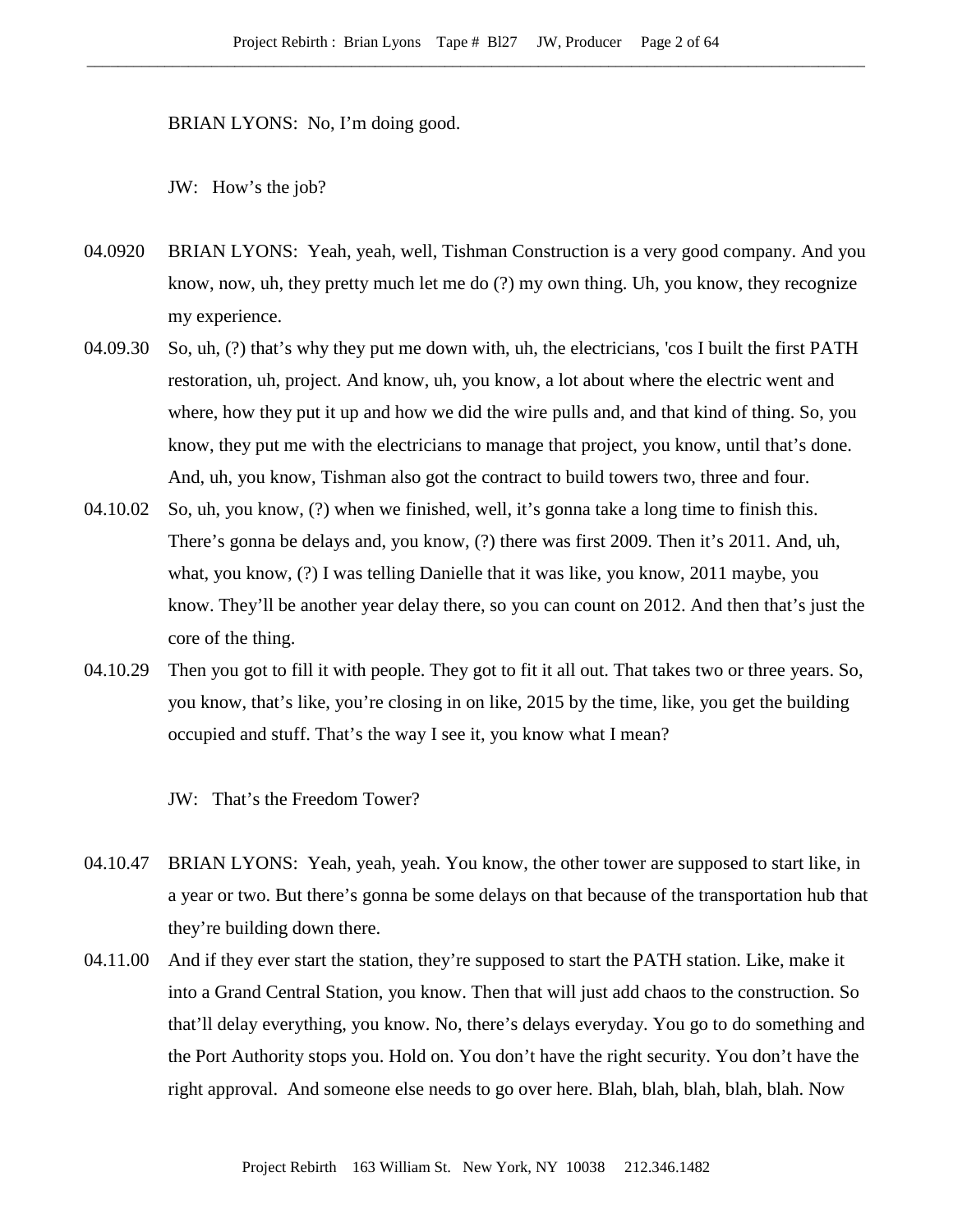they started two weeks ago, they just started, they brought trailers down to start the, uh memorial, all right.

- 04.11.32 So now they're gonna start building the memorial as we're starting to build the Freedom Tower. So there's gonna be more delays. There'll be like, (?) you know, all logistical type of things. Like, you know, where are you putting your stuff and where we're putting our stuff. There's like, no room to put anything, you know what I mean? So, you know, (?) you're gonna have a bunch of steel and rebar. And we're gonna have a bunch of steel and rebar. And concrete trucks got to come down. And there's a company that, uh, the Port Authority hired.
- 04.12.03 They hired a consultant firm to, to try to manage that. But they ain't, you know, they ain't doing too good on it, you know what I mean? They can't even find a place for us to put our trailer for the last three months, so like, we, the first four months, we had a trailer with no electric, water, television. I mean, uh, uh, telephone. Or, uh, bathrooms or nothing, you know? 'Cos they can't find, uh, no logistical spot to put you at, you know.
- 04.12.31 So, uh, and it's all political. This guy has to go check, when you come up with all these problems, no one comes up with answers. They're like, all right, we'll get back to you. So then they have to go check with like, nine other people. And then they come back and they still don't have answers. Everyone's scratching heads, I don't know where to put them. I don't know. Security won't let us put them there and, uh, 'cos they've really tightened up security for some reason.
- 04.12.59 They got cops on the outside of the gates. They got cops on the inside of the gates. They got security guards on the inside of the gates. They put truck barriers up. You know, they did everything possible to make it harder to get workers and trucks and material (?) into the site, you know what I mean? You know, after all these years, you know what I mean? You know, when we built the first thing with the PATH restoration things, we had wide open roads and you could get in, get trucks in and out of the gate and, and stuff like that, you know. But now it's like, very, very difficult to get, uh, you know, material and, and, stuff, stuff down there, you know, so
	- JW: Why did that change?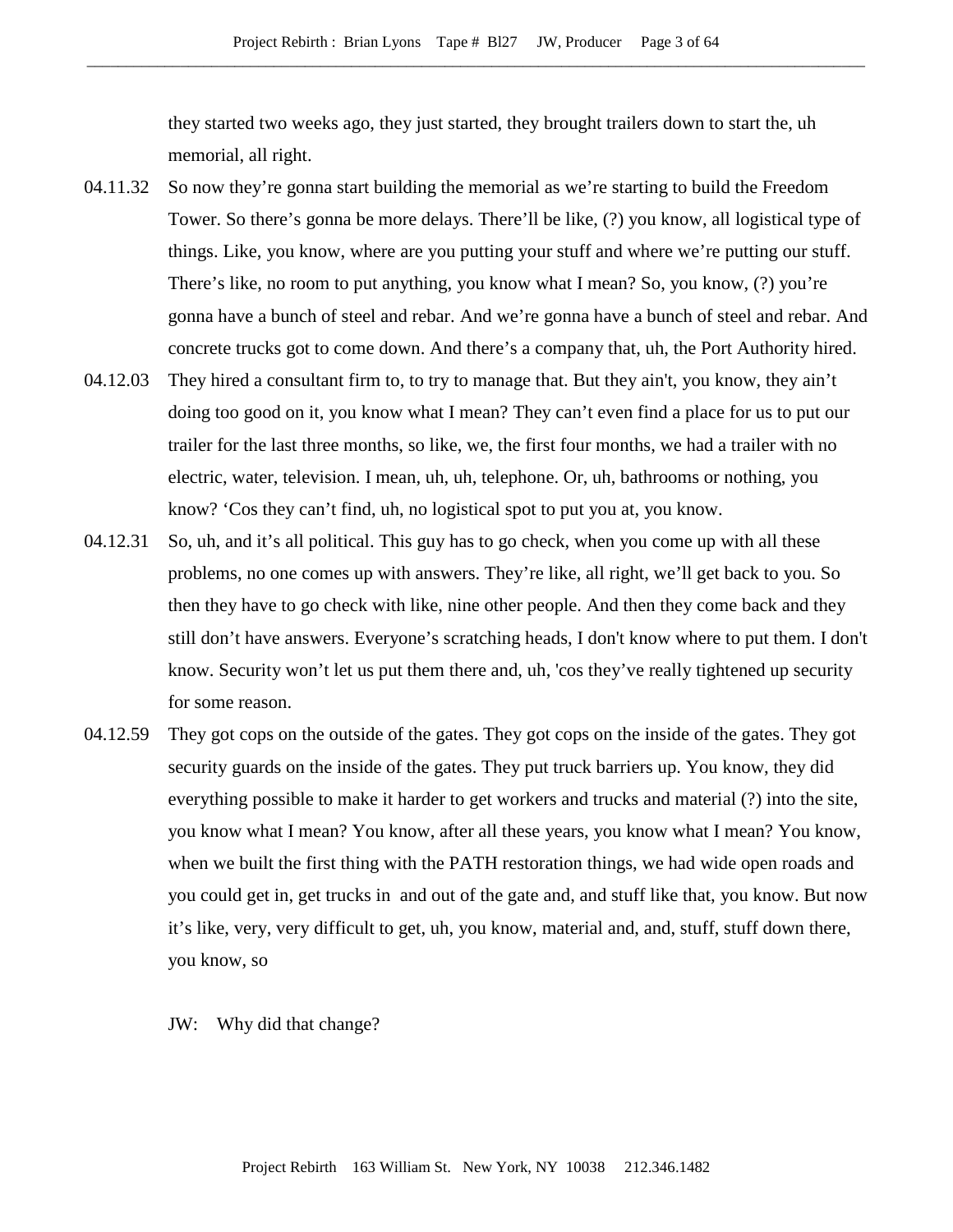- 04.13.42 BRIAN LYONS: Oh, (?) who knows? (?) It's internal within the Port Authority. They put someone in charge of security. And, uh, I guess they don't want anything to happen. They get all these threats and they get all these things. And, uh, you know, they, uh, are like, overzealous on stuff.
- 04.14.03 You know, like they got like, six guards in the bottom of the pit at like, midnight when there's like, not one person there, you know what I mean? So they're paying for, you know, security guards to watch the empty hole in the ground, you know what I mean? So, uh, for some reason, they just are, and then, you know, they got six on top. So uh, I don't know how you would get down to the bottom. So you know, they got, they just, you know, they get minimum wage, so (?) I'm sure they're not worried about the funding on that, you know.
- 04.14.33 So I don't know what their plan is or whatever, you know.

JW: Sounds like guaranteed employment for awhile.

- 04.14.43 BRIAN LYONS: (?) Well, that's what I was saying is like, it's a good company. So they, they're gonna build all these towers and I'm involved with them. So I'm gonna stays on this team, I'm on like, the Ground Zero team downtown. And I'll probably be working, I'll go from the Freedom Tower and, uh, you know.
- 04.15.00 If they let you finish it, depending, you know, they might need resources. And they might pull you from the Freedom Tower to start building Tower Two or work on Tower Three or something like that, you know. (?) Whatever the case may be. They might need, because (?) all the construction sites are looking (?) for good people right now. There's, uh, you know, a shortage of, you know, obviously this (?) union contractors, they're all subcontractors. But the main C-Ms, the construction managers, like my company, you know?
- 04.15.32 They need project managers. They need superintendents. They need, uh, project engineers and stuff to manage the subcontractors. And (?) the labor pool, you know, for what they want to pay is not like, you know, very large. You know, what they can afford to pay, you know. 'Cos they set up budgets and stuff like that. And like, for example, we're building, with the whole political thing, when they, they changed like, you know, four months ago, with the deals with Silverstein and the City of New York?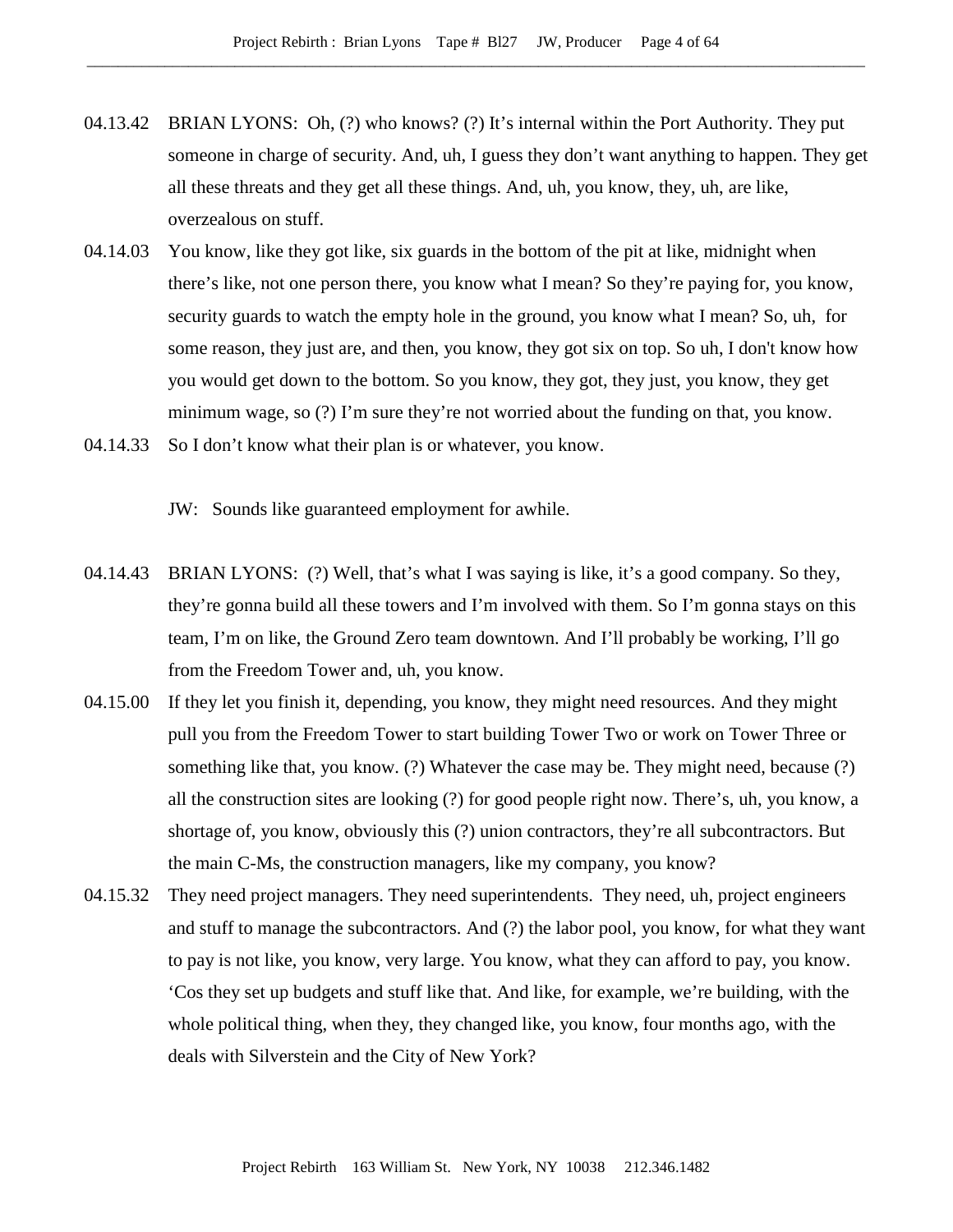- 04.16.09 And the Port Authority of New York. What the deals were with the towers and the Freedom Tower and stuff. Silverstein gave up the Freedom Tower, of building the Freedom Tower. He's just gonna manage the building of the Freedom Tower now. The Port Authority's gonna build the Freedom Tower. And like it said in the paper, Silverstein will get a one percent fee to manage the building of the Freedom Tower.
- 04.16.36 So he's not really the owner of it, actually. So he, you know, gave in to that. So that he could have specific rights to Tower Two, Three and Four. So he will actually own those buildings. And then with that, I guess they made a deal of, with the city, so much residential and so much commercial space.
- 04.17.00 And so much retail space in those buildings, whatever the combination is, uh, you know, I forget. It was all in the paper, but, you know, that all came to light. And then this month, I guess they were supposed to etch it in stone. We're waiting for that to happen, I guess. In September, they said mid-September, they were supposed to sign the final documents on clearing that all up, you know. But then there's still the whole issue of the memorial. That's, I guess they're starting some of the memorial.
- 04.17.31 Like, putting some footings in. But there's still like, a hold on like, exactly how it's gonna be built and where they're gonna put (mains?) and how the final design is gonna come out. That's not 100 percent, from what I can understand, you know, about it, you know.
	- JW: What do you think of all this?
- 04.17.53 BRIAN LYONS: No, no, that's normal construction stuff, I guess, you know. And (?) with Ground Zero involved, with all the political things, I would consider it, you know, normal, normal bureaucracy, you know, of what's happening, you know. It's just, you just got to go with the flow. It's just gonna take time. You know, it's a massive project. And uh, everybody wanted a piece of the action. The city wanted some things their way. The Port Authority wanted stuff their way. Silverstein wanted stuff his way. They all have lawyers and they're all suing each other. So they all had to come to some type of conclusion.
- 04.18.30 So (LAUGHS) this is what you end up with, you know what I mean? So it's just gonna, you know, you got to go, like, day by day. And uh, you know, no matter what you do, like, even the job that, that I'm on, it's like, it was supposed to be done August  $1<sup>st</sup>$ . And then the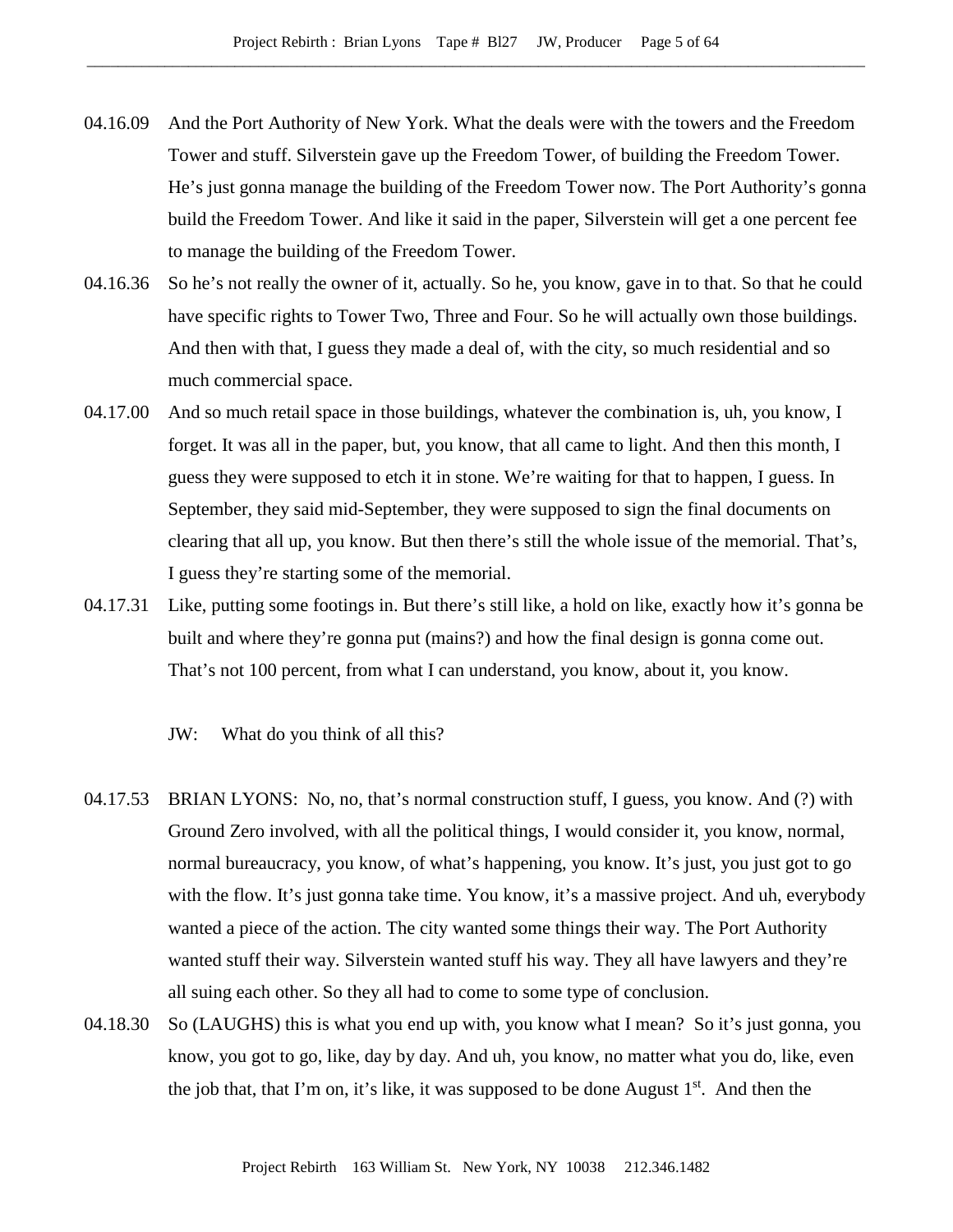footings were supposed to start August  $2<sup>nd</sup>$  inside the track area. And you know, the electricians aren't finished. They're like, on, they're three-quarters of the way done. And it's the middle of September. So you know, even the trades, the local, you know, slows down when they see the end of the job coming, because there's no more work.

- 04.19.07 And when they're done with that project, there's nowhere to go. So they (?) don't want it to end. So like I was saying, you know, the guy had like, a ratchet taking off the bolts. And the foreman yelled up, hey, what are you doing with that ratchet? Put that down. Get like, a hand wrench. Get a regular hand wrench. So he could go, you know, just one thing at a time instead of using the ratchet.
- 04.19.32 You know, otherwise he would have been finished that night. He has to save some for tomorrow night. So (LAUGHS) you know, you can't win, it's not, you, you can't say anything about it. It's not your job to say, you know, keep using the ratchet, you know what I mean? You know, it's their, he's like, ratchets aren't authorized in our union. Which they aren't. (LAUGHS) That particular like, speed wrench the guy had, it's not authorized in their union. 'Cos it does things too quickly.
- 04.20.01 Yeah, it's a sad thing. But these are the thing that happen in uh, in construction. I'm telling you, (LAUGHS) it's like, you can't make these things up, you know.

JW: When's the memorial going to be done?

- 04.20.14 BRIAN LYONS: No, I don't know. They're only doing the bottom footings right now, I guess. And then that's, they have a contractor that just came down in the last couple of weeks. And uh, they're doing, it was in the paper. They're doing like, a 112 footings. And then that's the end of their contract. That's probably just the bottom footings to get it out of the ground or whatever. And to show progress.
- 04.20.38 And then they have to raise money. They're still raising money. And uh, they have to move forward with the rest of the design of that. And then again, you know, they're building all these big buildings all around everything. You can't like you know, build the center first. And then try to build, you know, all these big buildings around (?) it.
- 01.21.03 You know, it's like, the pit, you know, like, you got to bring logistically, steel, trucks, concrete. Everything's got to come down and come up, right, for the buildings. How can you,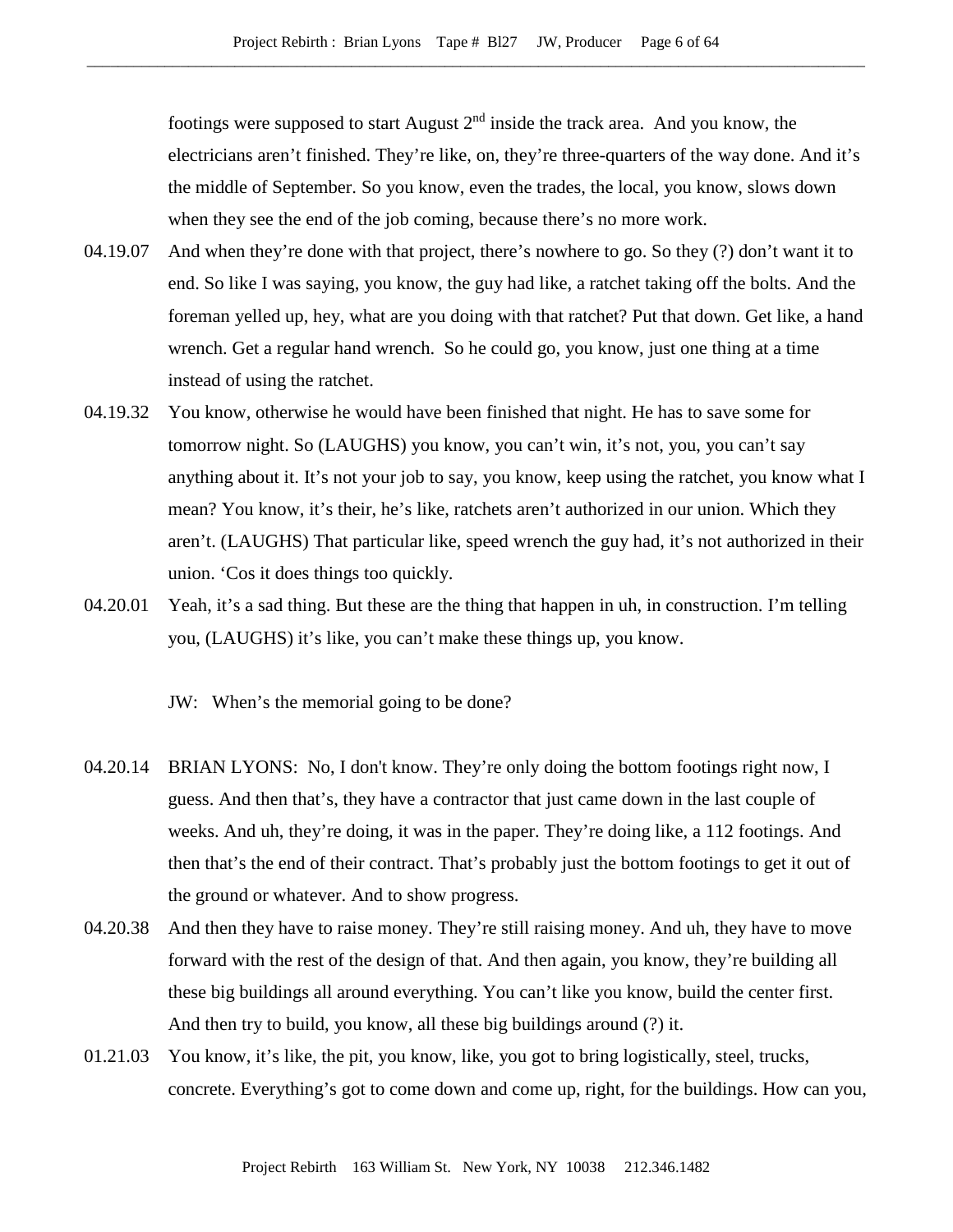like, take up the whole middle thing trying to build a memorial when you got like, all these big skyscrapers you got to build? Like, how do you do that? Why, why would you build a memorial like, and have a memorial sitting in the middle, and like, now you're trying to work around this thing to build big skyscrapers.

04.21.34 It's, to me, that's, I don't know. That don't sound right. I always believed  $(\sim JW)$ 

JW: So you're saying to build the buildings first?

- 04.21.43 BRIAN LYONS: Yeah. I mean, that would make sense. I mean, the middle is almost like a lay-down area where you have to put materials. And it's not that big either, you know. There's, there's a train station there already, you know. There's a bridge that comes down. There's trailers already down there.
- 04.22.00 There's not a lot of space. I mean, it looks, 16 acres, but it goes up all the way to Church Street and stuff. That's where some of the buildings are gonna be built, you know what I mean? I always believed what they should have done was, like, the first few months, right after 9-11, pick a corner somewhere or across the street, pick something. Build a small memorial with granite stone, with everybody's name on it.
- 04.22.32 With a few benches around it. Or whatever. And have that as a memorial until the main memorial was built. So people could come and, and see people's names. And you know, put flowers and, you know, say something and, and do something. And then when the memorial was built, which was, is gonna take like, forever, then it would be done, you know. But you know, they don't have anything.
- 04.22.59 So that's why people are, you know, all up in arms. The fire department went ahead and they made their own on the side of Engine and Ladder Ten, the side of the building. There's a firm that, a lawyer's firm, that lost one employee. And he was a volunteer fireman. And I guess he was there that day. And he was like, directing people out of the building, and so he stayed and got killed. So they privately donated the money to make this like, memorial.
- 04.23.32 And the side of the building is a complete like, bronze uh, fixture that uh, has murals on it. And has impregnated the names of all the firemen that died. And, and that volunteer fireman. So that you could go up with a piece of paper and pencil like, with the Vietnam Veterans Memorial, and (?) etch the person's name into it.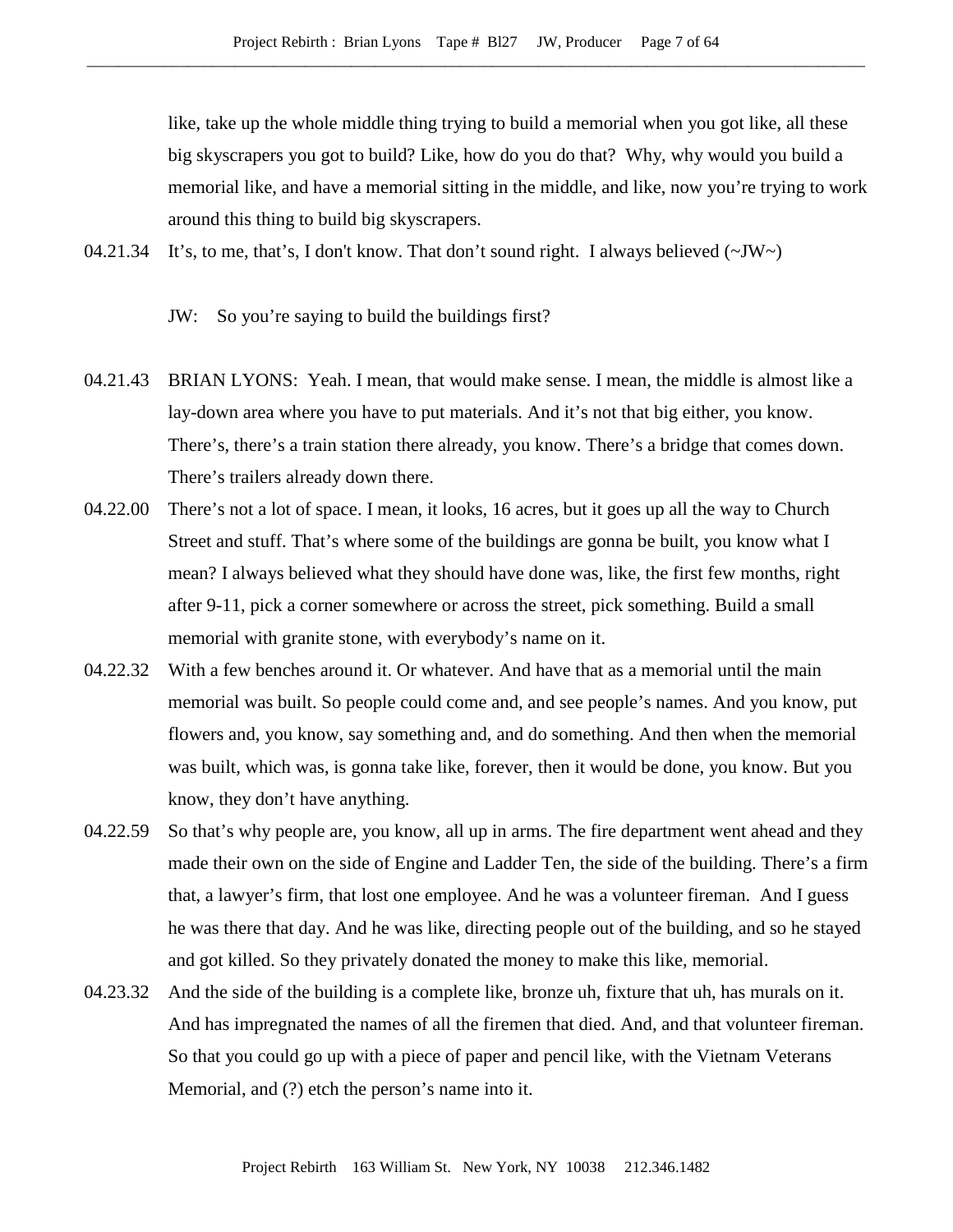- 04.24.02 So they made their own memorial right now. The fireman. And it's at Engine Ladder Ten, you know. And so that's somewhere for the firefighters' wives to go to. Which we're gonna go to Sunday night, because Elaine's coming down. My brother's coming down from Cape Cod. My other brother's coming down from Connecticut. We're all gonna stay in a hotel on (?) Sunday, so we can get up and be right at the site for Monday morning.
- 04.24.29 Instead of trying to drive down again. You got to get up at like, four o'clock in the morning, you know, from where we live. And they close the roads down, so you got to get through, you know, you got to past the road blockage before they close the highway down, you know. So we, we'll all be down Sunday night. And then we'll walk around. We're gonna go over to that memorial and, you know, take a walk around the site. We're bringing the children, all the kids are coming this year. 'Cos they're all older now. They all have questions and uh, what actually happened, where is it. What does it look like?
- 04.25.03 You know, they see bits and pieces on television, but you know, they, they want to see the real thing now, I guess. So we're, we're bringing the children with us, you know.

JW: Have your kids been there?

BRIAN LYONS: No, no. No.

JW: No?

BRIAN LYONS: No.

JW: Have Elaine's kids been there?

BRIAN LYONS: No, no. No, no, no. So Elaine's gonna bring her children this weekend.

JW: This will be a big deal.

BRIAN LYONS: Yeah, yeah. It's gonna be interesting, you know.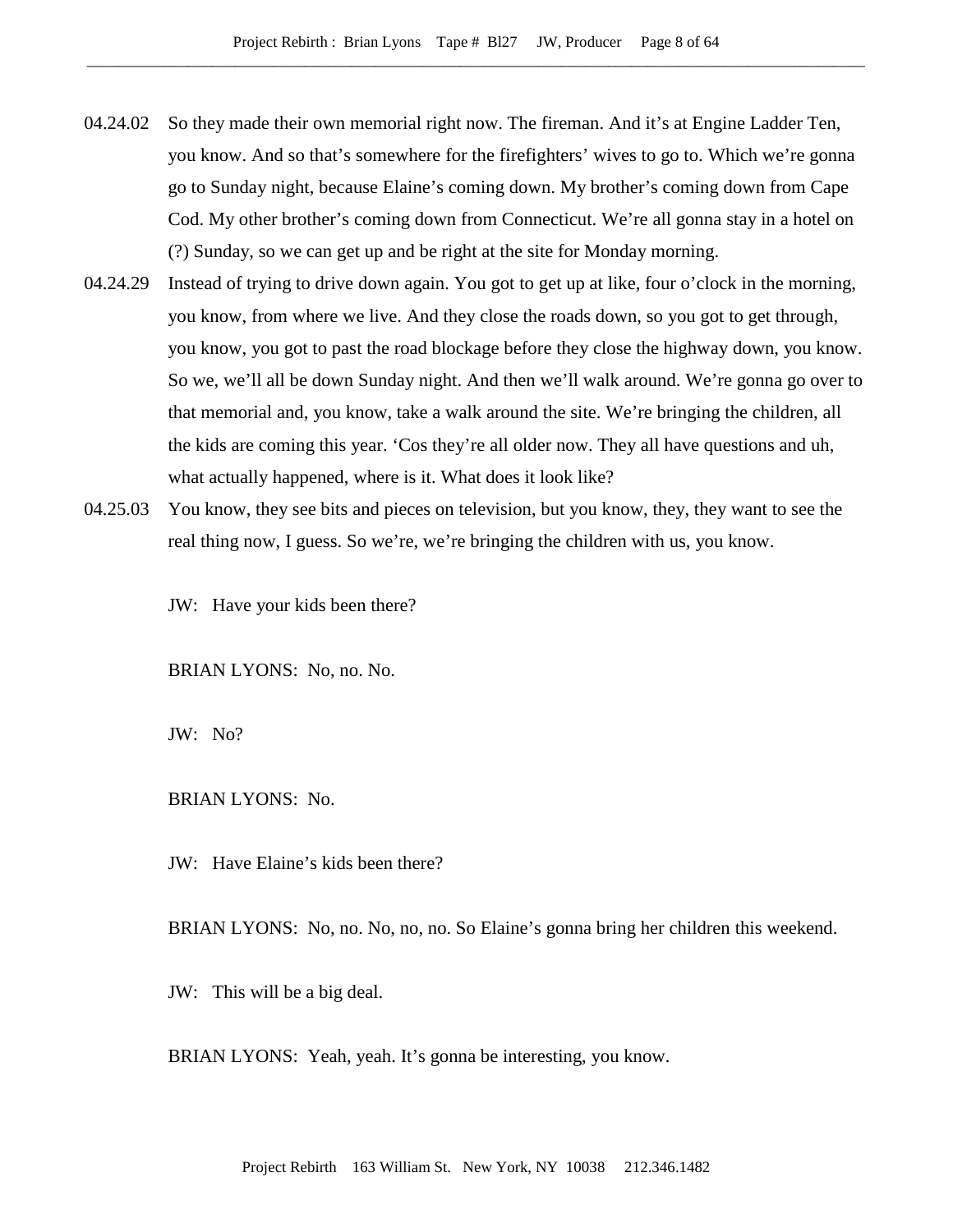JW: What's a typical day like for you?

- 04.25.38 BRIAN LYONS: Yeah, yeah, well, (~JW~) I work nights so I get home from the train, I get home at like, eight o'clock. So uh, summertime just passed. So uh, you know, that wasn't no big deal. But when school is on, my, the 11-year old is in sixth grade now. She's already on the bus at like, a quarter after seven. So I miss her.
- 04.25.59 But I, you know, I get to take the third-grader to the bus stop, which is right down the corner. Put her on the bus, which, you know, nice. To put her on the bus. And then I come home and go to sleep. You know, you get six hours or six and a half hours' sleep. You wake up in the afternoon. Then I pick her up from the bus stop. One's already home from the bus stop. That's the older one. But uh, the younger one, I pick up from the bus stop. And then I do some type of chore or something.
- 04.26.29 If we got to go out or, you know, I got to do something in the yard, do something with the pool. And uh, you know, do some chores. Then we have dinner. And then, you know, we sit around for awhile. Then I take a nap usually, like, an hour before I got to get on the train, I take a nap. Then I get (LAUGHS) on, I get to take like, the ten or 11 o'clock train. And you know, we start like, at midnight. The electricians start at midnight. You know, and they end at like, six in the morning.
- 04.27.00 So then I take, you know, go to Grand Central, take like, the six something train back home. And you know, do that again. And then it's six days a week, you know, so it's Sunday night, Monday, Tuesday night, Wednesday, Thursday, Friday night. And then Saturday, (?) I have off. So whatever we can do on Saturday. And now school's started, so all sorts of things are gonna start. Like, we do Irish dancing. That starts. And Girl Scouts start. And you know, there's a lot of activities for the kids that'll start.
- 04.27.32 So we'll be getting involved with that. When I get home, I'll probably, you know, after dinner, you got to drive them to school. Dance school. Pick them up from dance school. That type of thing, you know what I mean? So it's (?) not too bad. You know, and then at work, you know, I do my shift and then I just email with my Blackberry a report. How many electricians, what was accomplished that night. If there was any issues or (?) injuries or whatever. And you know, I do, to the senior project manager and the engineers and a couple other guys.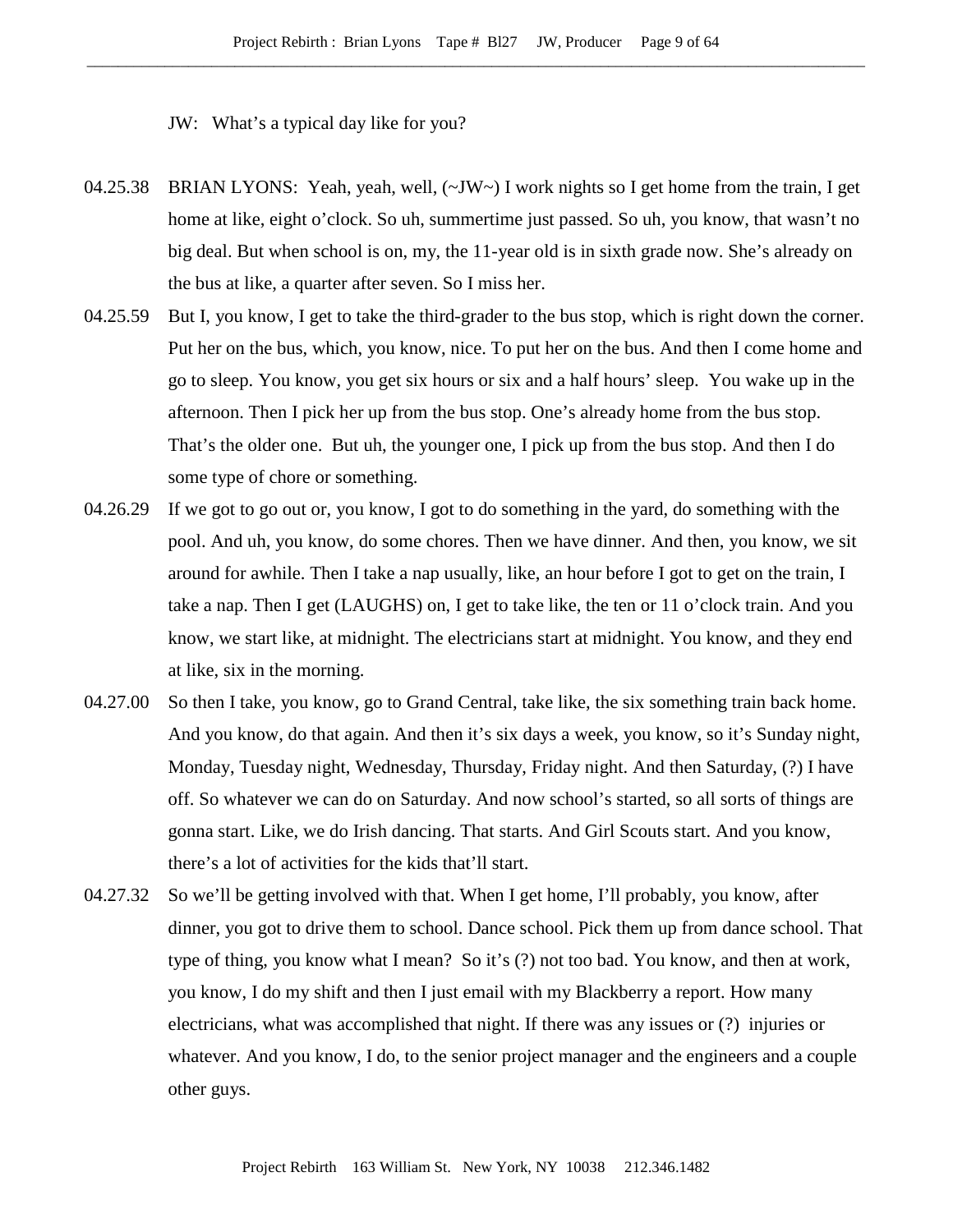- 04.28.07 And you know, I don't really hear back from them. They, you know, unless they have a major question, they, they understand what happened. And then they write a schedule, you know, there's a schedule that's written for the week, what's supposed to happen. I just kind of like, got, you know, use that as a guideline of what the electricians are doing, you know. And uh, you know, that's about it. It's pretty simple. It's like, for managing 2000 guys, to managing, some nights, they only have four electricians, you know.
- 04.28.33 On the weekends, they beef up the guys. They get guys from other jobs. That's why like, last night, they had like, 19 guys. Plus they're pressed for time, where, we're trying to press them to finish the job. So, you know, they're bringing more men in to, to try to finish the job. This weekend was very questionable, because there's a lot of go and stoppage. The president's supposed to come on Sunday. So the Secret Service is there today checking everything.
- 04.28.58 And there was access uh, uh, problems where they, you know, the electricians can't bring their vehicles down. They can't get into certain doors. They got to go around different entrances. And bring their tools in different ways. And you know, there's (?) but since they're working like, inside the train area, they won't be in the pit and they won't be seen. So they're letting them, they're letting them work. But for all other purposes, all work is stopped in the pit area.
- 04.29.29 And I think today, they're doing like, the major setup for 9-11. They're setting up the stage. They're setting up the rings down at the bottom of the pit with uh, the reflecting pools and stuff like that, they're doing that today and tomorrow. You know, I, I guess they got to have it finished before tomorrow morning at some time, because the president's supposed to come. I don't know. I guess they'll pick some family. They probably already have some families picked out, and they'll bring them down there. So when the president comes, he can greet some people and stuff.
- 04.30.02 I'm sure he's not just gonna come by himself and just go down there and, you know, he needs some type of photo op or something like that, you know. Have some families down there waiting for him. Handpicked families. (LAUGHS) It was interesting, though, I watched, the engineer in charge of the Port Authority, which is the guy that I check in with when we go to work every night, there's a Port Authority guy.
- 04.30.29 He's in charge, 'cos we got to work on the tracks and stuff like that? So he's in charge of getting the power turned off on (?) the third rail and making sure electrical closet doors are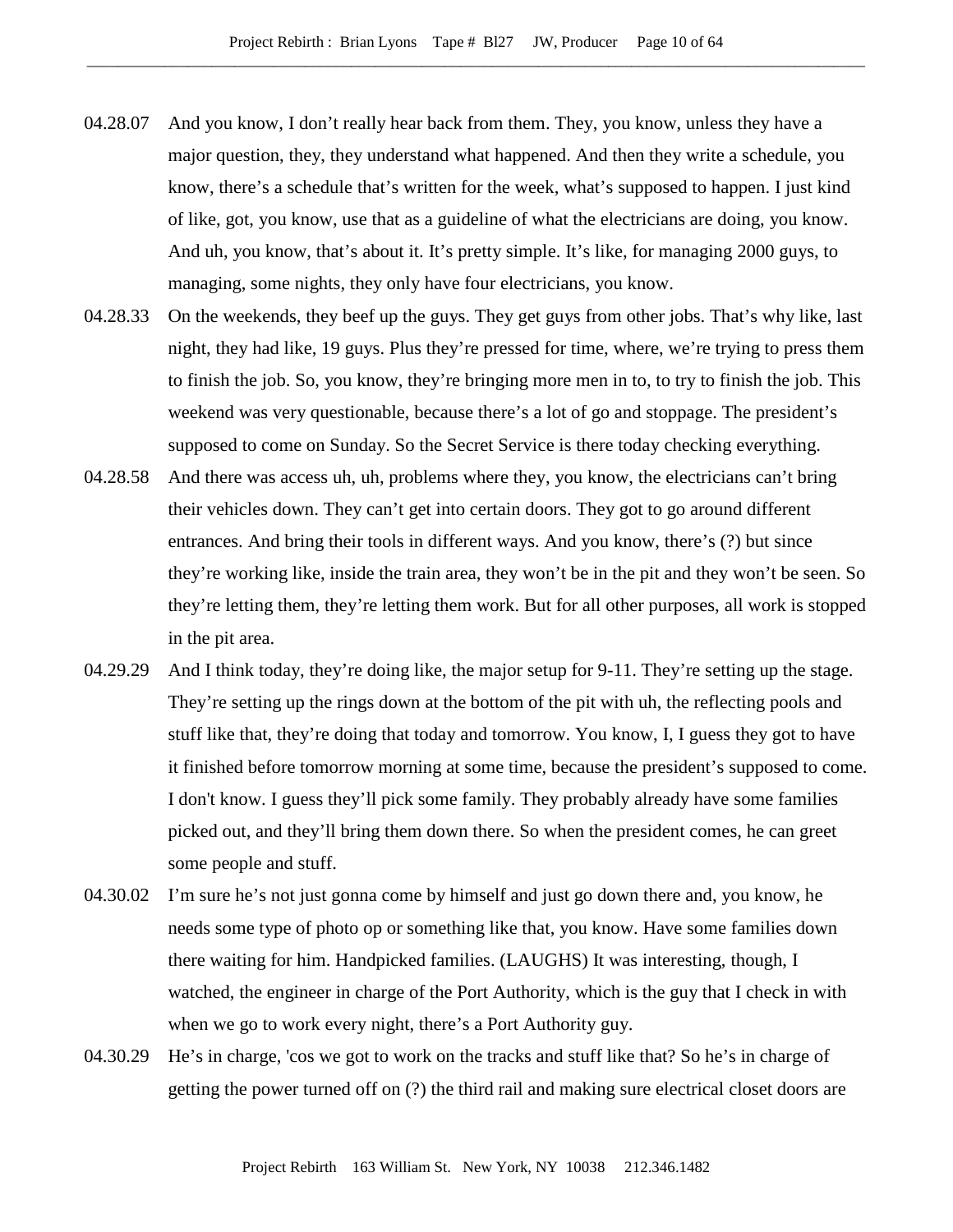open access for us to get into and stuff like that. So they have a Port Authority engineer with you to work the shift. So you just got to get you set up, and then he just goes, sits in his trailer or, you know, sits in, there's a control room, 'til (?) you have any questions or if you need him for anything.

- 04.31.05 But he brought a DVD player in last night. And he had a DVD of Fahrenheit 9-11. And I swore I would never watch that film, because of I heard all different things about it. But I watched it last night. And it was just, it was just a goof film, actually, if you ask me. It was like, you know, a, you know, to goof on the president pretty much.
- 04.31.31 They edited all sorts of things to make the president look like an idiot. And (?) if you know anything about editing and, you know, watching films, you could tell that it was just all done just to do that, you know what I mean? You know, they took different excerpts out of different stuff and, you know, they were talking about, you know, (?) and I was in the military and, you know, this guy wasn't in the military.
- 04.31.56 And, you know, they were talking about, there was guys they were interviewing, you know, that were over in Iraq and they were, you know, over in Afghanistan and they were saying, why are we here and that I want to go home. And I was saying, well, then why did you sign up, you know what I mean? Like, you guys, like, signed, volunteered, you know what I mean? No one like, tied your hands behind your back. And now you're complaining, you know what I mean? It's the military. You go and you fight in a war. Either you're gonna die or you're gonna live. One or the other. It's like, that's as simple as that.
- 04.32.29 People like, get all these false, you know, like, they told them, you know, you're gonna get free college. You can get this. Sure, you're gonna get all that. But you're in the military. You're in the army. You know, army guys carry guns. You go into war. You know, a war could start at any moment in history, you know. So stop complaining, you know what I mean? And you know, and they weren't doing their, their platoon any good by complaining about being where they were at or whatever, you know what I mean?
- 04.32.59 So, you know, and all they did was have those comments. They didn't, I was telling the guys, they didn't, they didn't interview any special forces guys that came to the site. They, you know, some special forces guys came and looked down at Ground Zero. You talk to them and you'll want to join up the special forces. They're so like, hyped up. They're like, yeah, we can't wait to get back to Iraq. We're gonna like, snap some more heads.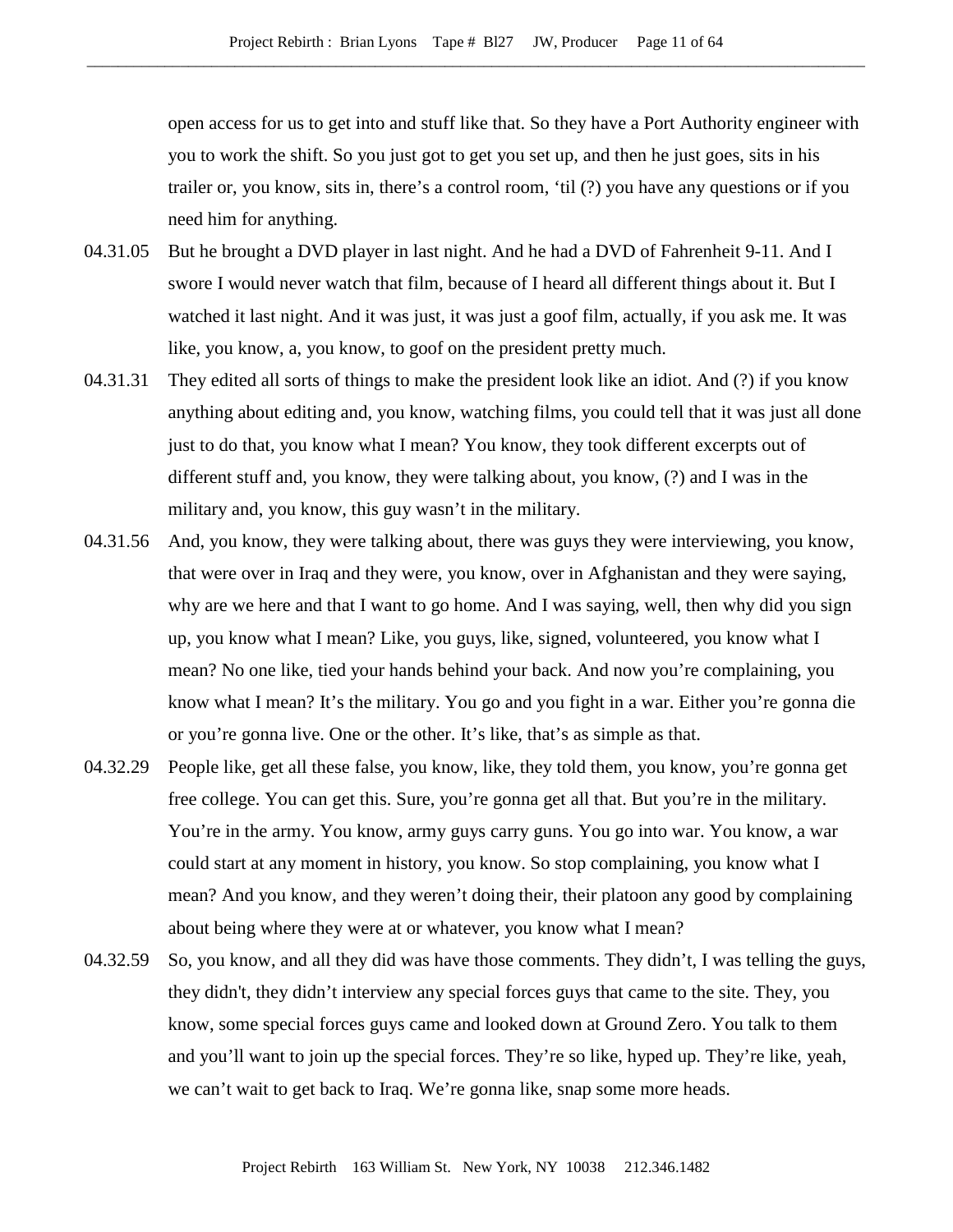- 04.33.30 We're gonna like, you know, bomb some more buildings, you know. We did like, a secret thing. We went in, we smashed into the palace, you know. They're telling you all these stories. And these guys are like, big, mean, tough dudes, you know what I mean? So it's like, interview them. Go ahead. And put it on your film. But they don't do that. They interview the guy that complaints. So you know, the film to me was just like, a puff, you know, a spoof to jap the guy. Jap the president, you know.
- 04.34.06 So which is another piece of footage there in history. I don't know how many people watched it, but, you know, or believed it or whatever, you know. You know, but there was things like, it was like, this guy, he got a job doing this. And guess who he is? He is President Bush's first cousin. Oh, hello? Well, like, that's like, the whole world, like, revolves around that, you know.
- 04.34.31 You go to any company, you ask like, who is that? Well, that's what's his name's brother-inlaw. Who's that guy in that office? Well, that's his son-in-law. And who's that? Oh, that's his son. And who's that? Well, that's his son's son, whatever. They're all, every company in the United States does that, you know. Puts all their friends and people they know in like, good job positions if they can, you know what I mean?
- 04.34.58 It's like, he's not the only guy that does that type of stuff, you know what I mean? And like, every other president in the world did that before them, you know what I mean? Anyone that helped you get re-elected, you're an ambassador to somewhere or, you know, you're, you know, you know, on the Justice Department or whatever you are, you know? So, you know, it was interesting just to see, you know, like, he was like, picking it out, like he was the only one that ever like, did any type of thing. Like, picked friends to go to different job positions, you know.
- 04.35.33 And me knowing that that's not true, it's like, you know, you know, different companies I worked for, you find out like, how did that guy ever get to be like, a vice president? Oh, well, he is the senior vice president's brother-in-law. That's why he's vice president. Oh, okay. That makes sense. He don't know anything, but he's sitting in that office over there. And he's like, screwing every job that we have up.
- 04.35.58 But that, you got to deal with that because that's his brother-in-law. And don't talk about him 'cos you'll be fired. (LAUGHS) You know, so you run into like, you know, different job things like that, you know. So.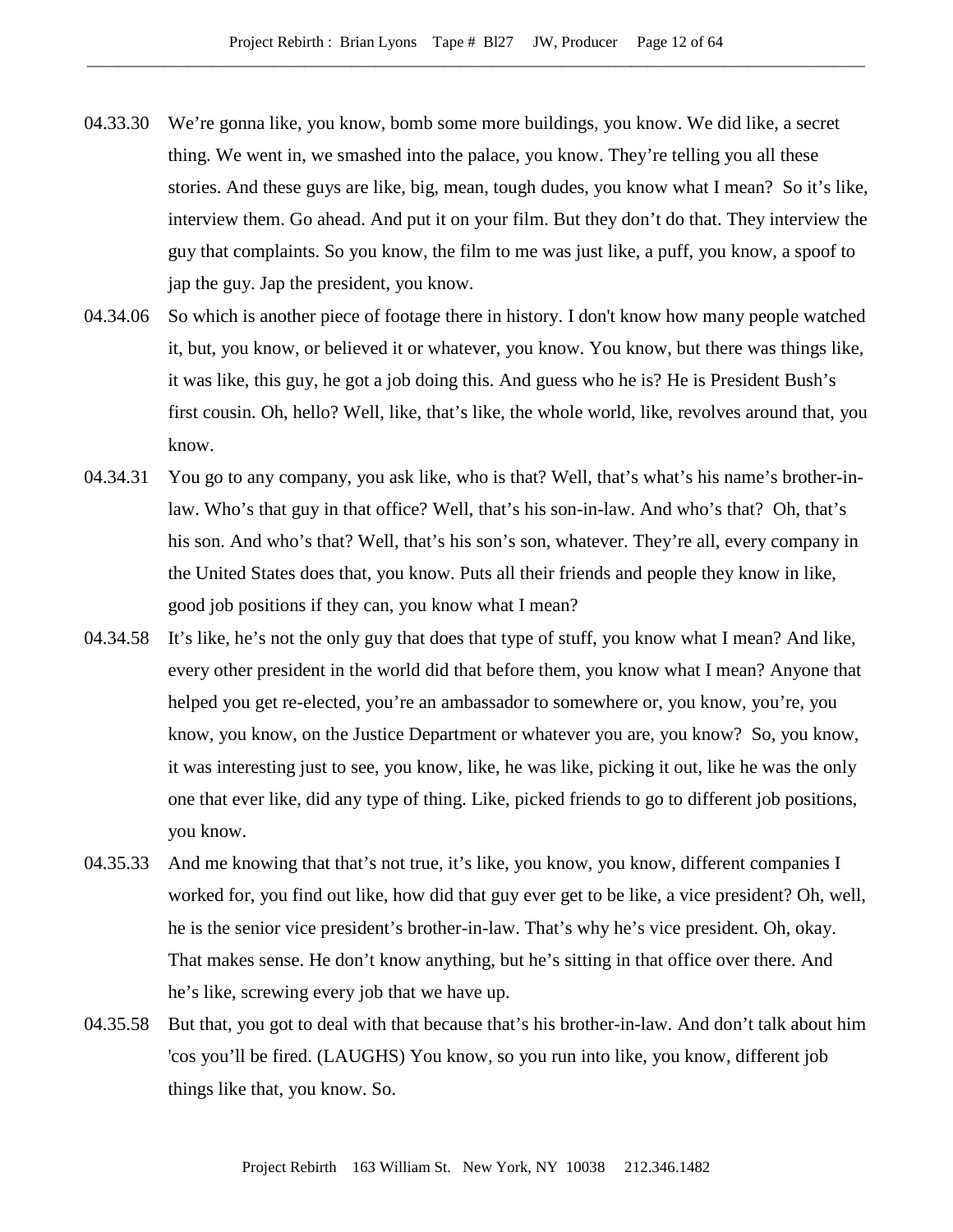JW: How do you like your job?

- 04.36.15 BRIAN LYONS: No, I like my job. I have a very good company. They treat me well. And I don't know anybody, so I'm not related to anybody. So, you know, I, I got it, my job on my own merit, by the way. (LAUGHS) And you know, no, it's very satisfying and, you know, I'm looking forward to, to building this tower and, you know, hopefully I stay to the end of it.
- 04.36.39 And you know, I don't get switched over to one of the other buildings or whatever, in case they need me over there or whatever. But most likely, you'll stay on this uh, on this one project till it's finished. 'Til you get the, you know, you get the core done.

JW: What if you were switched and why don't you want to be switched?

- 04.36.56 BRIAN LYONS: No, no, you know, the Freedom Tower is, you know, the biggest building in the world. It's like, a dream to build that type of building, you know what I mean? Well, by the time it's built, it's only gonna be the eighth tallest building in the world. So you know, that's a fact. 'Cos they're building, right now, there's other buildings under construction. And there's a building in Korea that, uh, this building's 1776 feet. And the building in Korea is like, uh, 2,665 feet. It's like, 1000 feet taller than the Freedom Tower.
- 04.37.34 In South Korea. Or North Korea. One of those Korean countries. So, you know, so there's other buildings, obviously, under construction. So it'll be the biggest building in (?) America, you know. That's (?) for sure. But you know, worldwide, I guess other countries are building taller buildings.
- 04.37.57 Everybody's you know, building bigger buildings.

JW: What about the way things started with your brother?

04.38.05 BRIAN LYONS: Oh no, no, absolutely. It's very satisfying. You know, I'm sure he'd be proud that I somehow got onto this team to build the biggest building in the world. And (?) you know, I'm major-ly involved with it. I'm the mechanical project manager on it. So that's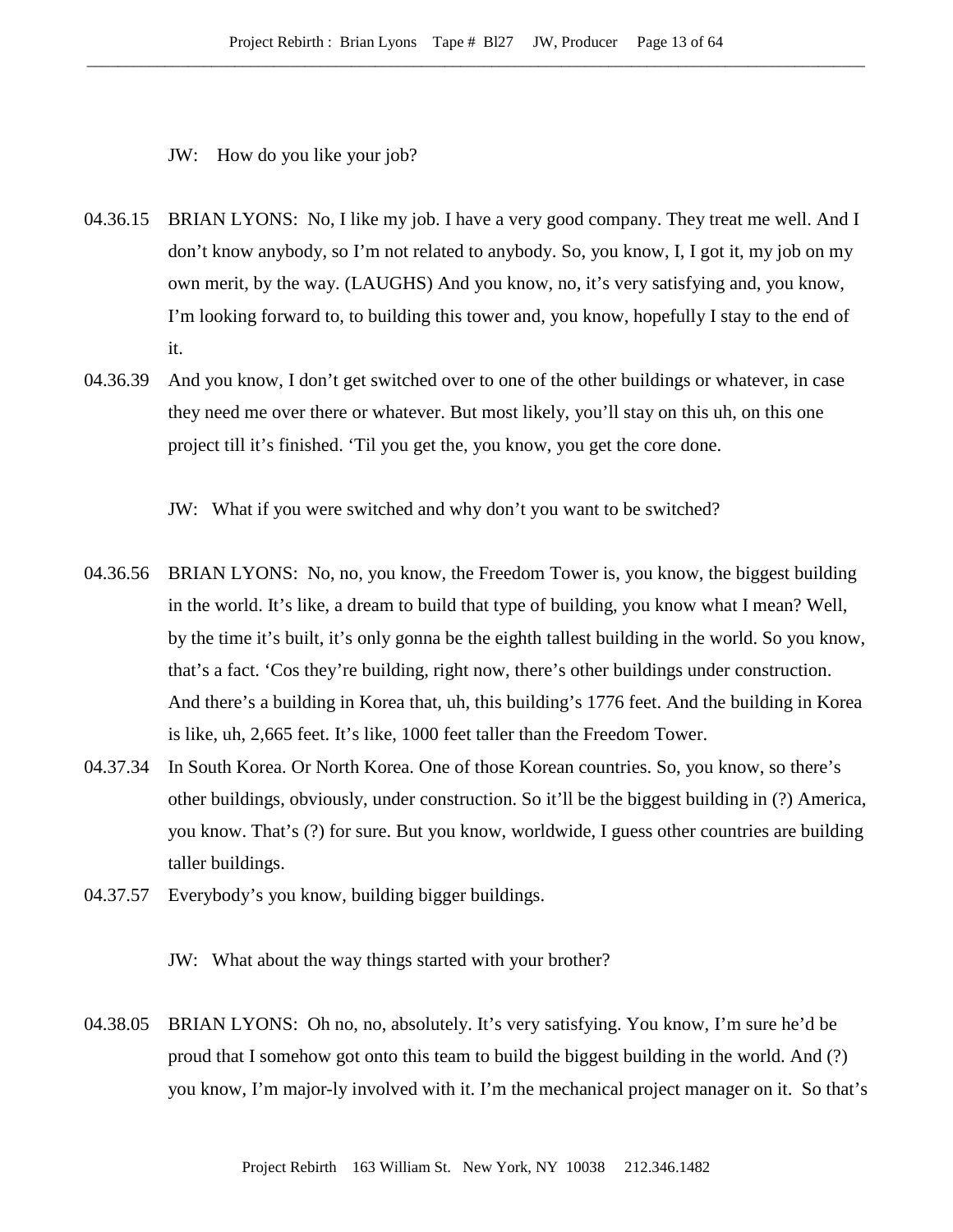a big deal. And uh, uh, you know, I think he would be happy about that. He's a mechanical engineer, graduated from Manhattan College.

04.38.30 And you know, I think he would be proud to see me building this building. You know, he would love to come down and, you know, visit it and, you know, I wouldn't have him do all that stuff, you know. He'd (?) be in his glory, you know, doing that, you know.

JW: You were the builder, though?

BRIAN LYONS: Yes. Yes, yes. Yes.

JW: What was he?

- 04.38.55 BRIAN LYONS: No, he's like, the engineer of the family and stuff like that. But, you know, like, you know, like, if he was renovating his house, I would have to help him sheet rock and stuff like that. He was (?) learning as he went along a little bit, you know what I mean? So, but he was more, you know, smarter in the books, in math and, and that type of thing, you know. So, you know, and he had an engineering job. The second job from the fire department, working with an engineering firm in Connecticut. And he was doing very well with them, you know.
- 04.39.28 So, no, he would be very proud that I'd be building this building.

JW: Do you think about him when you're down there?

- 04.39.41 BRIAN LYONS: Yeah, yeah. Every day. Every day. I try to like, two or three times a week, walk over to where we found his body. Over by Tower Two, to say a prayer, you know. You know, 'cos I got time. The electrician puts that slow wrench on and I get time to walk around a little bit.
- 04.40.00 So then I walk out to the pit and walk over to Tower Two area. There's not a lot of action going on over in that area. You know, we're north of Tower One. The Freedom Tower. And then the uh, memorial people are working near the Tower One area right now. So the back, the south end of the pit is kind of like, there's not a lot of activity going on over there.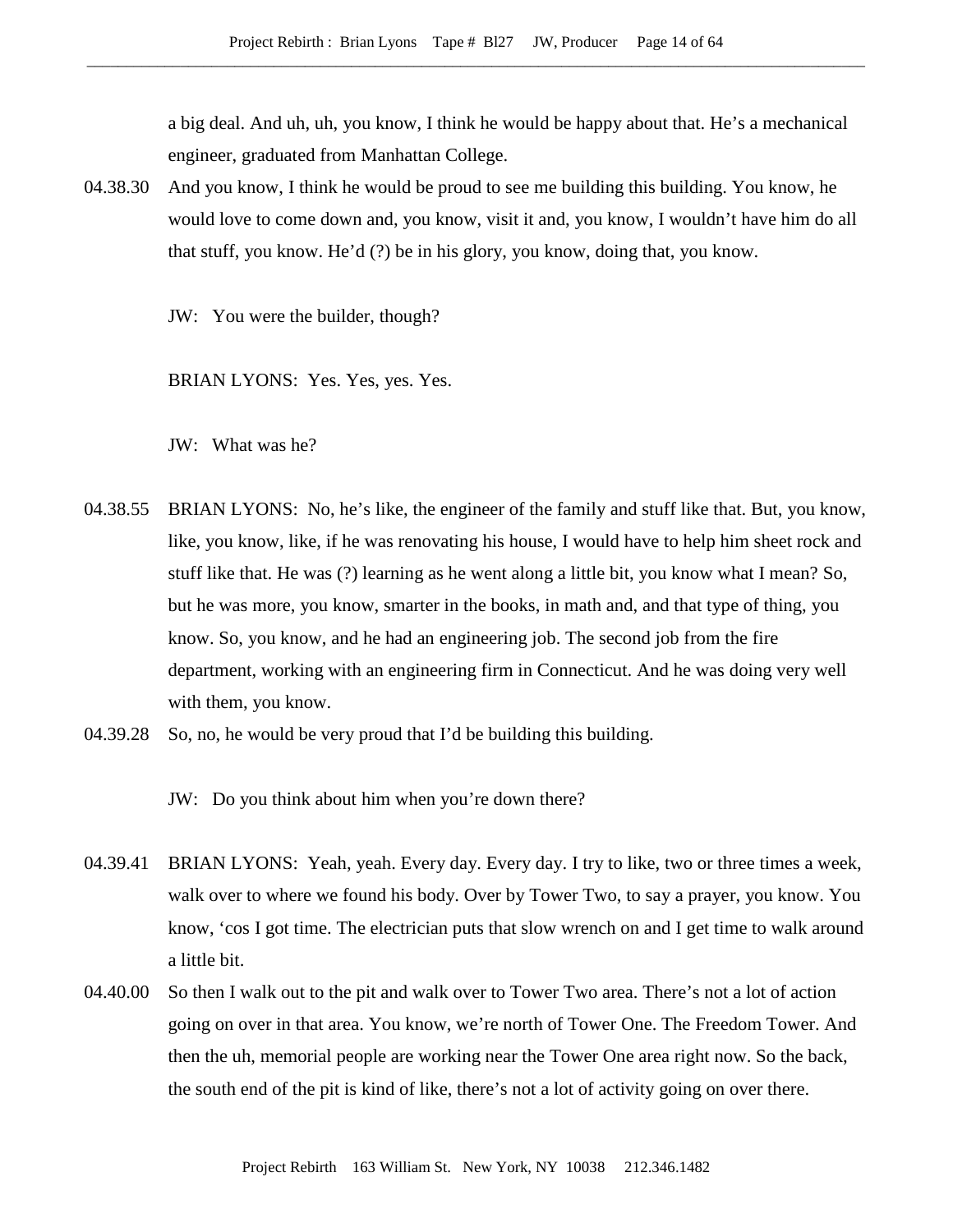JW: What do you do when you go out there?

- 04.40.34 BRIAN LYONS: Yeah, I go over right to the exact spot where we found his remains. And then the thing came out in the paper, which is good. I told Elaine, I'm gonna follow up with that, with the medical examiner's office. About a week ago, or during the week, uh, the city announced that they awarded a contract to a company in Pittsburgh, Pennsylvania, to retest all the DNA samples that haven't been identified, because uh, they've developed a new science and technology to extract more DNA out of damaged pieces of human remains.
- 04.41.15 And they can get results 1000 times faster than old technology. So they have allocated like, \$1.2 million to have that testing redone.
- 04.41.30 So you know, I'm gonna call the medical examiner's office up and, you know, kind of like, talk to them about my brother's stuff and see where they're at with that. And what's true and what's not true. And when they're gonna start it and how (?) it's gonna work. And, and stuff like that. And we'll see. 'Cos you know, I've talked to them a bunch of times over the last five years. And they used to have meetings in the very beginning, like, every Tuesday night, for family members to come and ask questions about remains and stuff.
- 04.42.01 So after the first year or so, the meetings went to like, once a month. And then after the second year, they kind of stopped the meetings, 'cos they were slowing down on, on identifying anything. And then by the third year, they had, you know, put everything on pause type of thing. They announced all that type of stuff. They, they had exhausted all their possibilities. So they had, you know, stopped on a few things.
- 04.42.30 And you know, they continue, you know, searching for new ways. And I guess, you know, through that searching process, they found this new technology. And they're going to try it, I guess, you know, and see how it works out.

JW: So they found the remains?

BRIAN LYONS: Well, on Saint Patrick's Day, right.

JW: I remember that.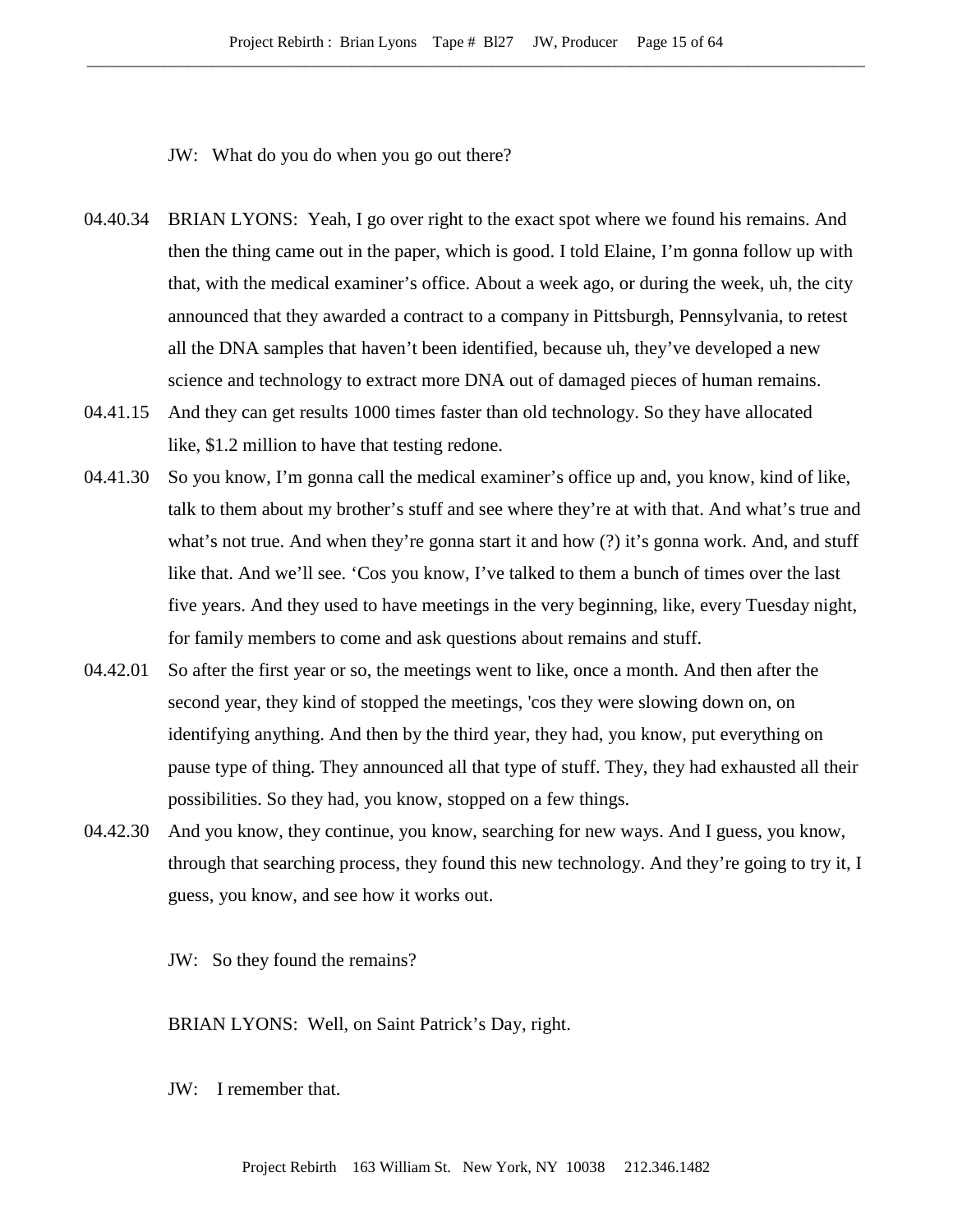- 04.43.03 BRIAN LYONS: I found the halogen, right, that my brother was carrying. So where, where the machine dug that up, we went and hand dug and built screening deices. And we, with the screening devices, we got just bone fragments, about 400 bone fragments. And some white ash. And that was all turned over to the medical examiner's office.
- 04.43.29 And from their reports is that those, those bone fragments were so superheated from fire and stuff that it was, they were damaged so badly, they couldn't extract any DNA out of it. So, you know, we've been left with no (?) positive identification from DNA, you know. And you know, while we were doing screening, we had found tools and metal devices that would have been on your body at the time.
- 04.44.01 And you know, it all came from squad, it was three men from Squad 41. Their gear. So, you know, one of them was Michael's stuff. And, 'cos they knew by the type of stuff that they wore on each, each other, different guy had one type of harness. One guy had a different harness. You know, different tools they carried. And you know, stuff is labeled and welded in. So they, you know, they knew that we knew where we were at.
- 04.44.30 That it was, that that was the spot that, you know, they, they were at. And you know, so the medical examiner's office obviously said that, you know, stuff was too superheated and damaged. And so that's why I'm, we're looking forward, the report in the paper said is that they could extract DNA out of damaged bone particles that were extremely heated. And that's exactly what happened with our (?) bone fragments that we collected.
- 04.45.05 So we're hoping that they could maybe get something out of it, you know what I mean? I mean, there's matter there. It's a piece of bone fragment. It is matter. But I guess, you know, (?) it's superheated. There's no liquid matter in it, you know, per se. And I guess maybe that's where they get the DNA from. They need something moist or (?) whatever. I, I don't know. But maybe they can take a piece of bone now and, and get it out of the bone or whatever  $(?)$  they can do, whatever type of science they have now.
- 04.45.40 Using different chemicals and they can convert it to something else. And that's why I'm gonna call the medical examiner's office to find out exactly, you know, what's, you know, what, what the procedure's gonna be and you know, hopefully we could get some closure on that, you know. 'Cos I've spoken to Elaine about it. We have a vial of blood of his that's frozen.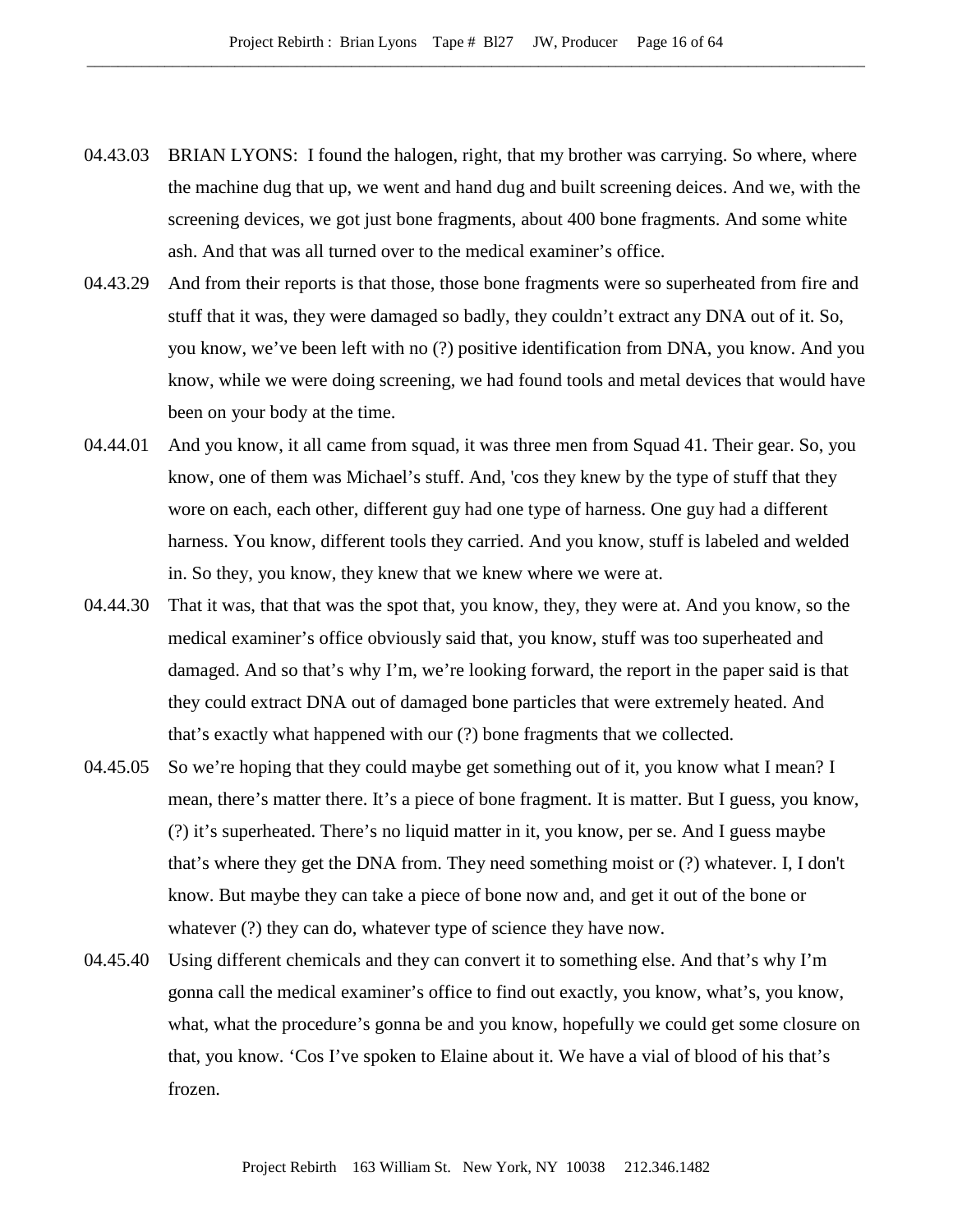- 04.46.00 It's in Minnesota. Because he donated through the fire department bone marrow uh, program two weeks before 9-11. Him and like, 87 other firemen. So there's two things. With the blood that's frozen, they have an exact DNA match for him. Like, we didn't really need to go and get hair particles and toothbrush and, we got all that and gave that to the medical examiner's office.
- 04.46.30 But when I spoke to the medical examiner, he was like, we have the perfect thing anyway, Brian. We, we have his blood. And we have his profile. We have his DNA profile from the blood. There's no other perfect way than you can get it out of the blood. So there's like, they have exactly the 100 percent profile that is needed to match something. Whereas other people, that's not the case.
- 04.46.58 You know, and that's why it's hard for some of the uh, things to be identified. You know, it's not like every Joe Blow lived in Queens, took the train, went up to the tower and was killed. There was people from all over the world. People visiting. People staying in a hotel room that was visiting. And they're from another country. And they had to try to get their DNA profile. They needed to get items from them.
- 04.47.30 They needed to get their toothbrush or their hair comb or something from their house. Their underwear or (?) whatever it might have been. And for the foreign people that were there, it was very difficult, and sometimes they haven't even gotten all of it yet. And so they don't have profiles for every single person. The 100 percent profile. They might need, they need like, eight numbers to have all the different chromosomes on them, you know what I mean? And some people that need to be identified, they only had seven numbers.
- 04.48.07 So they need three more numbers to match, they might even have the piece of, they have a piece of body or flesh, that they got DNA out of. And they got ten numbers out of that. But on the board, there's, you know, 800 people with only seven numbers. So they can't match that up.
- 04.48.29 So they need the other three numbers to match those type of things up. And this, this technology, too, spoke about that. That they, you know, they might be able to get a piece of hair and something else and get the ten numbers out of it, you know, using the new technology. So then once they get the ten numbers and then they have already tested all (?) the remains, they match it like, within milliseconds through the computer.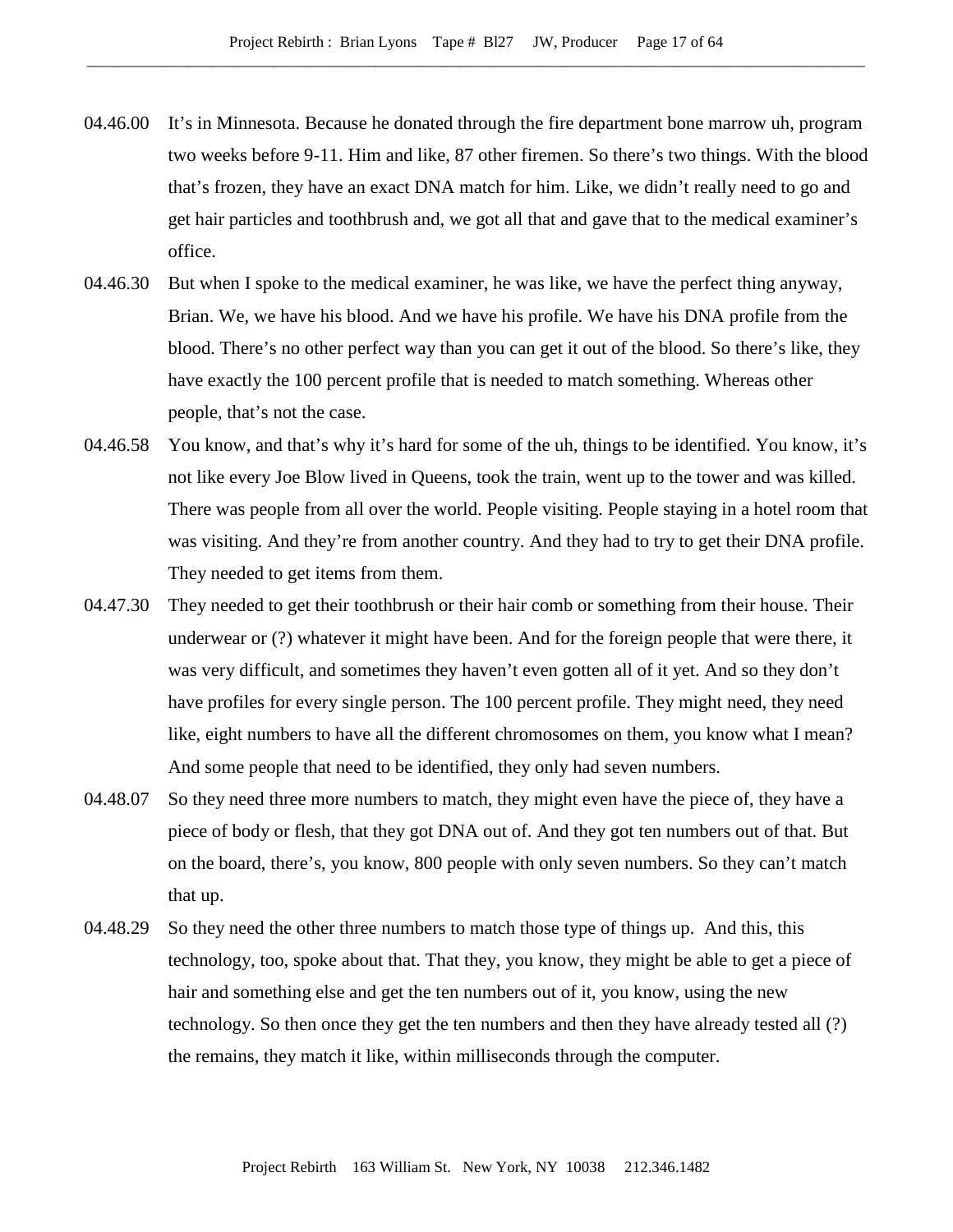04.49.00 'Cos they're just numbers. You know, everything gets points or whatever from the DNA process. So you know, we're trying to, you know, look at that, too, you know, and seeing where we're going with that, you know.

(OFF CAMERA REMARKS)

04.49.21 END OF TAPE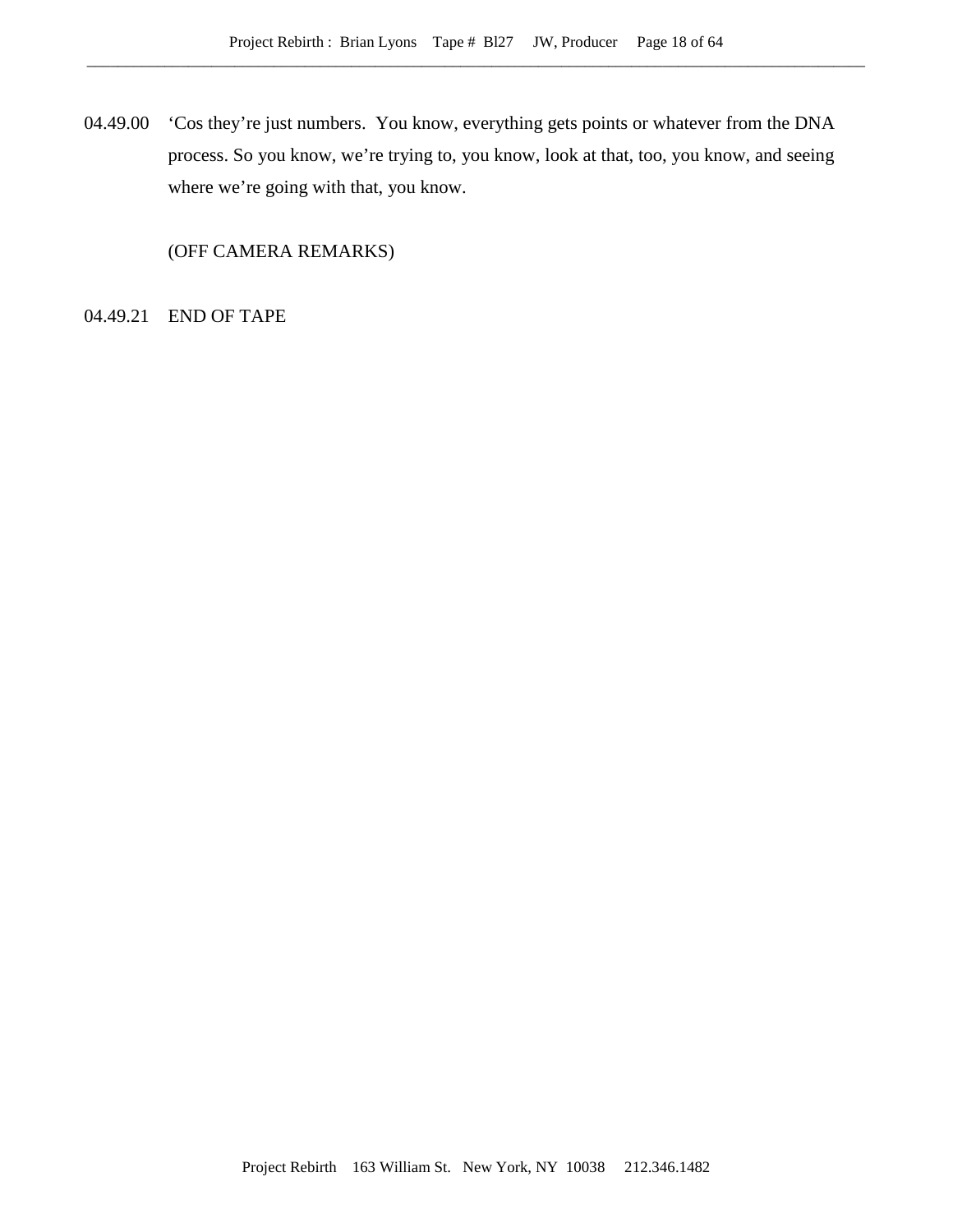# **TAPE # BL28 Brian Lyons JIM WHITAKER, Producer/director PROJECT REBIRTH**

### 02.01.00 PICTURE UP

#### (OFF CAMERA REMARKS)

- 02.01.34 BRIAN LYONS: Yeah, well, the 11 year old is really into it now that she caught like, three of the biggest bass that we had. Big ones. Like, five-pounders, which is a nice size,  $I(?)$ bought, we went to Wal-Mart and I bought them two nice, light poles. So that they would get a good fight out of them, you know what I mean? So when she caught those big basses, she's like, hooked into the fishing now.
- 02.01.59 So salmon fishing is coming, up in Lake Ontario where  $(\sim JW)$  they do a run up the salmon river. So she wants to go to that. So I talked to her mother, and her mother like, you know, hates it when I go fishing up there, you know. But, because she, she don't want to go. It's too cold. Like, anything below like, 80 degrees is cold for her. So  $(\sim I \sim)$

JW: Jim's a big fisherman.

02.02.26 BRIAN LYONS: Yeah, yeah, and we want to go up and I want to just take her and we'll stay at a hotel. Hotels are cheap. You're like, \$25 a night, you get a room. And we'll take the little john boat with the engine and we'll go at the mouth of the river. And they'll all be, thousands of them will be in, in schools coming up. And just drop your hook down there. And they don't bite it. They don't eat. They're not feeding now, you know what I mean? You just got to kind of like, hook them a little bit somehow. Without the DEP guy seeing you, you know, foul hook them. (LAUGHS) And like, you know, even if you just get them on and you get the fight out of them, you know what I mean.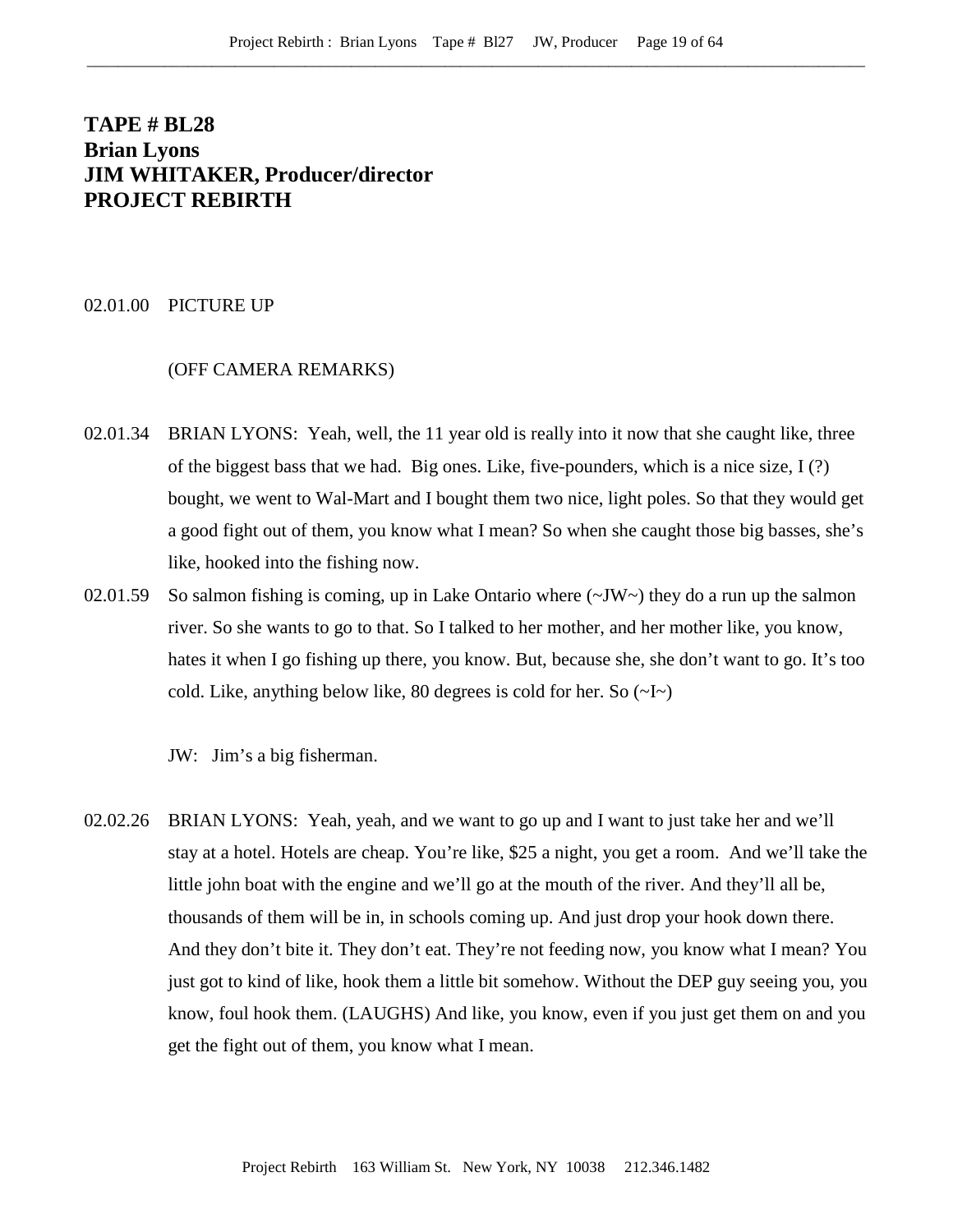02.03.02 And the line breaks or you have to let them go because you foul hooked them, at least you, you know, you had that fight  $(\sim] \sim$ )

#### (OFF CAMERA REMARKS)

02.03.59 BRIAN LYONS: Well, the stairwell is gonna be moved, yeah, yeah, yeah. (~JW~) Well, now the memorial people are down there. And some of the footings go over there. So that's, when the footings that they need to do that go there, that's when that stair tower's gonna come down, you know. (~JW~) You know.

## (OFF CAMERA REMARKS)

JW: Do you have any comments on the ME report that came out this week?

- 02.07.00 BRIAN LYONS: Oh, the people?  $(\sim JW \sim)$  Yeah, yeah, like, if you notice, like, it started like, eight weeks ago in the news. Like, the one detective died or whatever, from, I guess they said from 9-11 lung uh, disease. And then The Daily News put out a thing for anyone that got affected to please send them their story. So they got flooded with stories, The Daily News. So like, everyday in The Daily News, they were telling another story.
- 02.07.32 This policeman, this construction worker, this fireman. You know, this uh, Red Cross worker. You know, this nun. You know, they were picking and choosing which ones to put in there. But they were like, you know, all these people, first responders, they got, one's got lung cancer and one's got kidney problems. One's got this, one's got that. And you know, there's all these issues.
- 02.07.57 And then like, recently, within the last couple of days, you know, they came out with this thing. 70 or 80 percent of everyone that worked there, you know, has deadly illnesses, you know. (LAUGHS) And I'm like, I don't know. I went and registered like, a year or two ago at Mount Sinai. And I got checked. They checked my lungs, my blood. They give you a doc, they assign you a doc. Soon as you walk in, you fill out a form with your name and all your stuff. Your history of the dates you worked there, which I worked the whole time.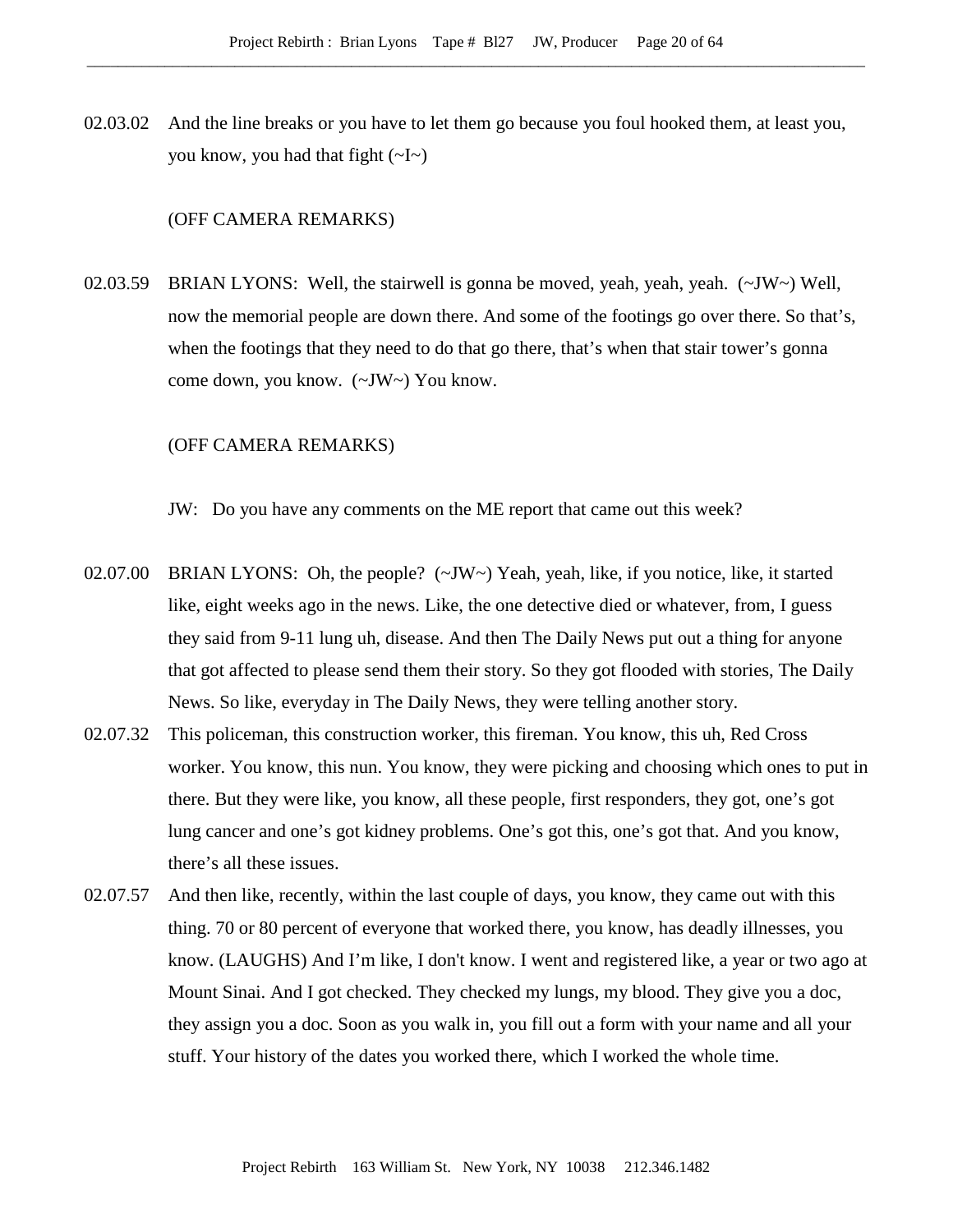- 02.08.30 And then they assign you a doctor. So you go in, you meet Doctor Joe, how you doing, Doctor Joe. And Doctor Joe takes you around to, to uh, all the different laboratories during the day. You do your lungs. You do your blood. You know, I don't know, they do chest Xrays. They do a psychology type of thing. They do all sorts of stuff. Then you go back to the doctor. He instantly gets all the reports. He looks at them.
- 02.09.00 And you know, he tells you, well, right now, I was fine, you know. And then they do an indepth, the in-depth results that didn't come back. The rest of the blood and stuff. And they'll mail you a letter and, you know, a package and let you know what the status of your health is and stuff. So, you know, I got a letter back saying I was fine. Everything, my lungs were clean and clear. And chest X-ray was clear. And, you know, my health report came back fine.
- 02.09.30 So you know, I wasn't really worried about anything. I don't have any cough or anything like that, you know, so.

JW: You're feeling fine?

BRIAN LYONS: Yeah, yeah, yeah, yeah.

JW: I thought you said you weren't feeling that well?

- 02.09.47 BRIAN LYONS: (MID-STATEMENT) I guess a couple of years ago, it's been that, you know, I did go and see one of the, uh, from the crew program that was paid for by (?) the government, and, and seen some therapists and I had (?) post-traumatic stress syndrome. I had a little bit of that.
- 02.10.15 So they helped me get through that. And some of that is anxiety and maybe sleep disorder. And dissociation, where someone's talking to you and you're thinking of something else because, you know, your brain isn't in contact with the person. And so they gave me some exercises to do.
- 02.10.36 And you know, I went there for a few months or whatever and talked, talked with them through it. And you know, I got better. And everything seems to be fine now, you know.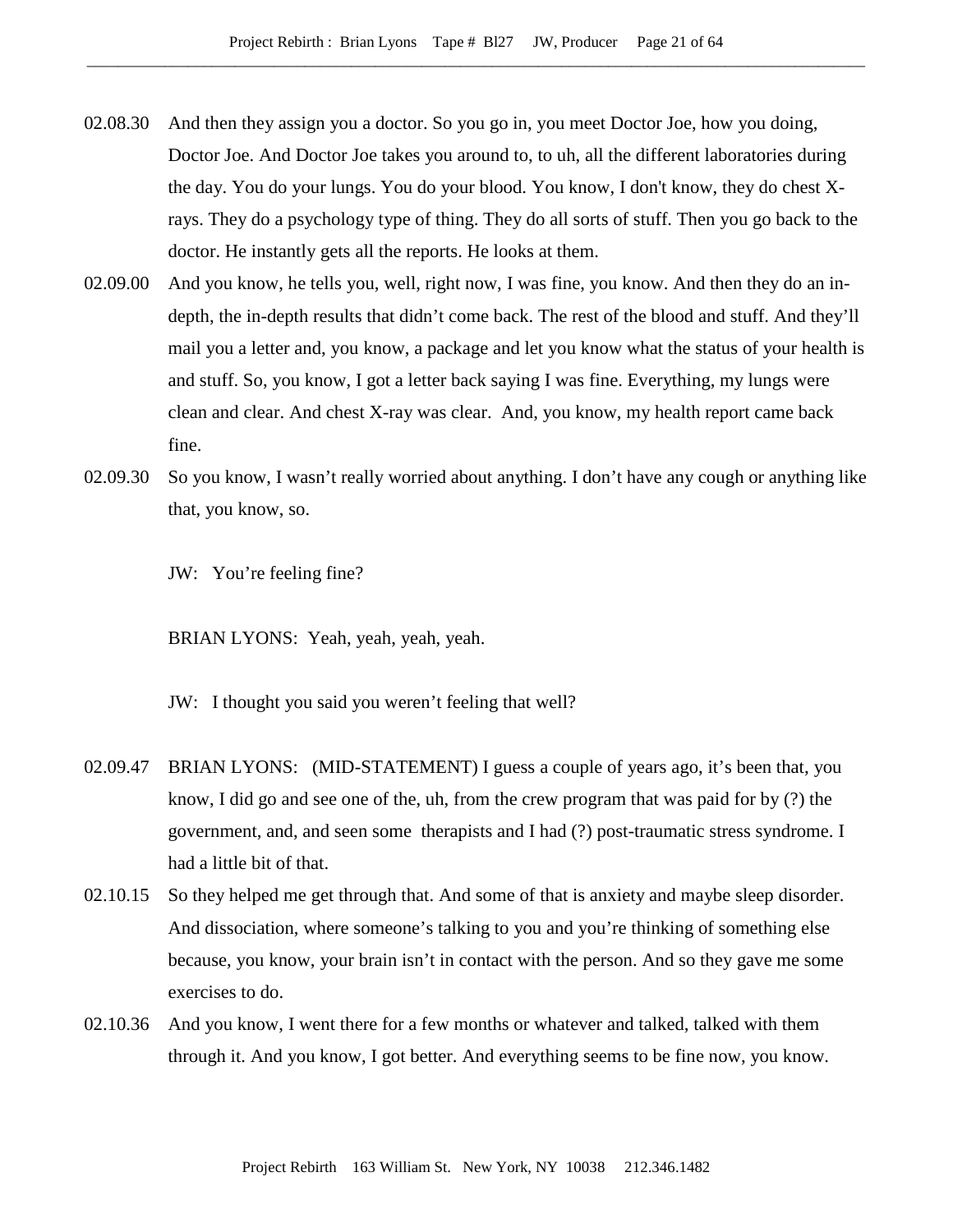JW: You're feeling okay?

- 02.10.53 BRIAN LYONS: Yeah, no, no, I feel good, you know. (~JW~) You know, I had lost, which was calculated, I went on a diet, just using portion control. Like, not eating two helpings of mashed potatoes. Only eating one and stuff. And when we were building Seven World Trade Center, and I lost like, almost 30 pounds. I think this time last year, when I did my interview, I was very skinny. And then people were asking me, are you okay? You look sick, 'cos you like, lost so much weight. I was very skinny. So I said, you know what, I think I'll gain back 5.1 pounds.
- 02.11.31 That turned back into like, 25 pounds. 'Cos I'm like, you know, I get home and my wife has like, big dinner ready. And you know, it's like, she has like,17 chicken cutlets there. And they're all delicious. So instead of having like, two, I have four of them. You know, so I got to cut back on, I want to lose like, 15 pounds. And get back to (?) a decent weight, you know. It helps you keep, you know, healthy and stuff like that.
- 02.12.01 You know, you're supposed to exercise and do this and that. And, uh, and uh, but I don't get no exercise. Walking is what I get from the jobsite, 16 acres, you got to walk everywhere, so, you know, and then I lost some weight from Seven World Trade Center because you got to walk up and down, you had to walk up and down the stairs. You're checking on the  $47<sup>th</sup>$ floor, then you got to go down to the  $23<sup>rd</sup>$  floor. So you would walk the flights and, you know, 'cos there was the elevator.
- 02.12.29 You would have to wait for the construction hoist outside and that would take forever, so you would just do the stairs. Which is good for your heart and everything else, so, you know, and as the Freedom Tower goes up, you'll be doing the same thing. You'll be walking and, you know, doing this and that. So, uh, you know, we staying healthy that way, you know. Type of thing. But, no, I feel good. And, you know, there's like, people ask you, you know, like, there's like, 17 different groups suing 18 different people.
- 02.13.00 And, you know, you don't know, like, you know, they, they tell you the guy is coughing and stuff, but, you know, is he smoking three packs a day before that? Or, you know, you don't know exactly, you know, what the issues are, you know what I mean? You know, I'm sure there are some people that got ill from, from doing something. But I mean, you know, I was there, too, and I had (?) a respirator sometimes and sometimes I didn't.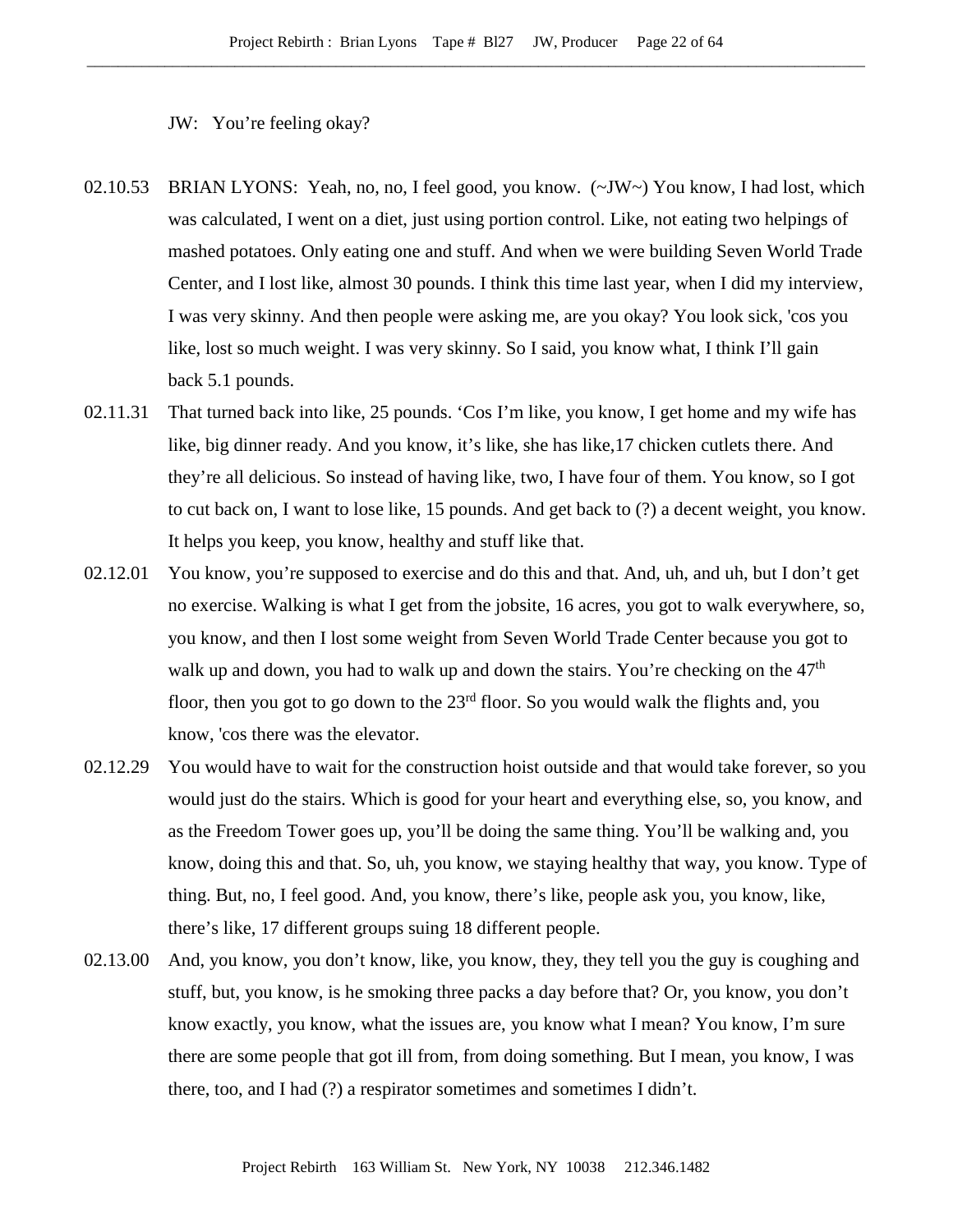- 02.13.30 But the more the job went on, you had to wear your respirator. So, uh, you know, there was people that were hired just to watch to make sure you had your respirator on. And if you didn't, they would come up to you and tell you to put your respirator on. You know, you would have it hanging half off so you could talk or whatever, but they would make you put it back on again. So I mean, I stayed pretty disciplined with that, so maybe that's why I, I don't have any health problems right now. You know, knock on wood. I mean, what's happening is, it's all coming out now, later on.
- 02.14.00 Like, people didn't get sick like, right at the beginning. They're all getting sick now, four and five years later, you know what I mean? So, uh, and you know, 20 years from now, I can get sick, you know, never know. You never, you don't know (LAUGHS) what's gonna happen to you. You get sick from anything. So, you know, forget it. There's a girl at my daughter's bus stop, she came up. She's 17. She's got a tumor in her head, you know. You know, you don't know what's gonna happen to her. She's, you know, got to go for an operation in Texas, she was telling us, you know.
- 02.14.32 We just met her at the bus, they just moved up here over the summer. You know, she came to the bus stop with her mother. And, you know, she was telling us the story that, you know, she day she woke up and uh, she had a headache. And they did some X-rays and they found a tumor. And you never know. So. I don't let that bother me. I just got to live my life the way, you know, for everyday, you know. That's it.

#### (OFF CAMERA REMARKS)

JW: How's the weekend work going?

02.15.35 BRIAN LYONS: It's gonna stop. 'Cos I'm working six nights, you know, a week now, so that puts a squash on, on things. But, you know, it's a temporary thing. If it was gonna last like, eight years, then I would go to my boss and I would be like, you know, I'm not gonna work six days a week , every day, you know. That's, you know, we're gonna have to get, and Tishman is like that. They don't want you to work six days a week. You're supposed to rotate.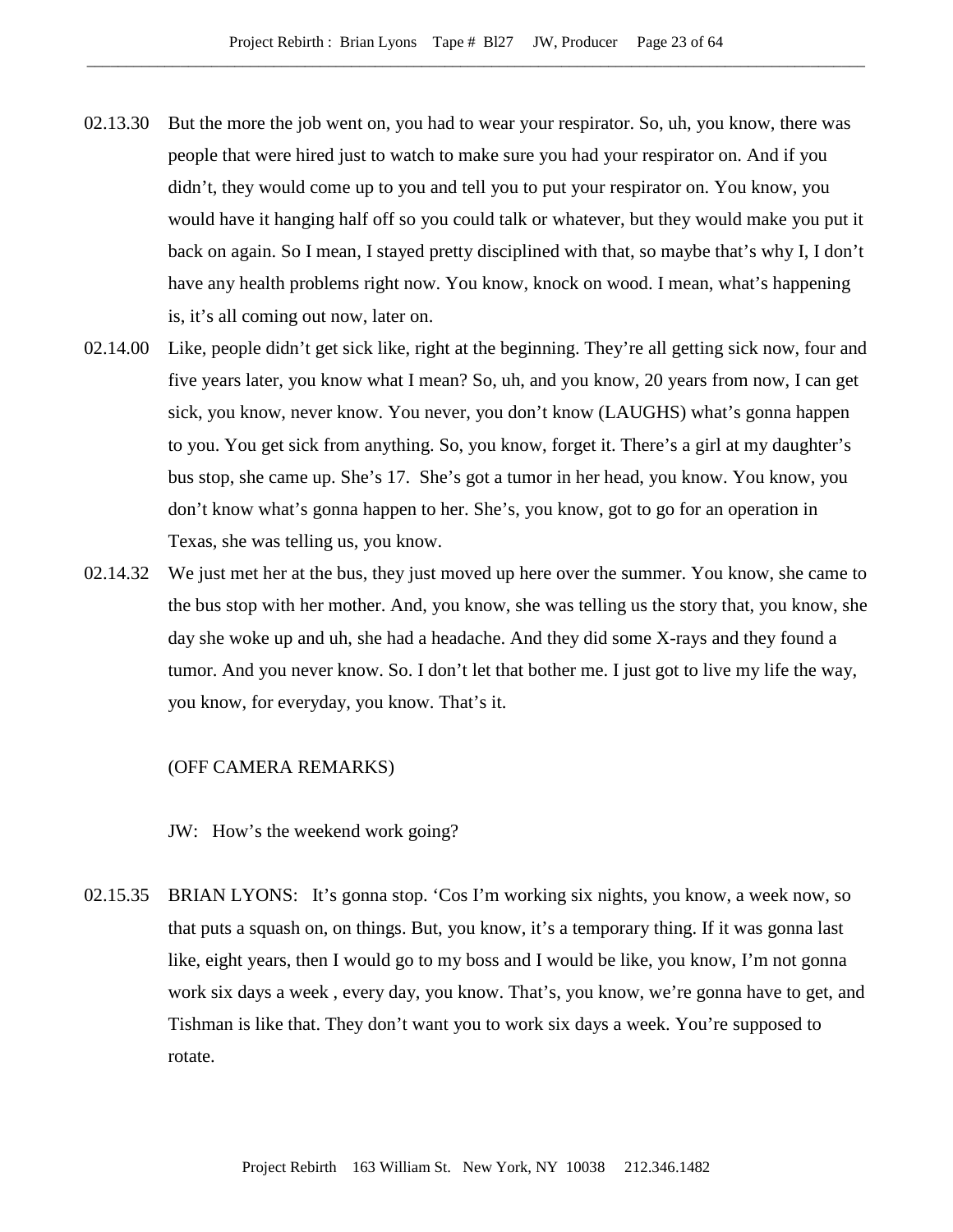- 02.16.00 There's superintendents and stuff. And so you work this weekend and then you have off for four weekends. And then you work like, the fifth weekend one extra day. And then you have off for five or six weekends. And it ends up being like that. Right now, the crew is small, because we're not doing a lot of stuff. We have just me supervising like, four or five electricians at night. And then outside, there's one super supervising two or three machines digging a little hole in the ground.
- 02.16.29 So, you know, there's not a lot of people on the project yet, you know what I mean? Up in the office, there's a ton of people. They're doing schedules, but the office is, which is at 170 Broadway, is, uh, they're doing multiple projects. They're doing the Freedom Tower and they're doing Tower Two, Three and Four. They're doing schedules, budgets, you know, contracts. All different things for the other towers.
- 02.17.00 So, you know, the office has a lot of people in it. But the field really has a super at night and super at day. And then they have one college kid helping out the guy in the daytime. So that's all there is in the field really. Whereas when you're, we're building Seven World Trade Center, like, in the middle of the construction, you might have 12 superintendents and six (?) assistant superintendents.
- 02.17.30 You know, and 30 laborers, you know what I mean? So you know, we're nowhere near that point yet, you know. To cover for, you know, whatever, you know.

JW: Five years later, any philosophies that have changed?

- 02.17.42 BRIAN LYONS: No, no, no. I think one of the major things from five years was that we spoke about rebuilding Ground Zero and uh, building like, the Freedom Tower or the biggest building in the world, that I would like to be involved with that.
- 02.18.01 But I wasn't with a company that was gonna be involved building that thing. So somehow fate had switched me over to get into this company that I'm working with that's building the biggest building in the world. And now I'm a project manager on it. And uh, now I'm building, you know, the biggest building in the world at Ground Zero, the first building, you know, to be built there. So you know, that's, you know, fate, if you call it, or, you know, it's got to be something, you know what I mean? So.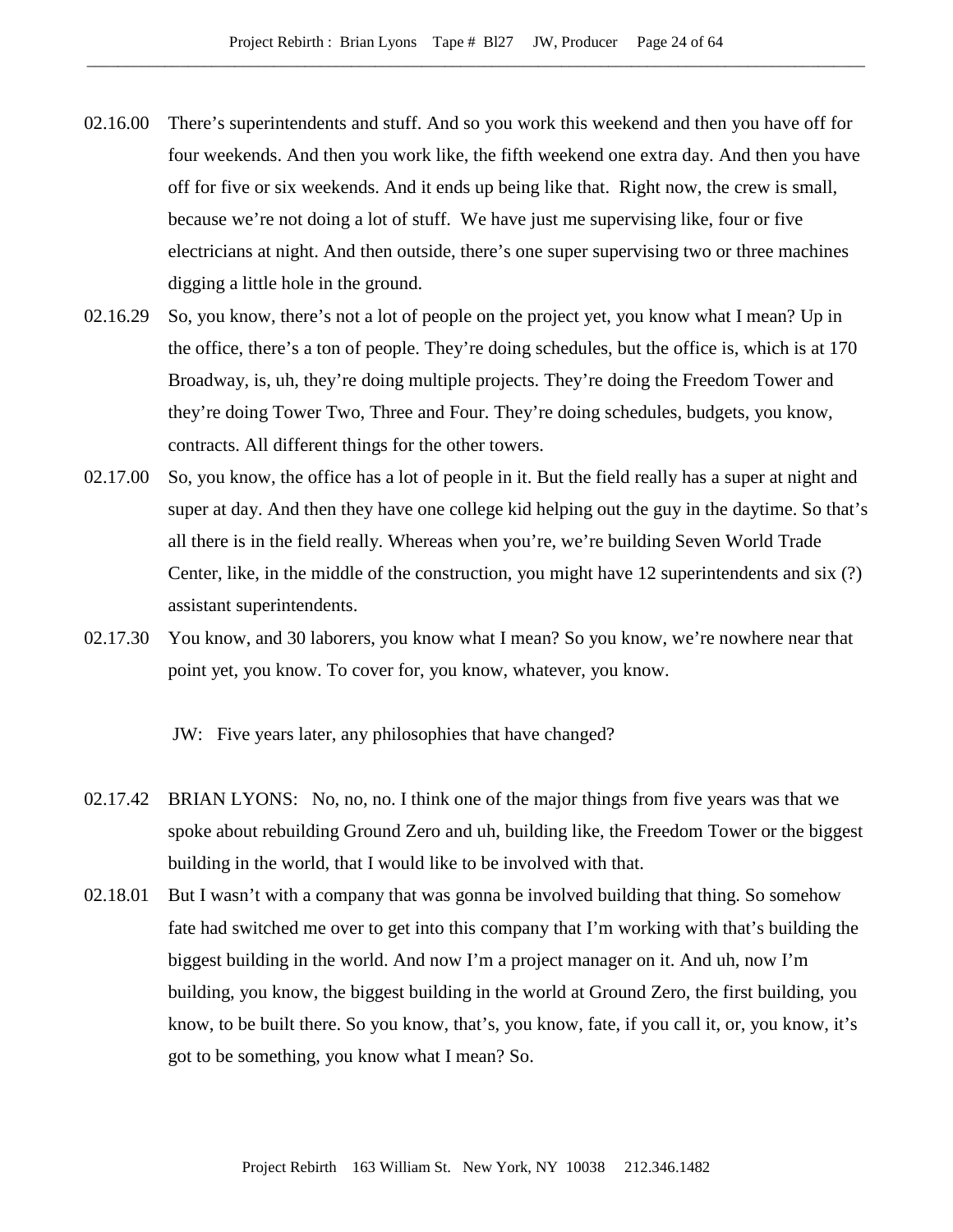JW: What is it?

02.18.37 BRIAN LYONS: Faith, I think, you know. Absolutely.

JW: Fate or faith?

BRIAN LYONS: Faith. Fate. You know, so you know, definitely, you know, someone was watching over me to put me there, you know.

JW: I remember the story about the subway.

02.18.59 BRIAN LYONS: Yeah, Michael Lyons on the subway.

JW: And you talked about (?). You saw them as signs?

BRIAN LYONS: Yeah, yeah, absolutely, yeah.

JW: Any signs recently?

- 02.19.10 BRIAN LYONS: No, no, no, no, no. We thought, I thought about that, but the only thing I, the only one I think was when I got hired with Tishman to do the uh, Freedom Tower was that my brother was looking over me to do that, you know. And, you know, I had spoken to Elaine about that.
- 02.19.31 She knows a lot about those, you know, the coincidences. And she never got any. And she was like, jealous kind of type of thing, you know, where she wanted to get like, some feedback or some signs or something, you know what I mean? And lately she's been getting them. Like, like she looks at the clock and it says 9:11.
- 02.19.58 You know, and she looks at another clock and it says 9:11. Or uh, she does something and Michael's picture, you know, falls out of the closet or something like that, you know what I mean? So lately, she's, she's been getting a couple of things, she told me, you know. That seemed odd, you know. That she thought that they were signs or whatever, you know.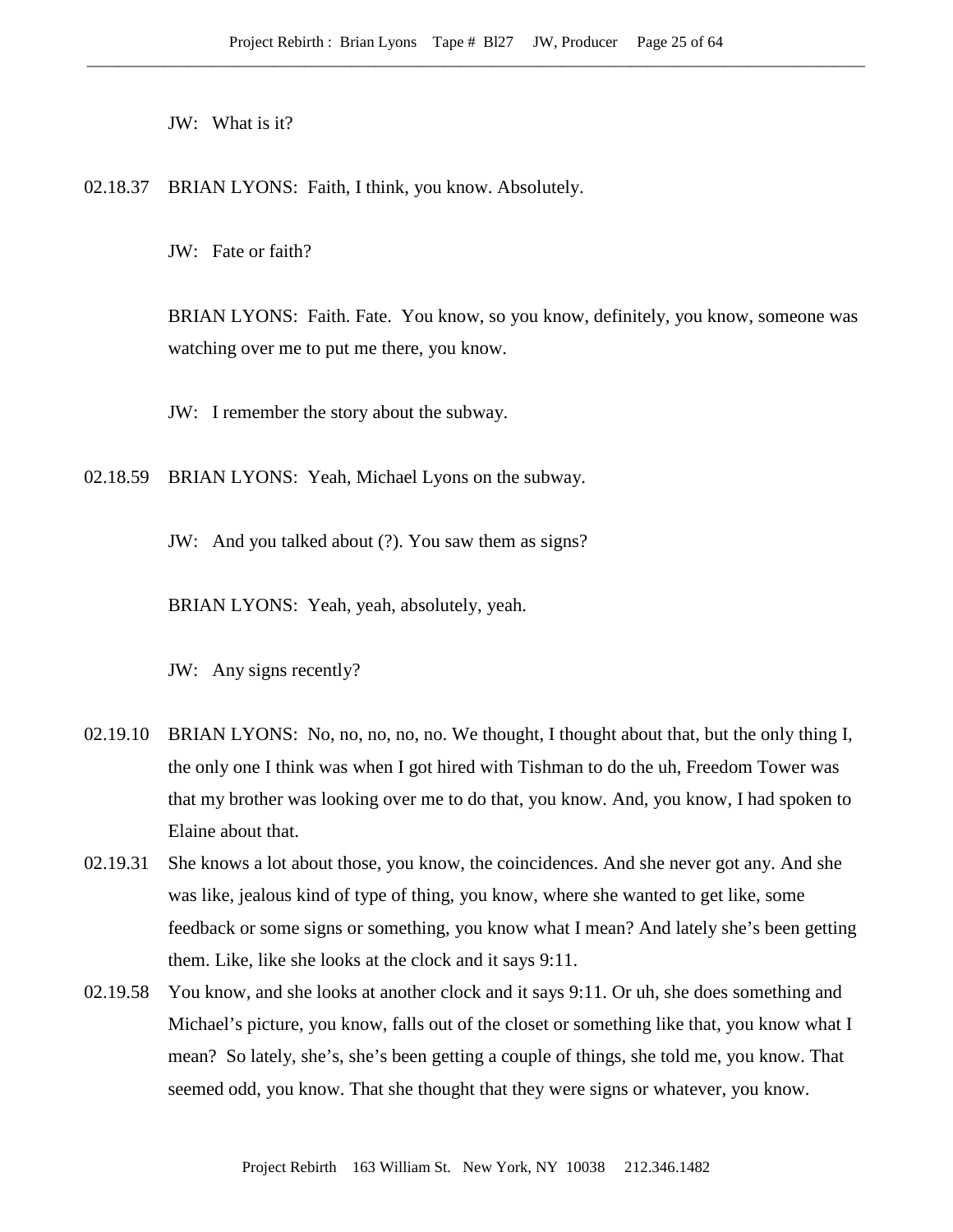## (OFF CAMERA REMARKS)

02.21.00 BRIAN LYONS: There you go. Fate. It wasn't by accident. It's just something that, something guides you through those things, I guess. We don't know what it is. I don't know what it is. But  $(\sim JW \sim)$ 

JW: How's your spiritual life? Do you go to church?

- 02.21.25 BRIAN LYONS: Yeah, yeah, yeah, yeah, I go to church on Sunday. And, you know, I mean, we haven't sat in 9-11 pew or anything like that. But (LAUGHS) my daughter made her communion this year and we had a party at the restaurant on the lake and stuff. So that was exciting. That was in May, you know. And uh, you know, and that now Elizabeth has to, she's gonna be making her confirmation like, in two years. So she's going like, Wednesday nights to CCD, you know, and, you know, we don't do too much stuff with the church.
- 02.22.03 But you know, we go on Sunday. And they have bazaars or carnivals or whatever. We go to those and, you know, basically do that type of thing, you know.

JW: Is your relationship with Elaine still good?

- 02.22.18 BRIAN LYONS: Yeah, yeah, yeah, yeah. You know, we talk. She came over one weekend in the summer and the kids all went in the pool together. It's hard, you know, very busy schedule. And she lives, you know, down county, we live county. And it's hard to hook up really, you know. And I've been working a lot of nights and weekends. Like, you know, when I work Friday night, I come home Saturday. Saturday day is wasted because I'm sleeping pretty much, you know.
- 02.22.42 You know, so then you have Saturday night. And then Sunday day you do something, but (?) work Sunday night. So you can't plan, you know, too much stuff, you know. No, but we had a good summer. We went to (Hamanasek?), that was the place that you guys filmed us one time. We went Memorial Day weekend with the camper.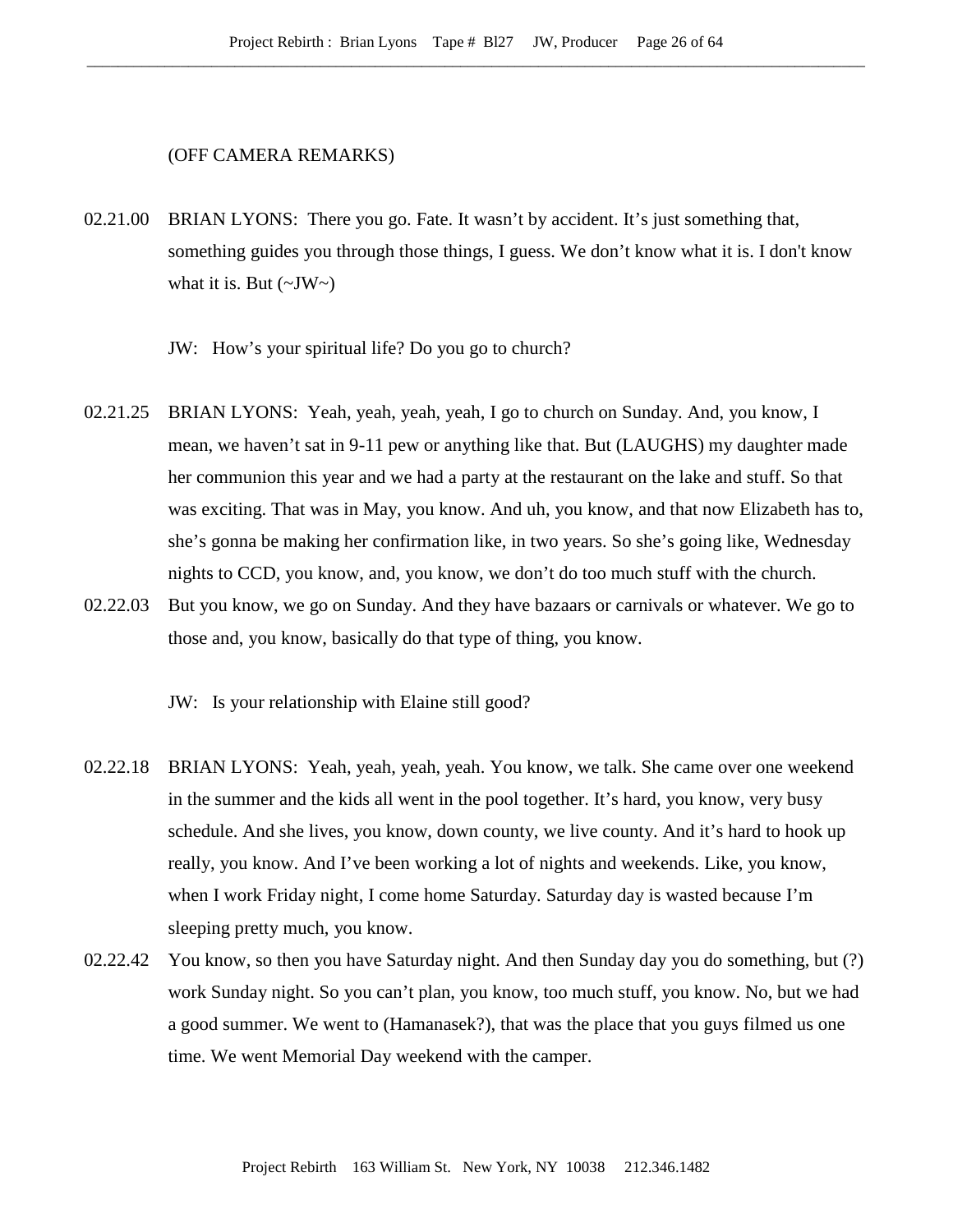- 02.23.04 And then we went to Wildwood, which is a place in south Jersey. It's a big amusement park and all that stuff. We got a campsite down there. We went to the beaches and stuff for Fourth of July weekend. Took five days for that. Then I paint, I have an old camper. It's like, '73. Like, when we pull out of the driveway, it looks like this like old junk car that you're pulling. So before we went away to Lake George, I sanded it all down, redid the roof, and painted it all white and then put a red stripe on it and everything.
- 02.23.37 There used to be an old red stripe on it. Cleaned up the hubcaps and did the framework underneath, painted it. So now it looks nice. Looks like an old, an antique car that's been painted all up and stuff. So, and then I strapped my john boat to the top and brought my little horsepower engine. So we had a boat to go fishing and stuff. And so we went up there in style this time, you know.
- 02.24.02 No, what I was telling Tom is, we took the girls out. They loved it. I brought, went to Wal-Mart, we went (?) up there. And I bought them two nice light poles, you know. So that when they caught a fish, they could get a good fight off of them. And we were catching like, fourand five-pound small mouthed bass like, every cast, you know what I mean? And the 11-year old, she goes, she caught the biggest ones. And her pole was like, going under the boat and she was like, you know, couldn't, I can't hold onto it anymore.
- 02.24.35 And the biggest thing was get the net, the net, you know. And no one knows where the net us. And you know, they were getting the net and getting it out. Getting them in the boat and stuff. You know, and then we ate a few at night and stuff, you know, put them on the grill. So they had a blast doing that, you know. So now the 11-year old, she wants to go salmon fishing with me. Up at Lake Ontario. So we're I'm gonna take her with me. We're gonna take, I'm gonna get a weekend off or whatever.
- 02.25.01 And I've been watching the internet. You can see that they're like, in, last week, they were in ten and 30 foot of water, right outside the mouth of the river. Now they're in five to 20 foot of water outside the mouth of the river. They're with a couple in the river. And probably by next week, by the, end like, near the end of September, it depends on the temperature up there and the temperature of the water and stuff, and the speed of the water, for how much salmon come (?) upstream.
- 02.25.36 So you can look up, look it up on the website. So I'll wait till the fishing is good and then we'll go up one weekend. We'll take the boat with us. And then we can float around right at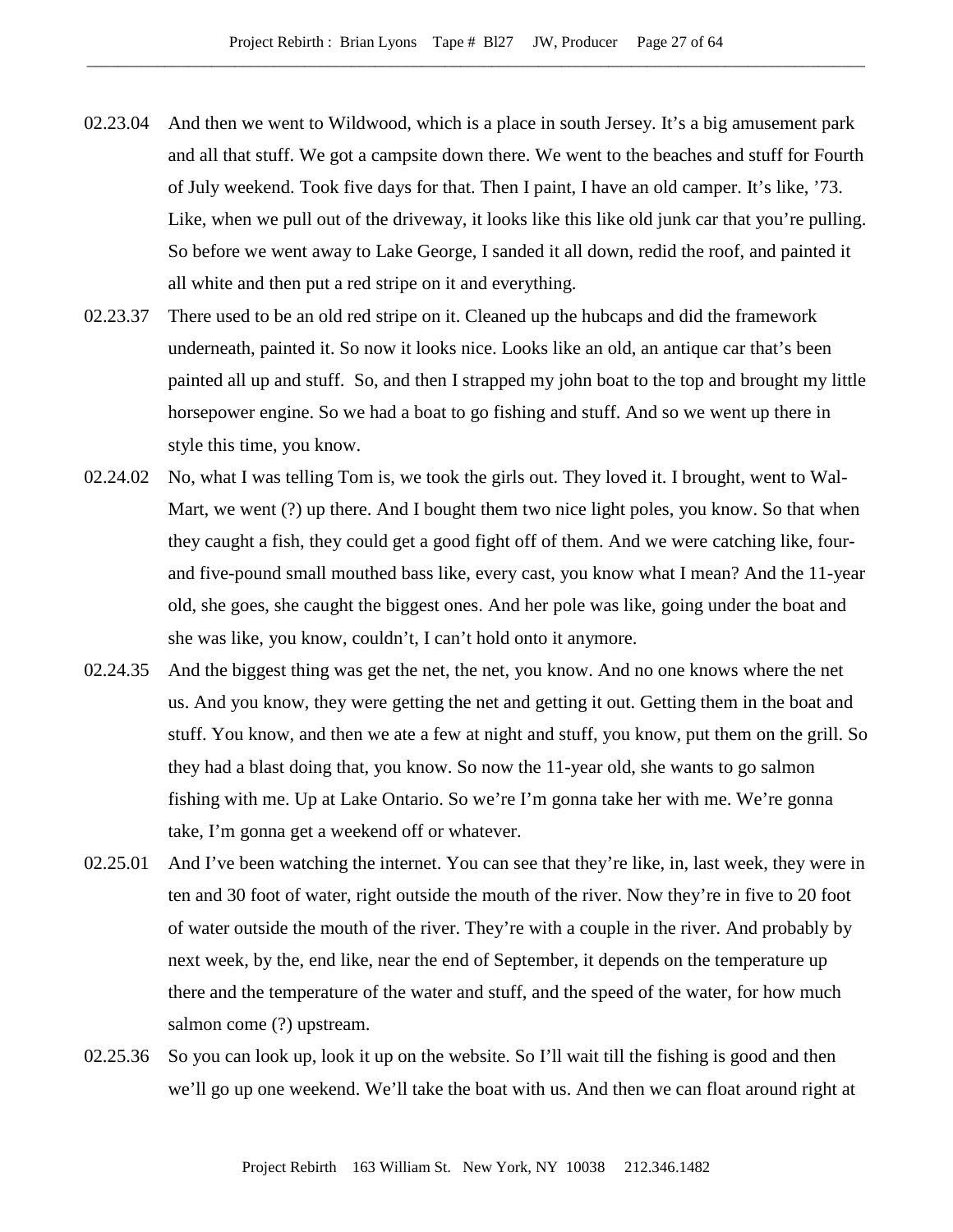the mouth of the river and then she can just drop the hook down and just try to get one, you know. At least she'll get a fight. They're like, you know, 30-pounders. So that'll be good. Even if she can't hold it in there, at least she'll be able to get the fight on there a little bit, you know.

- 02.26.00 I'll have to strap her in the boat (LAUGHS) so the thing don't pull her in, pull her in the boat. I remember one year, it pulled my anchor. The thing was dragging the boat and the anchor and stuff with me. 'Cos I have like, a little concrete thing that I made an anchor out of, you know. And this thing was like, pulling the boat and the anchor and everything. And finally, the line snapped. I couldn't keep up with it. 'Cos I was the only one in the boat. You needed someone to pull the anchor up, start the motor up.
- 02.26.31 And chase the fish a little bit, you know. But I didn't have anybody, you know, to help me to do that. So I got, the thing went so far, then snapped the line.

JW: What are the high points of the year?

- 02.26.48 BRIAN LYONS: No, no, just camping and stuff. It's (?) been a very mellow year, you know. From January, I started nights in March. Uh. You know, we got, we had the big heat wave all through like, June and July. So when I would come home, the kids would go in the pool, like, with, they would sleep late 'til like, eleven.
- 02.27.11 Then they had lunch and they would go right immediately to the pool. Pool water was really good. And I got up at like, two o'clock. And then I would spend the rest of the afternoon with them till six or so in the pool, you know. And we did that for weeks after weeks, two, three, four weeks in a row, you know.
- 02.27.30 And, you know, just relaxed. I didn't do nothing on the house, you know, 'cos I really didn't have the time. If you're working nights, you don't really have the time to, to start, and just all little projects, you know. Cleaning up, weed whacking once in awhile. I got a guy to cut the grass for me, but he doesn't do all the weed whacking. So weed whack a little. Keep the plants in front of the house, you know, watered. And you know, cleaned up the driveway one day. And I do little odds and ends as you go along.
- 02.28.01 But there was no big events this year at all. You know, we, my daughter made her communion. That was a big thing. So we had a party for that, you know, and, uh, you know,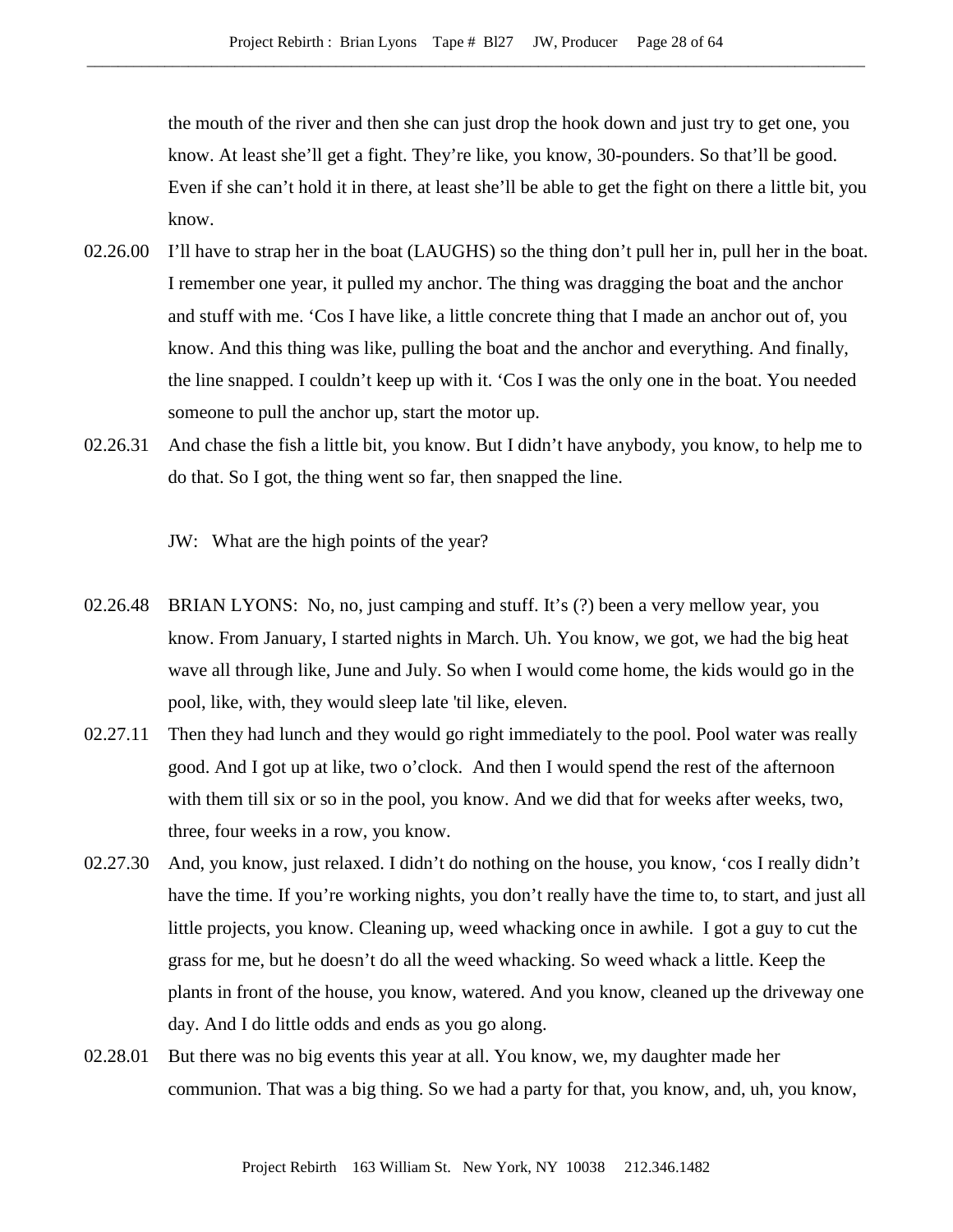that was in May. So that, you know, that was obviously a big thing. And uh, you know, my daughter lives with us now, so she helps out some stuff. So that helps, so, you know, there was no real, you know, the biggest thing was being uh, with Tishman and, you know, in March, being sent over to the Freedom Tower.

- 02.28.32 And working on that. You know, I got a big article in The New York Times with my photograph in it and stuff like that. So that's, you know, not the biggest thing in the world. But it was something just for the scrapbook, I guess, you know. That was good. You know, Silverstein people really appreciate the stuff that I'm doing for them. They constantly, uh, you know, are praising me for helping out and uh, helping them with their publicity and are very sentimental that I had lost my brother.
- 02.29.03 And that I'm doing the work on Seven and doing the work at the Freedom Tower. And you know, the Silverstein people are really good, you know. They're a very, very good group of people, you know. So you know, things have been, you know, pretty good for the year.

JW: How did you find out you got the job?

- 02.29.26 BRIAN LYONS: No, well, what I did was I approached them. And uh, through the Port Authority, one of the head guys at the Port Authority that I know, I wanted to know who the best person to contact at Tishman was. And he gave me his name. And he called the guy up for me and said that, you know, this guy, Brian, will be calling you. And you know, he built the PATH restoration project for us. And you know, you should, you know, take a look at him. So I emailed him my resume and stuff.
- 02.29.58 And through the recommendation of the main guys from the Port Authority, I got hired like, within a couple days. You know, the guy even said, he goes, you got like, the highest recommendations. I got off the phone with the guy and I wanted to hire you right away from what the guy had told me. All the stuff that you possibly can do for us. So you know, you got the job right away, you know, so I had like, one interview. And I got the job. So.
	- JW: What motivated you to pick up the phone?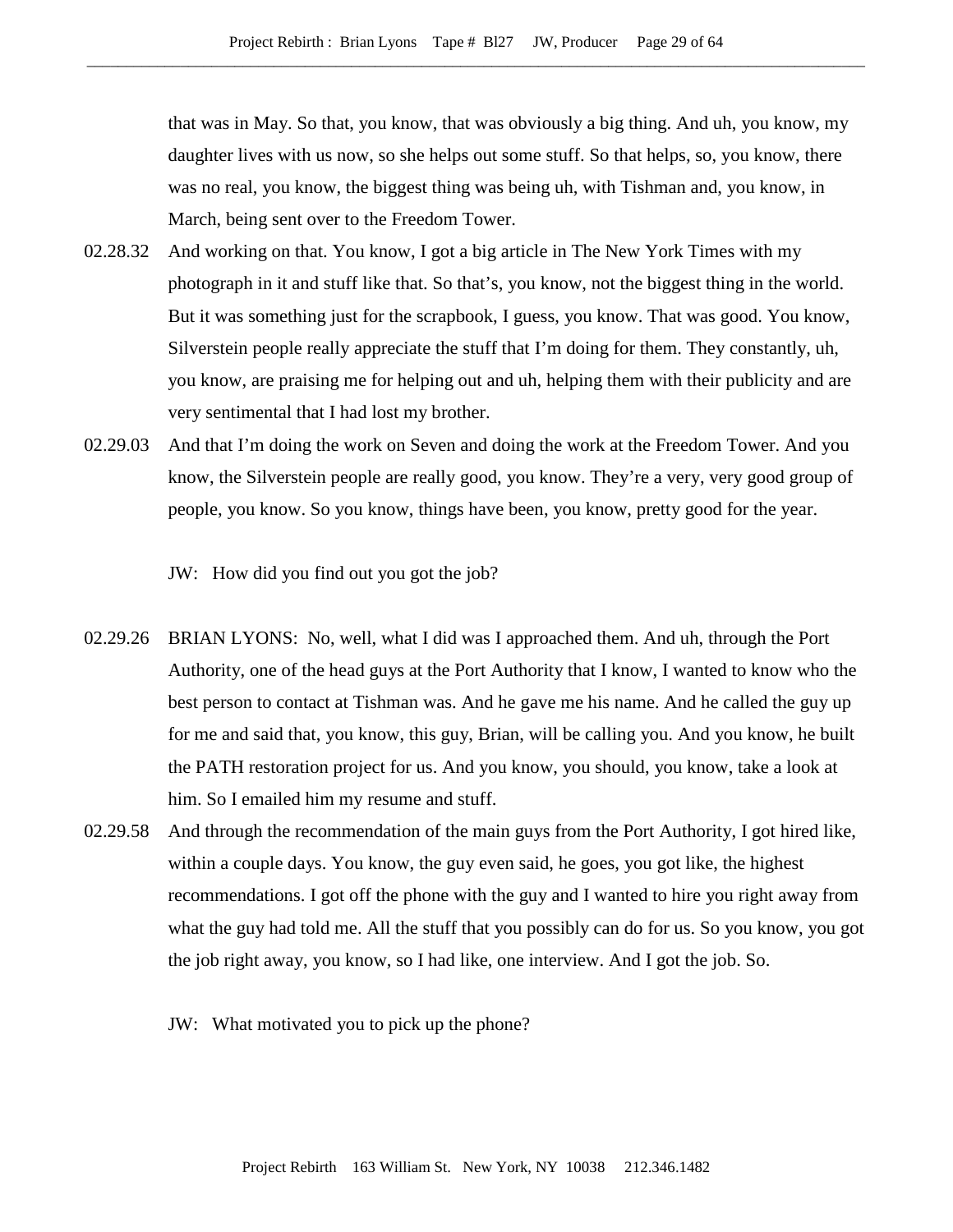- 02.30.29 BRIAN LYONS: Well, they warned me. They were like, we're running out of work for you, Brian, you know. 'Cos what happened is, I worked for them uh, for the cleanup. You know, 'cos you know, my story is, I worked for a company in midtown. And when 9-11 came, I went down to Ground Zero obviously. And I took, I tried to take a leave of absence from the company I was with. But then I ended up just leaving them and got a job with one of the main contractors that was at Ground Zero.
- 02.31.02 So I did the recovery with them. But they were being reimbursed for my salary, okay. So for what I wanted to get paid for what I do, they were getting reimbursed for. But in their mind, they were paying me like, more they pay like, other people that work for them, I guess. And then we did the PATH restoration project. And that was the same issue. They're getting reimbursed plus more.
- 02.31.29 Like, they pay me. And they bill the Port Authority. If they pay me \$10, they're billing the Port Authority \$15 an hour for my services. So they're making money on me, you know what I mean? So when that ended, they sent me to another job, but it was their own job. So they're not making, they're not getting reimbursed for my salary or anything like that. So that job was like, ending. And they were running out of big jobs to do.
- 02.32.00 And I'm a big job type of person, that manages big jobs. They had like, a little sewer line job here and there. And they got superintendents that make half of what I make that do those type of jobs for them for years and years and years. So you know, the boss is like, you know, Brian, we're running out of, you know, jobs for you. We don't have nowhere to go. I don't know where to put you. Like, he was like, hinting around. So you know, I could smell like, the river. I was like, you know what, I'm making some phone calls.
- 02.32.32 'Cos I was coming down to Ground Zero and talking to the guys that, there was two Tishman guys down there tearing the garage section down that was there. And I was like, you know, you guys are gonna be starting up soon. So you're gonna need someone to do the utilities. I should talk to Tishman about it. And one of them had come from the PATH restoration project. The super that's there now. This guy, Carmine. So he's like, yeah, you should send your resume in. So I went and seen that Port Authority guy.
- 02.33.01 And then he called up. And then I had that job the next day. So I went back to my other company and I was like, look, I got another job. I'll see you later. I'm working for Tishman. I mean, they knew who Tishman is, so, you know, I said, I'm gonna work at Ground Zero. So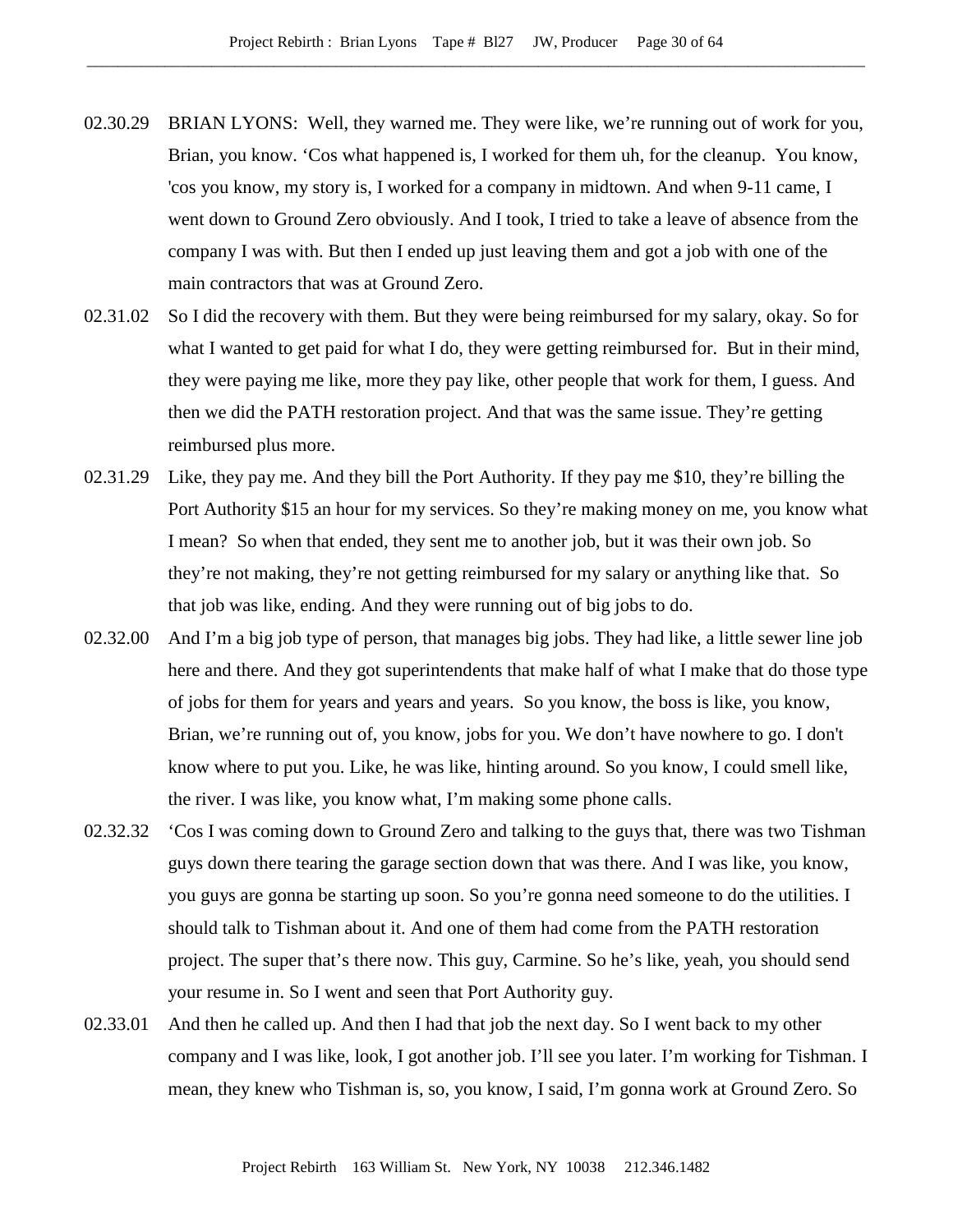I'll see you later. You know, and they weren't sad to see me go because they were paying me, you know, they (?) didn't want to pay the high salary for doing stuff. They're a small, they were actually, they were a small street company that got lucky to work at Ground Zero because they were doing a street job right at Ground Zero.

- 02.33.36 Right outside the gate of Ground Zero. And they had bulldozers and stuff like that. So when the towers fell, their bulldozers started picking stuff up and stuff. So the city hired them to continue working. And then, so they needed, and they went out and hired, you know, different consultants and like, guys like me and stuff like that.
- 02.33.59 But they were getting reimbursed for your salary, you know what I mean? And (?) the field that I'm in like, Tishman's field is, they pay you for those salaries, 'cos, excuse me, they know how hard the work is. Like, when (?) you get going and we start building the Freedom Tower, and you got to manage electricians and sheet metal workers and stuff, and read drawings and get everything done, you know, that's not easy to do.
- 02.34.26 So there's a certain pay scale that they know that someone of your caliber needs to be paid. And they gladly to pay that for you. Plus we, they get reimbursed. That's what the construction managers do. They get three percent of anything that they bill. So, you know, they would get my salary plus three percent. And then so they make three percent off of your salary or whatever. That's how construction managers work, you know, so.
- 02.34.58 They weren't afraid to pay the salary that I wanted to make in order to make ends meet, you know. So that's how that all kind of happened.

# (OFF CAMERA REMARKS)

JW: Describe the work that's going on down there right now compared to last year.

- 02.35.40 BRIAN LYONS: Well, probably like, 18 months ago, when I started with Tishman Construction, they had, when they were building Seven World Trade Center, right, nothing is happening at Ground Zero, all right? Tishman was hired to, uh, they were going to build the original tower.
- 02.36.00 So there were still sections of Building Six garage slabs there that they had to take down. So they took those things down. And then all work pretty much stopped at Ground Zero. There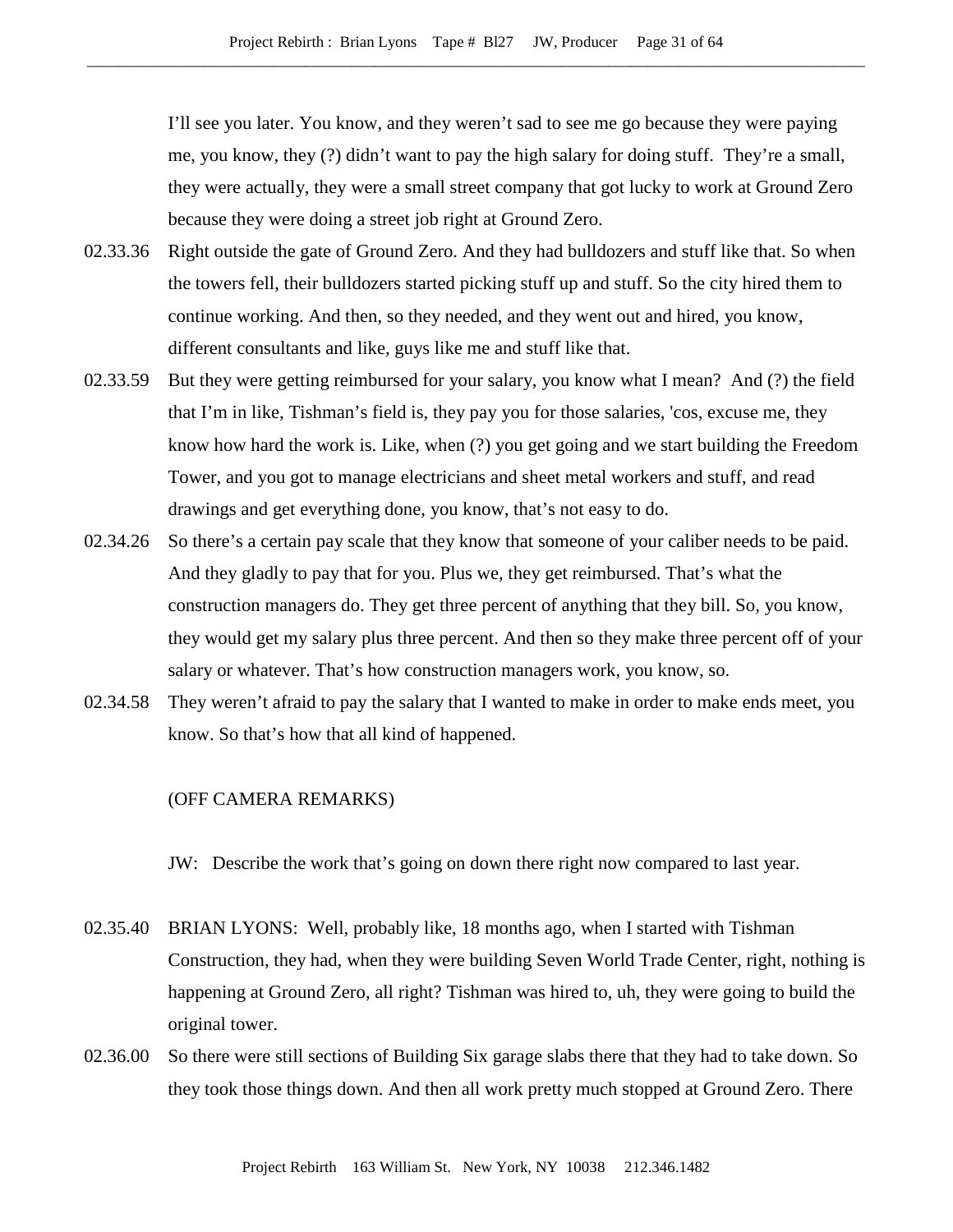was nothing. Nothing happening. Just the trains going around and around there, all right? But Seven World Trade Center was being built. But that was in its own little world. It's off on Vesey Street. They had their own little block. And that was coming out of the ground. And you know, I wasn't involved with that.

- 02.36.32 I was at a different company at the time. So uh, just when I came on board, you know, they were going just to start the Freedom Tower and so on, all right? And that's about 18 months ago. And uh, you know, uh, Tishman has a main office, the, the office to manage Seven World Trade Center is at 170 Broadway.
- 02.37.00 So you could walk, get off the train and, at Fulton Street, and walk up Broadway and go into 170 Broadway. And the Port Authority's offices are at 115 Broadway, which is across the street, one block down. So you know, they're very close together. So you know, in case they have to communicate, it's not very far away from each other. So at this point, nothing's happening at Ground Zero.
- 02.37.29 You can get off the train at Fulton Street and Broadway, and just walk down Broadway with all the other people. And go into your office building. And Seven World Trade Center's being built in a nice little square. As time progressed, they started the transportation hub, okay, at Fulton Street. So they brought machines in. They started drilling for boring. So one day you see (?) one machine out there just drilling holes.
- 02.38.01 They're taking samples of the soil and the rock and so on, right. And then.
	- JW: What did they do with the samples?
- 02.38.10 BRIAN LYONS: They, it's a geological profile of the earth underneath the sidewalk. Like, is it sand, is it dirt. How far the rock is, how hard the rock is. In case they got to drive piles or put footings in and so on.
- 02.38.30 So they get a drawing that shows you uh, a boring schedule that tells you how deep rock is, what type of soils are there. In case you have to excavate or drill into the rock yourself, you need to know, you know, what you're dealing with, you know. So there's one, you see one truck out there doing that. And then suddenly, you know, within three to four weeks, next thing you know, they're digging up the road, relocating utilities on Broadway.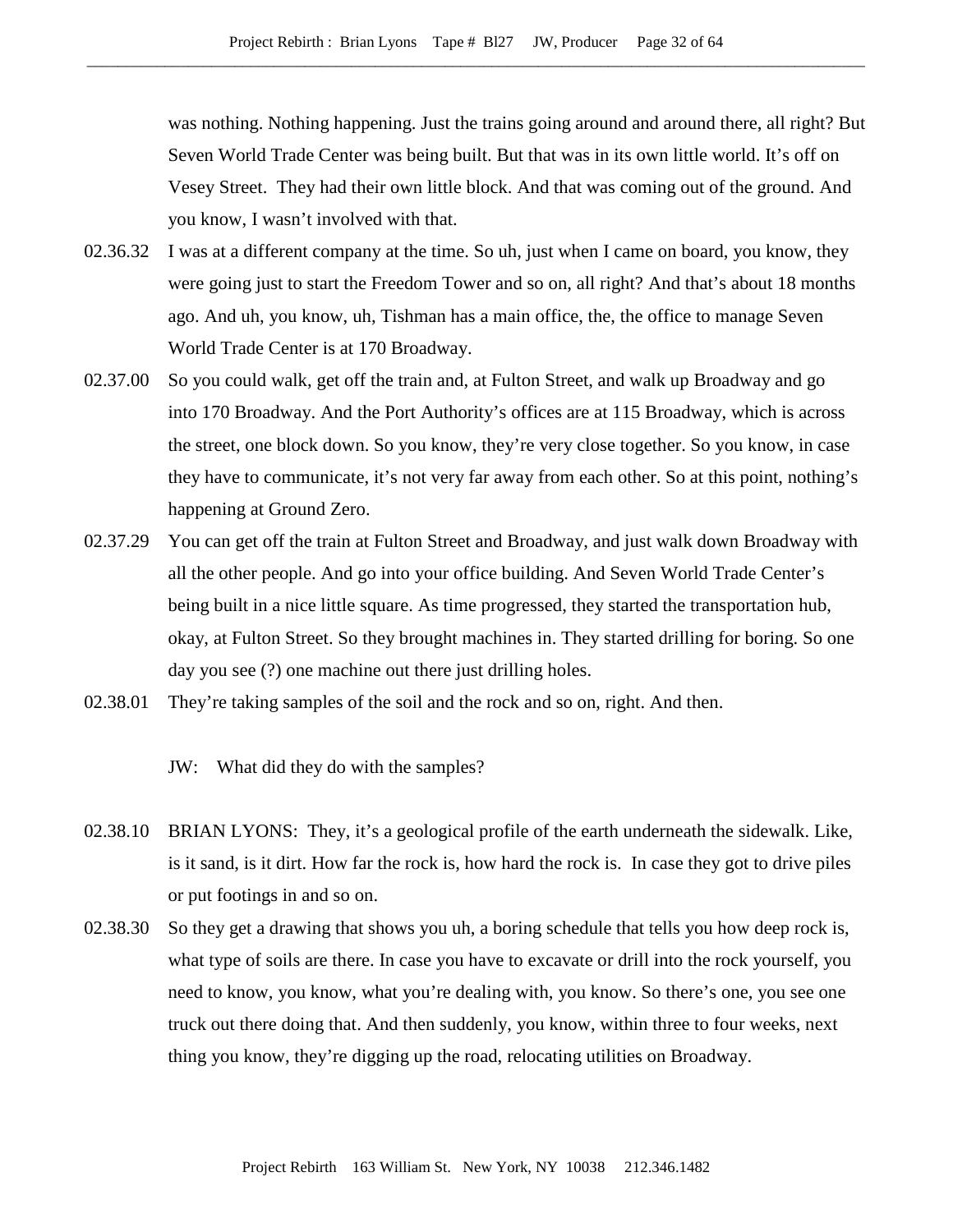- 02.39.04 They got one lane closed. They're outside our building, closed off like, the whole section. They're digging new entrances to the subways down there. They're uh, got manholes by Fulton Street. They've closed the subway on the weekend. They close it after midnight, because they're drilling piles down there now. They closed like, Day Street, 'cos they got big caisson machines there drilling down right outside the Millennium Hotel.
- 02.39.35 And this is all for the Fulton Street hub that's gonna connect the train that's up on Broadway with the train that's on Fulton Street with the trains that are at the PATH station. So that's like, a \$2.5 billion project that's funded by FEMA that the governor and all them wanted to have was this transportation hub. So that it would connect all these railroads with the PATH station, all right.
- 02.40.0.4 So if you walk up on Broadway, you can't even get by it. There's like, arrows this way, everything's all dug up. And they closed a whole bunch of stores 'cos they're tearing down some buildings over there for this hub. And there's a while, I haven't seen the whole plan, but there's just massive amount of work on Broadway and the side streets heading towards Ground Zero.
- 02.40.28 Because of the transportation hub that they're gonna build under ground. They're drilling from the top down and they got guys in the subway drilling and digging and doing all sorts of shoring and stuff like that.

JW: What are piles?

02.40.42 BRIAN LYONS: A pile is something that goes from a certain height up in the air above the surface down into the rock to support some type of footing or something that you want to put on top of that, you know what I mean?

JW: That's made of steel?

02.40.57 BRIAN LYONS: It's made of steel, yes. It's like an I-beam. Looks like an I-beam. (~JW~) So you've got a lot of work going on on Broadway. And on all the side streets. Seven World Trade Center is finished and there's a park out there, so nothing's happening over in that area. And uh, you know, around Ground Zero, you know, they, with the transportation hub,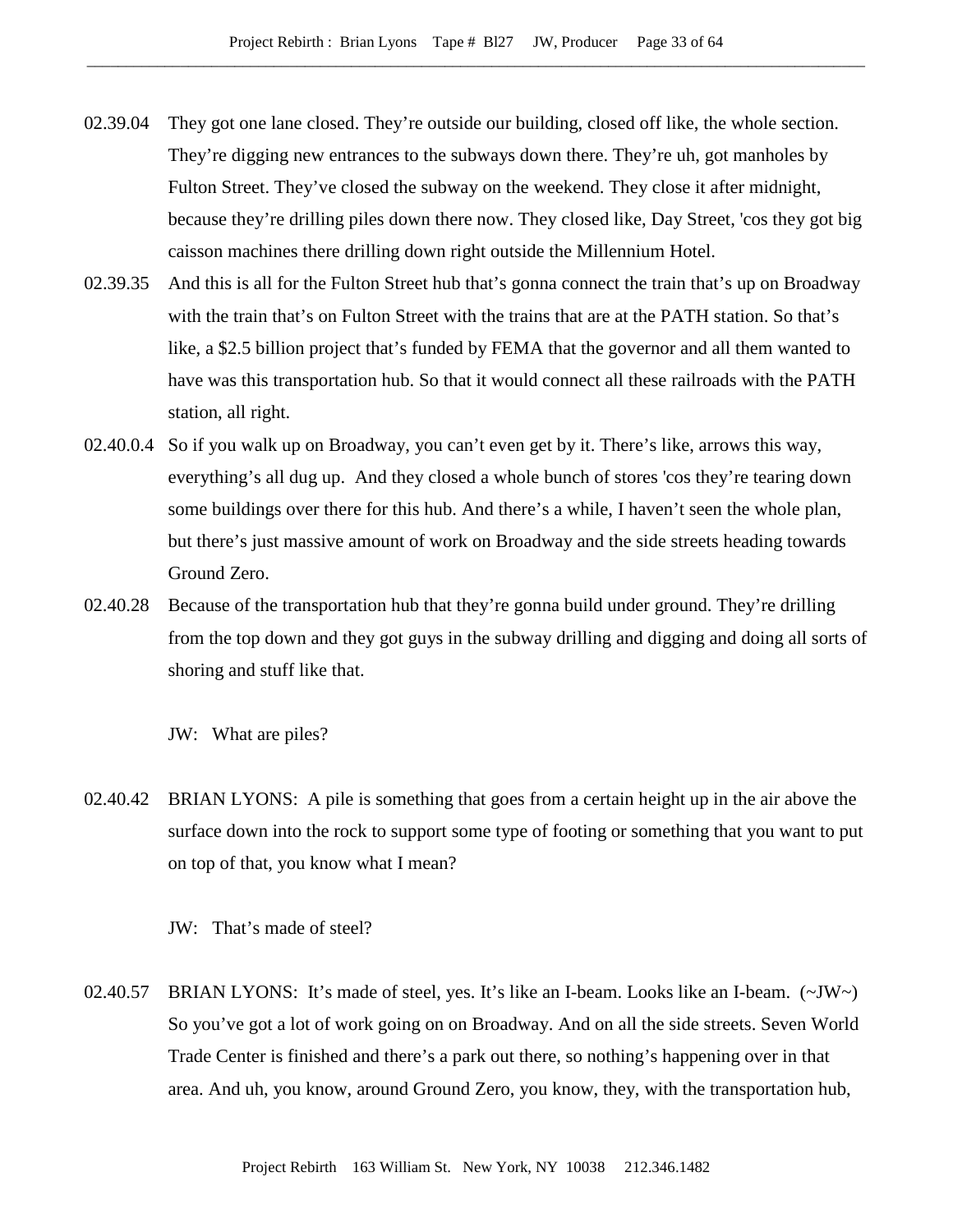they got the sidewalk closed out in front. They got C boxes and stuff out on the street diverting people like, onto the street and around the buildings and stuff like that. That's all for the transportation hub.

- 02.41.38 And then when you get into the pit, you got the Freedom Tower being built. They have blasted rock, 80-ton rock, down like, 18 feet so far. The utility work that's going around the train, the train service is stopped, you know, six nights a week, from midnight to six o'clock in the morning.
- 02.41.57 So that work is going on. And then two weeks ago, they started the memorial. They started drilling for some footings and so on. They brought trailers down there. Loaders, machines. Drilling machines. Trucks. That type of thing. And then Deutsche Bank started putting a crane up to start dismantling that section. That's supposed to start in the next couple of weeks. That got delayed 'cos they found like, 700 body parts on that, on the roof of the building.
- 02.42.31 Like, in the last four or five months. (LAUGHS) When (?) they uh, went to demo that. So I don't know what happened with that, but somebody missed that. So that, you know, that was in the paper. But, and they're gonna retest those from uh, that new DNA company that's going to uh, double check all those items, you know.

JW: If I went down there tonight, what would I see?

02.43.05 BRIAN LYONS: Yeah, yeah, they're pulling electrical cable. Mounting some railroad switches on some framework. And doing some fiber optic pulling connections on, in some fiber optic rooms. That's probably about what would be happening down underneath in the train section tonight.

JW: What's the blasting about?

02.43.27 BRIAN LYONS: Well, blasting is not such a big thing. They, they drill holes. They put charges in it. They cover it with mats. They connect the wire. It goes bump. And it cracks the rock. And then they take the mats off. Then the excavator just pulls the big rock out. So it's not like, it's a big thing. (Boosh?). You know, and people think stuff's flying all over the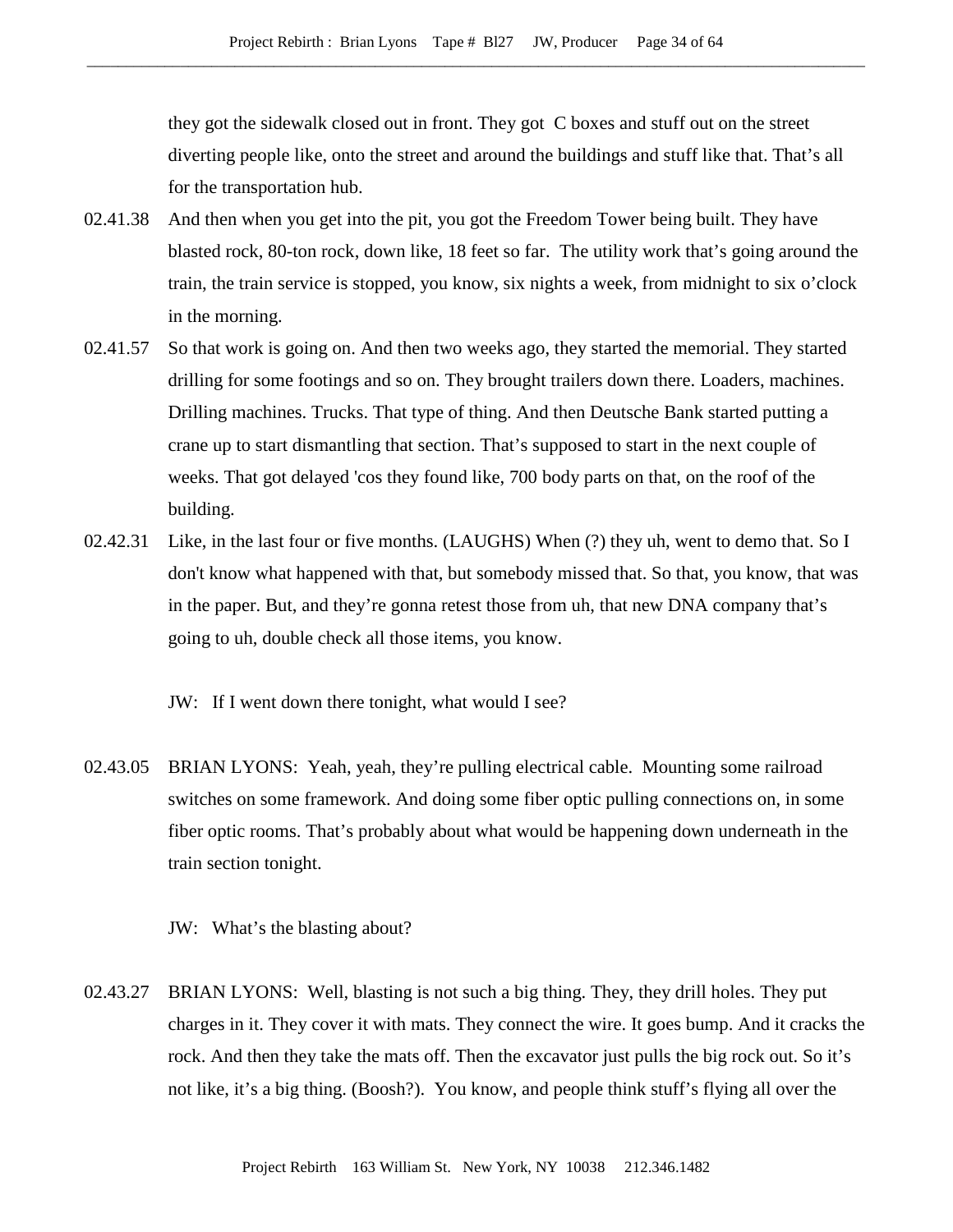place and stuff like that. It's just something to shatter a rock, cracks it. 'Cos they drill holes first, so if you drill a hole here, drill a hole 12 inches,12 inches, 12 inches, 12 inches, 12 inches, they do about 50 of those.

- 02.44.07 Then they put small charge in those things with wires. And then they blast it. And then a crack occurs between that hole they drilled and the next hole. Crack, crack, crack, crack. And then it cracks the rock. So then they, the excavator can just dig it out. Otherwise, they have to have a hammer, a hydraulic hammer chip away at it. And it's 80-ton rock, so it takes a longer time to do that, you know.
- 02.44.34 And they did a study like, you know, like, if they were going to, and that's why they let them do it. Because the study was so overwhelming, that you know, they could drill the holes and put, and just do the little (boof?) and crack the rock and dig it out, like, in two days, where it would take them three to four weeks of doing a hammer.
- 02.44.56 You got noise, using, you know, 500,000 gallons more diesel fuel on (?) the project, you know. You know, uh, you know, there was all these different environmental issues that came up, that it was easier just to blast the rock a little bit and dig it out with the excavator than use hydraulic equipment to (?) crack the rock, you know.

JW: Any low points in the year?

02.45.30 BRIAN LYONS: No, no, no, nothing really. You know, just I miss having the week, whole weekend off, you know. That's about it.

## (OFF CAMERA REMARKS)

#### 02.45.46 END OF TAPE # BL 28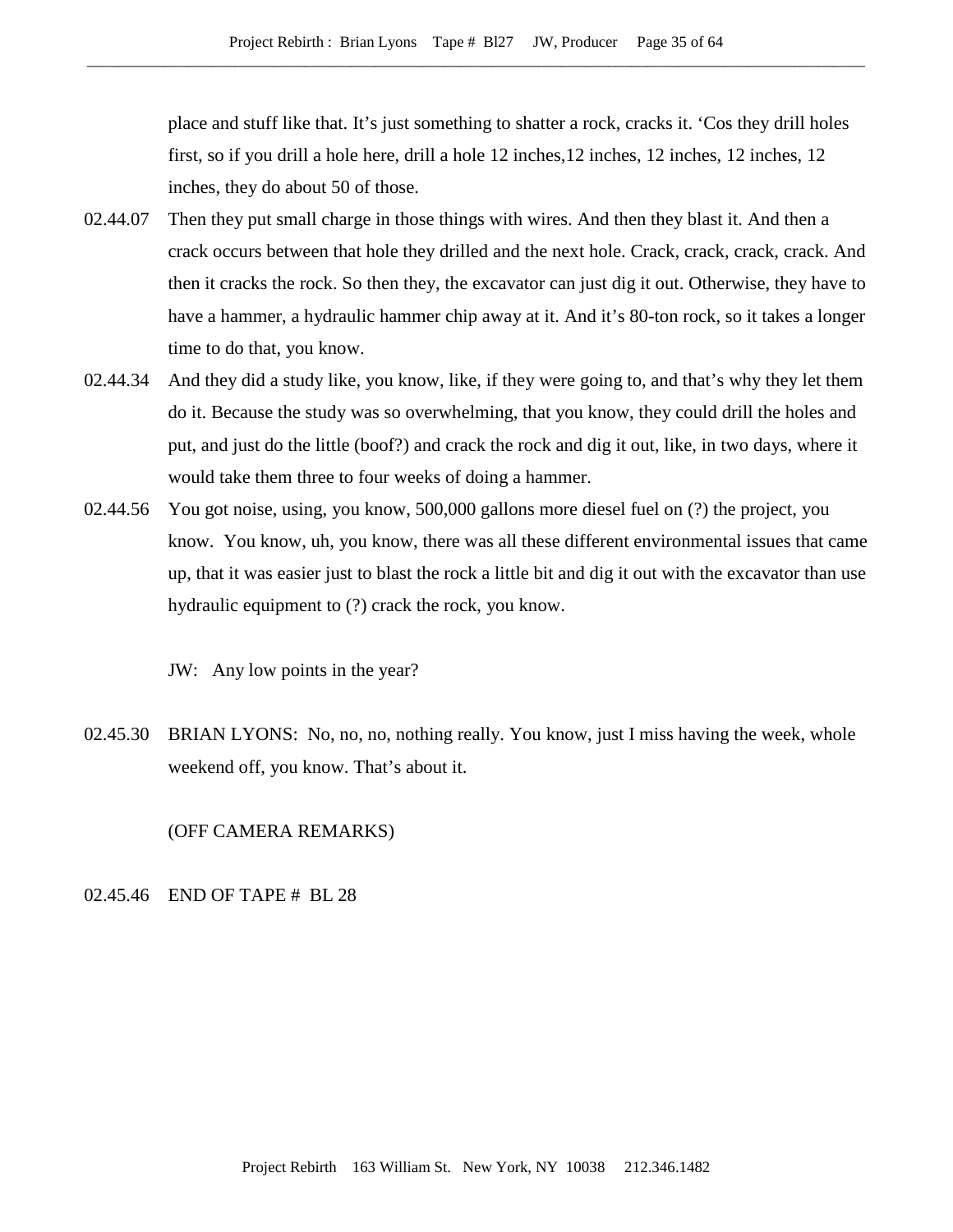# **TAPE # BL29 Brian Lyons JIM WHITAKER, Producer/director PROJECT REBIRTH**

03.01.00 PICTURE UP

### (OFF CAMERA REMARKS)

JW: Quite a difference from last year when you were talking about focus. Any thoughts on focusing and dissociation?

03.01.46 BRIAN LYONS: No, I've gotten better with that now. Now I can focus on what I have to do and you know, I went to therapy for a little while. They give you exercises to do that Uh, helps you with

JW: What kind of exercises?

- 03.02.00 BRIAN LYONS: You know, to take one item and focus, make sure you're focused on that thing for five minutes. And then just leave it alone. And then maybe do that three times a day. And if you do that for so many months, you know, you get, your brain refocuses itself to focus on stuff. You're retraining your brain to come back to, to reality, to focus. Instead of drifting off thinking of Ground Zero or a body part or whatever it might be, you know what I mean?
	- JW: Do you have those experiences still?
- 03.02.37 BRIAN LYONS: No, no, no, I'm fine now, I think, yeah.
	- JW: You did have the problem seeing a sneaker on the side of the road.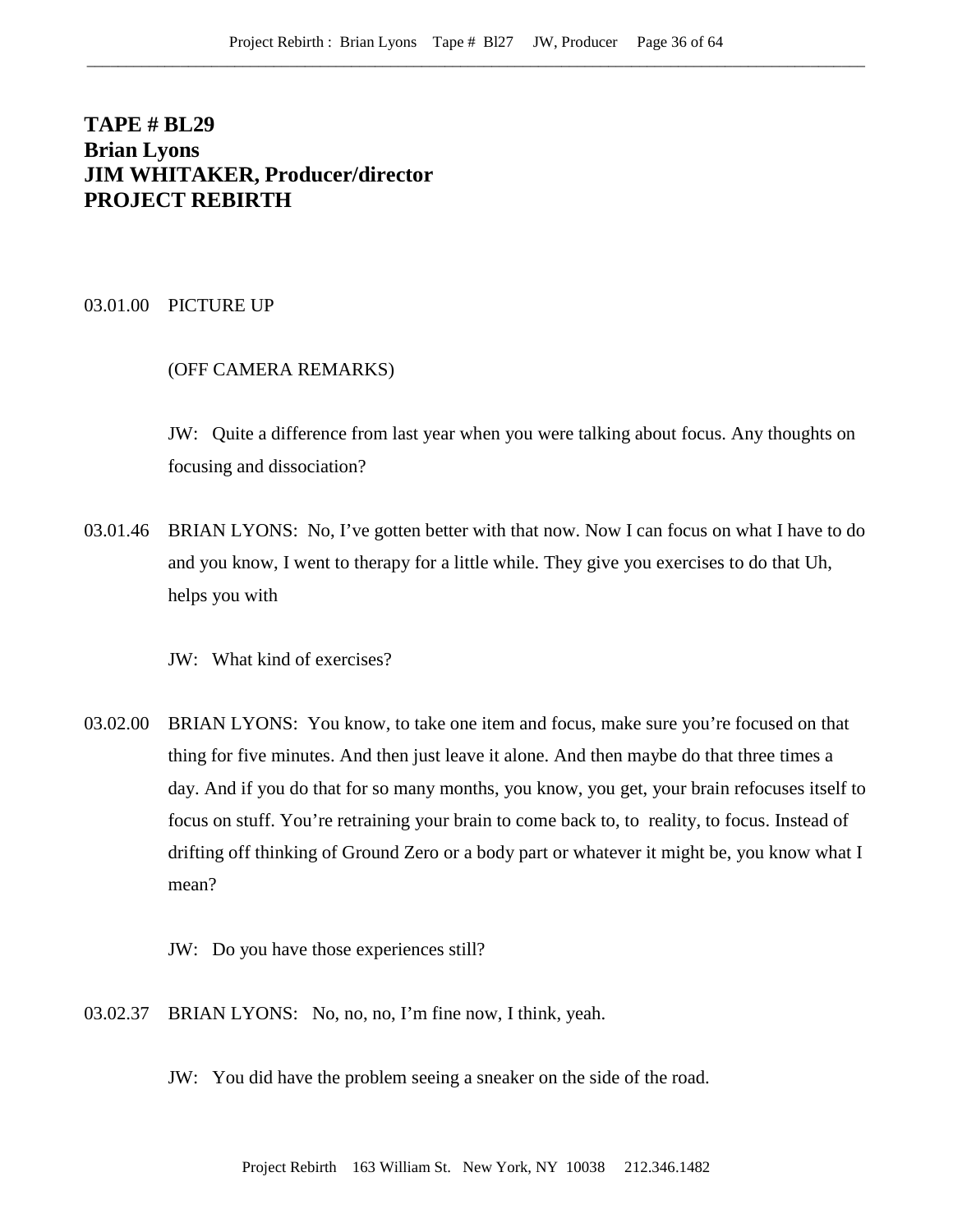BRIAN LYONS: No, no, right, right, right. No, no, it's pretty good now.

JW: Were you nervous about this interview?

- 03.02.56 BRIAN LYONS: Oh yeah, I'll tell you. You're gonna hate it, but you know, it's like a bad divorce, okay. It's like, I'm thinking, oh, I got to do this fucking interview again. It's like, today is pretty good, though. I got to admit. It's better than I thought it was gonna be. It's like, you got divorced five years ago, all right. Then you got remarried and you have kids. And now you're coming, someone wants to sit down and talk to you about your old wife. You know, what's your wife think of you, your new job? (LAUGHS)
- 03.03.31 Or what does your ex-wife think of your, you know, what do you think about your ex-wife, you know? Is she dating somebody now? Or (?) whatever. It's like, it's like, you're trying to forget about all the crap that happened like, five years ago and move on. And then you know you got to do this interview, and they're gonna ask you all about the stuff that happened five years ago, you know? Ground Zero, you know, (?) all sorts of things like that. You're trying to move on and move forward and stuff.
- 03.04.04 But this time of year, and it's not just this interview, it's like, you know, Silverstein has guys that want to talk to me. And uh, you know, other people ask you, and you know, and then you got to come down to the ceremony itself type of thing, you know. And it just, for sometimes in moments, it's just like, it's like, you wish it like, never happened, because you've got to relive the whole thing over again for brief moments, you know what I mean?
- 03.04.36 The 9-11 thing like, the ceremony this year, I'm looking forward to it because I'm bringing the kids with us. And it's kind of like, special for them. We can bring them down. I can walk them, we're gonna walk around on Sunday night. We can show them where we were working like, my brother Sean is coming. There's the new memorial by the firehouse we're gonna go visit.
- 03.04.58 You know, we, you know, can show them a couple of things. And you know, that's a new type of thing, you know what I mean? And it might give them some closure type of stuff, you know what I mean? But you know, (?) constantly going back to five years ago and like, revisiting like, all the issues of, you know, even at work, like, like when we, some of the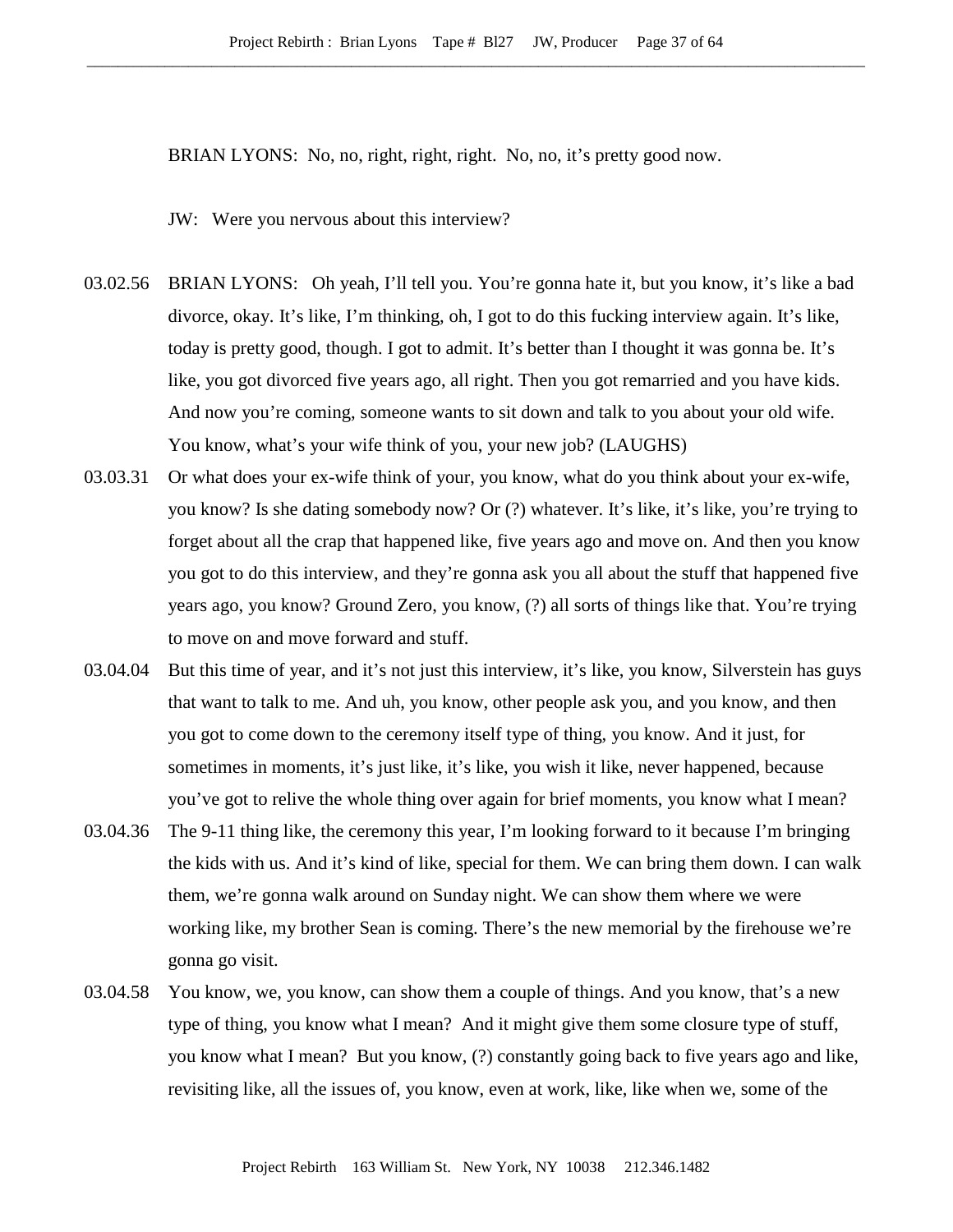electricians and (?) the engineer from the Port Authority, you know, they know that my brother was killed and that I was here at 9-11.

- 03.05.35 And then they ask you questions like, you know, what was it like, you know. First of all, do you have any lung problems? Everybody wants to know that 'cos it's in the paper. And then uh, you know, what were you doing? And then, you know, everyone asks you questions about like, what happened five years ago, you know what I mean? And it's like, sometimes that gets old. It just gets old, you know. You're tired of talking about it.
- 03.05.57 You know, you're just like, I'm moving on. I'm building a building now. I'm building the biggest building in the world. I got a new job. I'm uh, going salmon fishing with my girl in like, three weeks maybe. And you know, that's what I want to do, you know. And tired of talking about my, you know, ex-wife from five years ago that, you know, you know, threw out my golf clubs out the window or whatever the hell happened, you know what I'm saying. (LAUGHS) You know, it's like, you just get like, what the hell is going on here.
- 03.06.30 So you know, sometimes I get nervous about coming down for the interview, you know what I mean? It's like, and then the scheduling thing, you know, it was like, you know, thank god I got that hotel last night, otherwise it was like, a whole 'nother thing. I had to go home and drive back down here. And get a parking spot. And it's like, pain in the neck, you know. And the city's worse than ever now. It's like, traffic is everywhere. And if you fucking stop at a red light, they'll give you a ticket for parking, you know what I mean?
- 03.06.59 It's like, it's like, ridiculous, you know. (LAUGHS) So you know, it's, you know, logistically, it's, you know, worked out this year. And you know, it's, you know, I feel fine this year talking about stuff 'cos we're talking about, you know, newer things, I guess, and stuff. But yeah, I do, you get like, anxiety, a little anxiety about you know, revisiting like, what happened and you know, all those type of things, you know.

## (OFF CAMERA REMARKS)

03.07.54 BRIAN LYONS: No, I'm dedicated to the project. That's why I was calling 'cos I said, you know, we're digging a hole now. There's no birds. You could come down and film. Where are you guys? Hello. I seen Tom once. Him and his dog. That was about it. But you know, and, but then I know, and (?) I realize, and it is hard to get access to the place and (?) stuff. I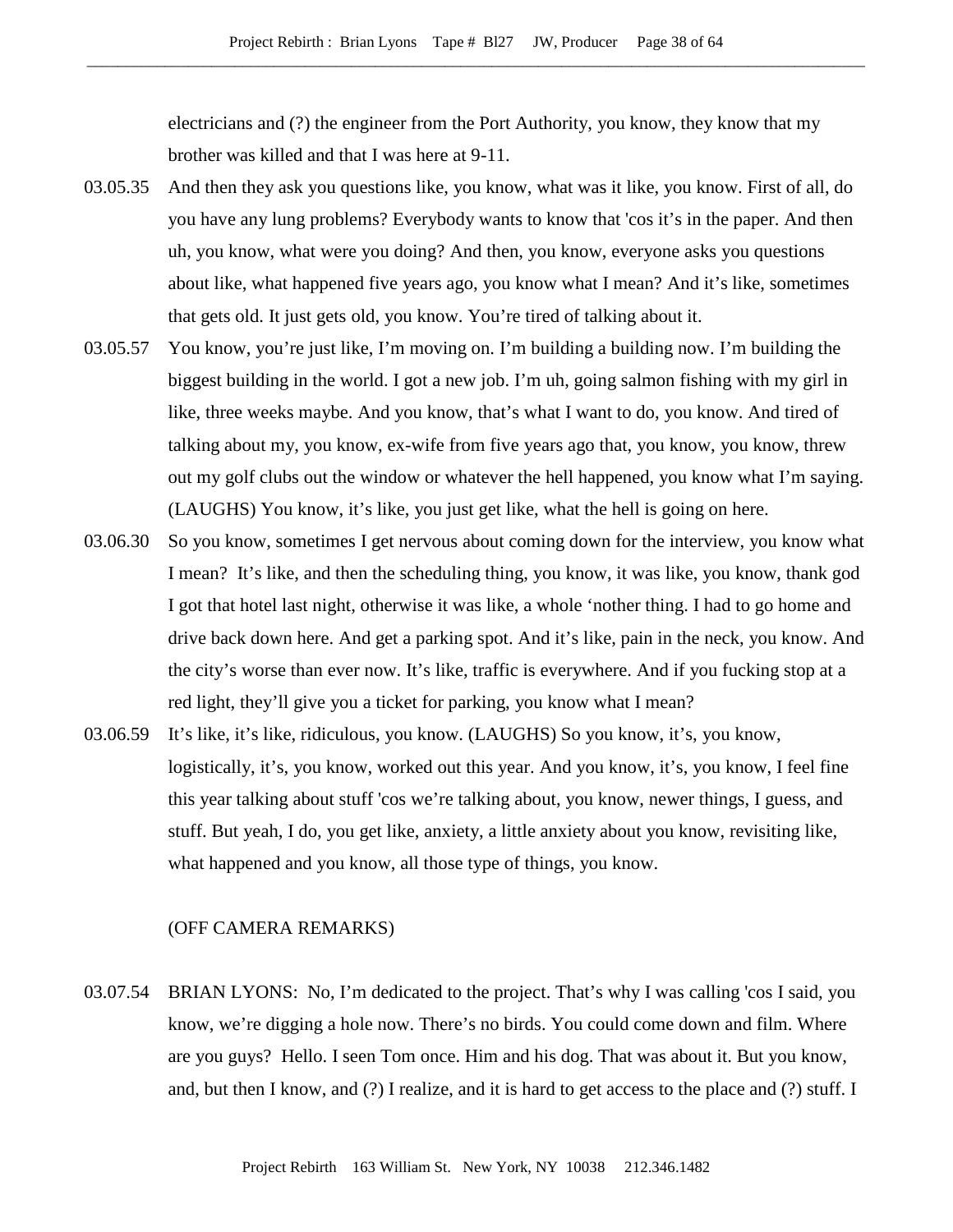mean, you guys have the cameras, but to physically come down with equipment and stuff, people have heart attacks, you know.

- 03.08.28 Like, they see a guy with a camera, forget about it. They're like, you know, who are you, what are you doing, you know. They strip search the guy, you know. They want to know what's gonna on. The (?) this was interesting, too, is like, Silverstein, there were a guy gonna write an article on Seven World Trade Center and then he also wanted to talk about the Freedom Tower because they were, Silverstein was gonna build the Freedom Tower. And he's writing a book. And he's a European guy or whatever.
- 03.09.00 I don't know where Silverstein publicists, they get all these guys from. But you know, they hand-pick exactly who they want, you know, specifically to do stories for or whatever. So they had got this guy, whoever was writing, he was writing these articles and books and stuff. And it's a European-type of issues. And he interviewed me like, in January. And about three weeks ago, I get a call from Dara and he's like, there's a photographer gonna come down and he needs to take your picture because So-and-So interviewed you and they need a photograph to go along with the article about, you know, the stuff that you told them and stuff.
- 03.09.43 And at first, we didn't know who the guy was. And I was like, it was for a Swiss Magazine. And I was like, I never interviewed anyone for Swiss Magazine. And it turned out to be this guy that was writing a book. And Swiss Magazine is doing an article on the guy that's writing the book.
- 03.10.02 And they're gonna have excerpts of the book uh, in the magazine. But this guy flew all the way from Sweden to just to take my picture. And I work at nighttime. So I met him at like, midnight in front of Seven World Trade Center. And he wasn't allowed to get into the site 'cos we couldn't, they couldn't get him credentials or whatever. So we just stood outside the gate near whatever closest thing you could see of whatever you can see of Ground Zero from looking outside the gate.
- 03.10.33 And this guy took my picture for like, 90 seconds. And he's like, okay, I'm done. I said, you flew all the way over here just to take my picture? He's like, yeah, I got to go now. I'm taking a plane back tomorrow. You know, and he took a plane back to Sweden or wherever he went to. You know, I was like, you know, that wasn't so bad, you know.

## (OFF CAMERA REMARKS)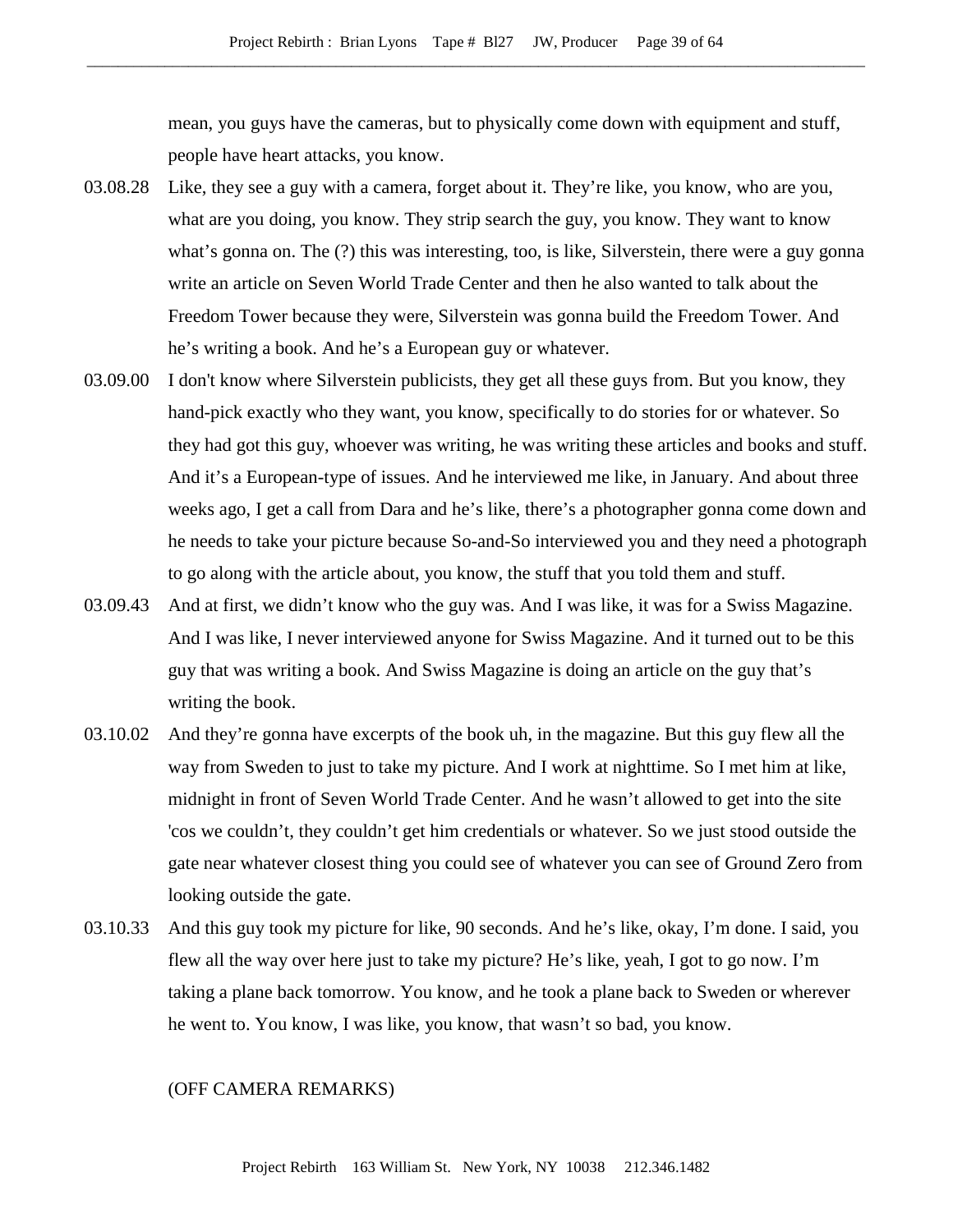JW: Are there parallels between your healing and the construction of the site?

- 03.12.02 BRIAN LYONS: Yes, and it's not gonna be, it's not a fast thing, you know. Like, especially with the Port Authority, it's like, you know, there's a lot of uh, you know, double diligence, if you will, you know what I mean? It's like, when (?) you, for example, when they built Building Number Seven, all right, like, this is the process of construction.
- 03.12.30 You have an architect who designs the building, all right. And there's an owner that owns some property, all right. And he says, okay, I'm gonna hire you as my architect to build the building for me, all right. Show me what you got. So the architect draws up a building, shows it to the guy. He says, okay, this is what I'd like to have. Thank you very much. Go ahead and let's start building it.
- 03.12.59 So then the developer, which was Silverstein, has to hire a contractor. But he hires Tishman Construction to be the manager to hire, you know, all the steel workers and so on, and you know, sheet metal workers and (?) stuff. So the architect hires uh, an engineering firm. The architect just does the framework of the building. You know, the uh, what it looks like and the floor plans and where a closet is and where your conference rooms are and so on.
- 03.13.34 Then he hires an engineering firm that designs the heating for that closet, the heating for the conference room. The lighting for the conference room. You know, the boiler systems, the, you know, the water systems. You know, all, all the mechanicals, the ventilation systems that go along with that. So now you have an architectural firm and you have an engineering firm.
- 02.14.02 And they are the two basics of building the building, all right Along with that, there's a whole line of people -lighting consultants, ventilation consultants, elevator consultants. You know, (?) but they all fall underneath the engineering guy, all right. And so what happens is, a company like Tishman, what we do is, you know, we, they supply us with drawings.
- 02.14.32 The architect makes them, okay. He sends them to the engineer. The engineer puts on his plumbing and heating and everything on them. And then they come up with a conformed set of drawings that's ready to build. And then they send them to the construction manager, us. So we look at them and then now we got, there's 10,000 feet of pipe, so that costs two cents a foot. So that's, you know, a zillion dollars or whatever it is.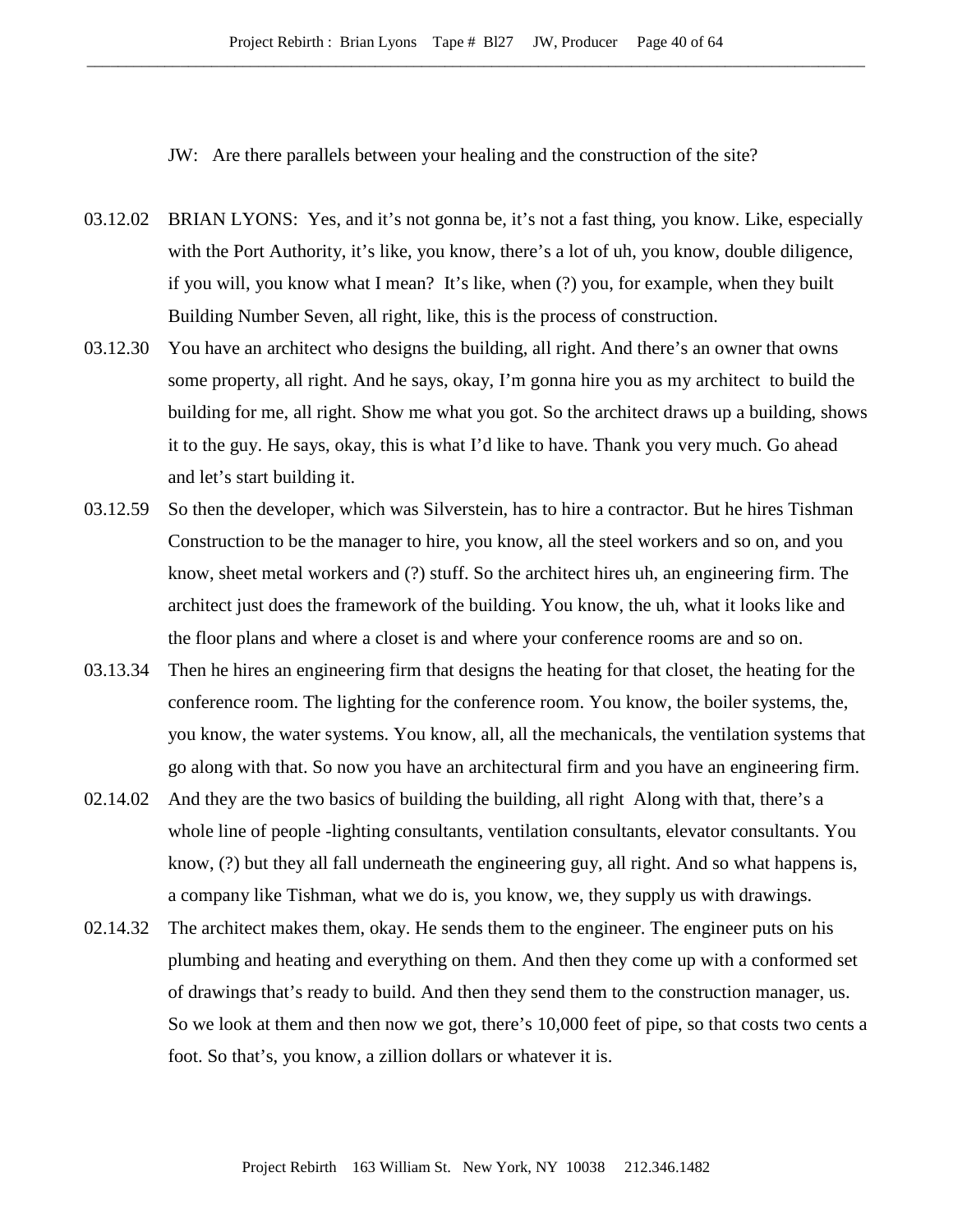- 03.14.59 And you know, we need to get a plumbing guy to do that. And his price is, you know, one million dollars to put all the piping in. And then ventilation drawings, uh, that's two million dollars for that. The concrete, that's four million dollars for that. And so then we tell them, listen, your building's gonna cost \$750 million because this is what you want to have and then everybody says okay. And then start building. So then they start digging in the ground and then they start building up. So, but what happens is, if you run into a problem or something's got to be inspected, you call, (?) if it's a mechanical thing, you call the engineer.
- 03.15.39 And he has a guy like, an apprentice or an associate guy, like, assistant project manager or a project manager, that will come down and uh, inspect what you had to do, or if you had a question on it, he would answer it. Send you an email, give you an answer.
- 03.16.00 You would say, look, you wanted a 12-inch piece of pipe over here, but the hole is only ten inches, okay. Can we change that, do we change the hole to 12 inches or do we change the pipe to ten inches. And they say, okay, we'll get back to you. They send you an email. Change the hole to 12 inches. All right. So you change the hole to 12 inches. And you're, two days later, the pipe is in and off you go. That's the standard way a building is built.
- 031.6.31 When you deal with the Port Authority, though, you have the same process, but all the approvals and stuff that go along with uh, building that building, like, when the piping system is designed, the plumbing guy's got to make a drawing up. And he sends it to the engineer. And the engineer looks at the plumbing drawing and he says, okay, you got a valve here, you got a valve here. And I asked for three valves.
- 03.17.00 You only drew up two valves. You got to add a valve. You forgot that one. So he marks it in there. And he puts in, the contractor was trying to get away with only two valves 'cos he bid the thing for a million dollars. So he figured, I only need two valves there. I don't know why he wants a third one. Let me see if I can just stick it in with two valves. But then the engineer catches that and says, no, put three valves in. So that process happens. But now all that stuff goes to the Port Authority now.
- 03.17.30 They look at it. And then they come back with like, nine million questions. Like, why do you even need plumbing in the building, okay. Well, we need to turn the bathroom water on. That would be the first answer, all right. And (?) you get the sense that these are the questions that they come back with, you know what I mean? And then you have to send it back to the engineer. He has to look at the comments from the Port Authority.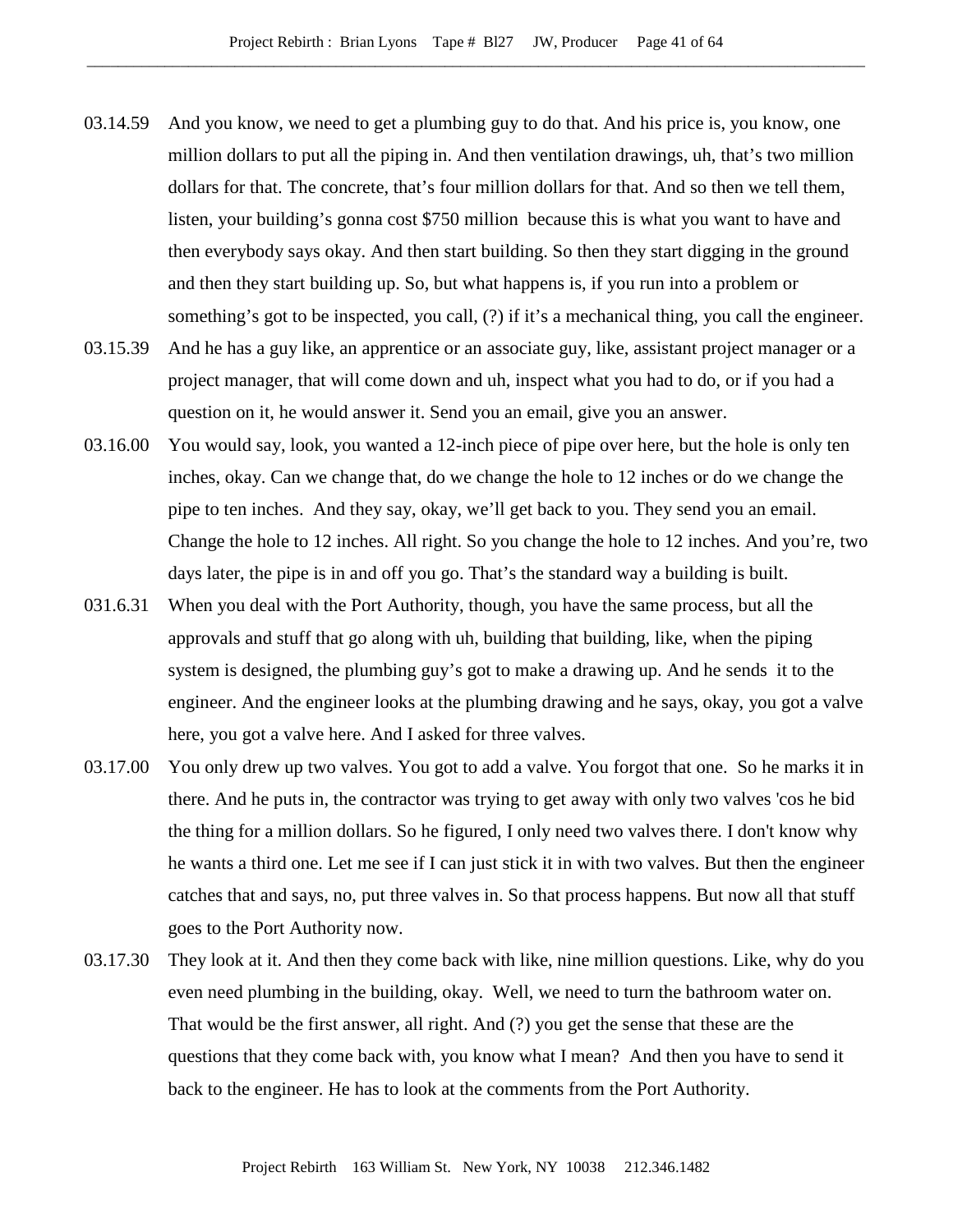- 03.18.00 Then that gets sent back to us. And then back to the Port Authority to be reviewed again. And then if it's okay, it gets sent back to the engineer, which approves it. Then it gets sent back to us and then we can build it. So this is what happens all day long. You're digging a hole in the pit. And the Port Authority guy comes up and says, why are you doing it that way? Well, that's what the drawing says is, well, that's not our specifications.
- 03.18.33 Stop. So now we got to write a letter to this guy. He's got to send it to us. We got to send it to the Port Authority. Port Authority sends it back to us. We send it back to him. He reviews it. Says it's okay or not okay. Again. He sends it back to us. Back to the Port Authority. Port Authority sends it back to us. We got to send it back to him. Comes back to us with the correct answer. And then you correct the problem or it was no problem.
- 03.19.02 So that's what happens. So you get dizzy from like, figuring out what, like, what happens when you're dealing with a different agency. That's why some things are so, go so slowly. Like, we were pulling cable, like, we get, the engineer says, okay, pull the cable. It's 6000 psi. You're allowed tension on the cable. So we're pulling the cable.
- 03.19.30 And the Port Authority is there. And they're like, well, we only want 1000 psi. So we already reached 3000 psi. So now they're like, well, then all that cable that you pulled is no good now. So now you spend weeks on, this engineer recalculates everything. He sends it to the Port, you know, the whole thing goes back and forth. That's what happened. It took like, eight weeks to get one cable put in because one Port Authority guy came by and said, oh, that's, instead of 3000, it should be 1000.
- 03.20.06 Where the engineer that was over here said use 3000 psi to pull the cable. But the Port Authority guy walked up and said, oh no, we use 1000.

JW: But it's not always Port Authority, is it?

03.20.26 BRIAN LYONS: Ninety percent of the time it's the Port Authority guy that's, that does this. And that's the same way that happened when we built the PATH restoration project.

JW: How did that get built so fast?

03.20.48 BRIAN LYONS: I could tell you why is I had the police like, threaten me to be arrested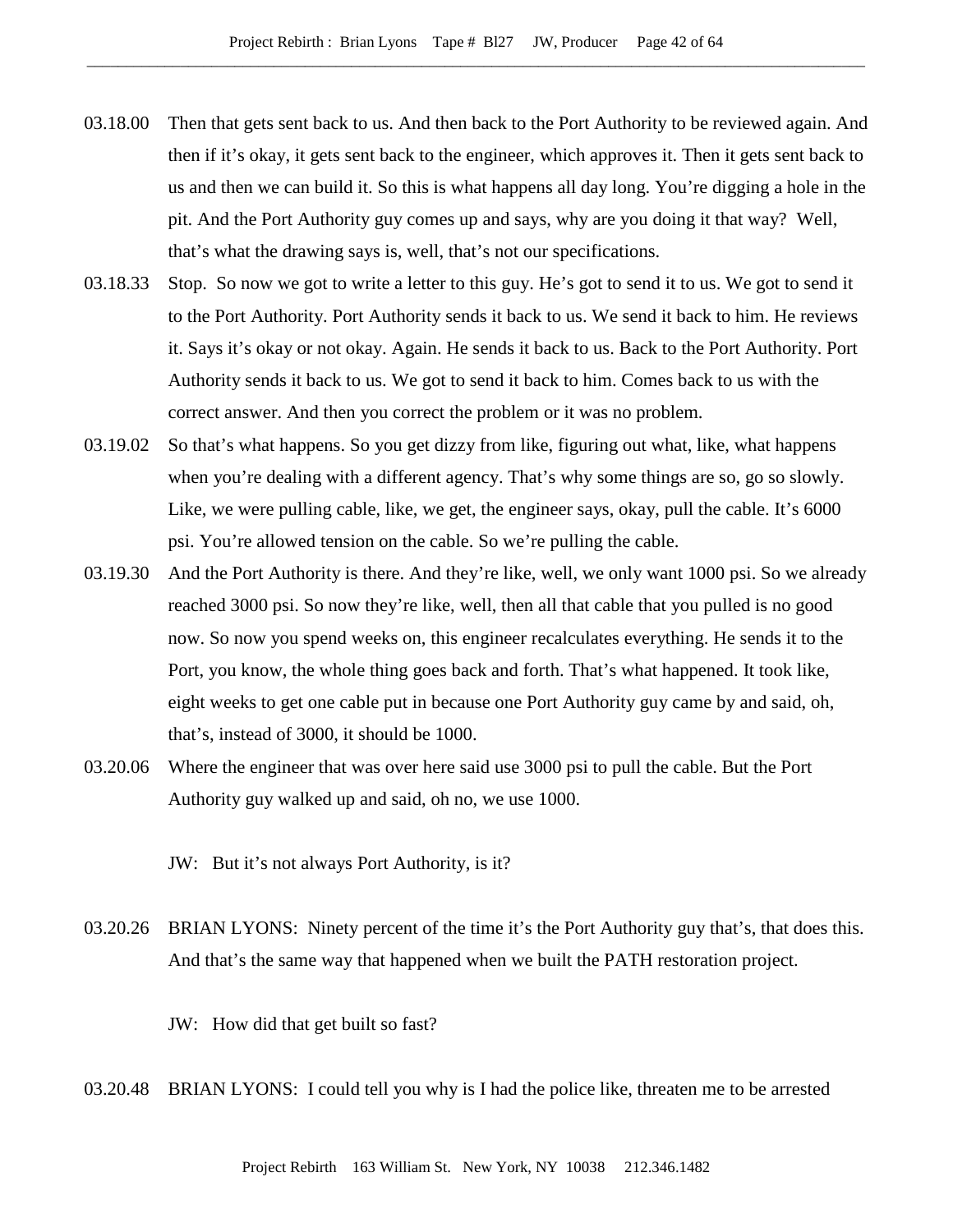like, 100 times, because I would just, they would tell me, Brian, no, no, no, you can't pour concrete in there. That's not approved. You can't do that. I would just say, concrete truck, back it up, back it up, pour it in there. Pour it in there.

- 03.21.06 And they'd be like, no, Brian, you can't pour the concrete there. Step out of the way. Concrete truck, keep coming. Pour it in there, pour it in. Move out of the way. Get out of the way. We're gonna hit you with the truck. All right, safety guy, get him out of the way 'cos he's gonna get hit with that truck. Fill that thing up with concrete. And then we would fill it up with concrete. And then you know what? If you want me to chop it out later, I'll chop it out later. But right now, that thing is built, all right. And that's how that thing got built.
- 03.21.32 And that's why the Port Authority had, you know, such high regards for me. And I got the thing built and on time for the governors. And then they gave me a high recommendation to Tishman. And that's why I got hired quickly. Because I got the thing built for them, you know. Because there would be an inspector, you know, that, you know, would find one little thing wrong that's (?) a common thing in construction. It's not, you can't stop.
- 03.22.00 We got 15, 18 guys here with five to six concrete trucks full of concrete. You can't stop right now. What do you think's gonna happen? Where does the concrete go? Who's paying for all these guys, you know what I'm saying. Sometimes it's 30 guys ready to pour some, it's like a shoot. You're ready to do something and you got like, you know, the ship over here in the ocean and you gut like, some guy over here. and you got stuntmen up there. And you got this guy.
- 03.22.30 And someone walks up and says, you know, that's not really in the script that way kind of thing. And you're like, who know what, cross that out. You jump. Go ahead, you know. (LAUGHS) You know, this is, this is what happens, you know what I'm saying. This is, you know, what went on there. But like, this is, this is a little different because it was a lot of political pressure. And I was pushing that job like crazy to get stuff done.
- 03.23.02 And the Port Authority knew they had guys in the field that weren't all up to snuff on exactly like, what they were doing. So you know, if we had to tear something out later on, which we did occasionally, we had to go back and fix it, 'cos you know, whatever they wanted to do, we repaired, whatever, or added something to it to make it stronger or whatever the case may be. But we're not stopping now. We'll rebuild it later. We'll make it stronger later.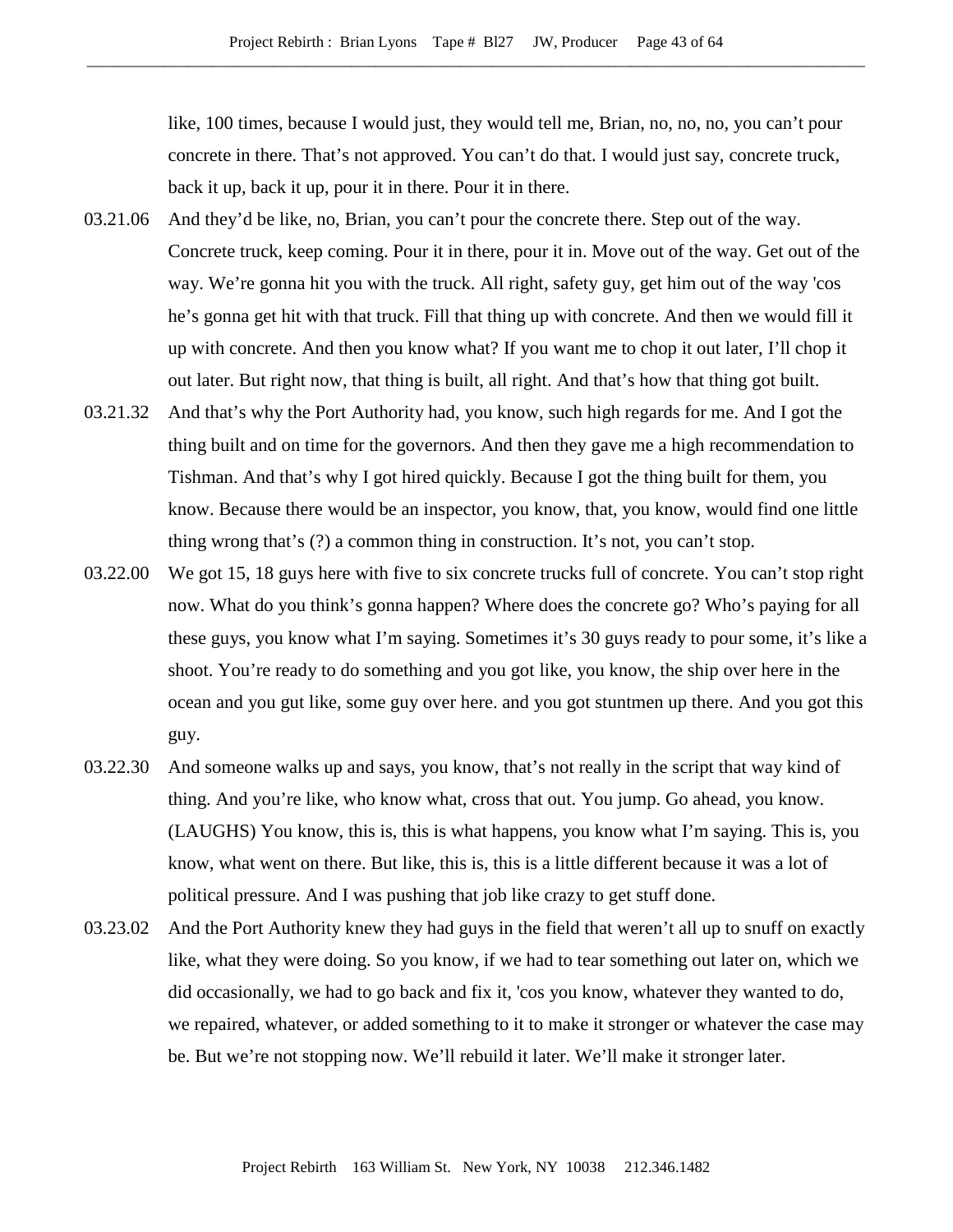- 03.23.30 We'll put a brace on it later. I don't care what we got to do. But right now, we're filling that thing up with concrete. So move out of the way, you know what I mean? It's like, you know, that's what we would, you know, we've been here all week building this thing. What were you doing, you know? Like, you looked at it all week long. Now the concrete trucks are here. Now you're saying stop? You know, (?) what's happening? Get out of the way. (LAUGHS) You know, so that's, you know, that was the difference.
- 03.23.58 We got that, you know, built fairly quickly because of some of those issues. But, you know, this is, you know, all hard money from like, (?) the contractor that's there bid the job for X amount of money to dig these holes. So if he feels he's gonna dig, like, if (?) a Port Authority guy comes up and looks at something, and he says maybe no, that contractor stops. He don't work over there. 'Cos he don't want to do something twice and waste the money on it.
- 03.24.33 'Cos it's all hard money. He bid it for such amount of money. And the PATH restoration project was time immaterial type of thing. Where there was, you know, you got paid even if it you did it wrong, you got paid. But you got to go back and fix it. But you know, you didn't do it, you didn't do too many things wrong. But I'm just saying, you had the opportunity to push a little harder than that, you know what I mean?
- 03.25.00 But you know, here, they're looking at, it's the biggest building in the world. And they want everything perfect. And they're double-checking everything. And they're triple-checking everything. And, and besides that, there's the whole aura, they got like, security and passes and guys who are trying to get in need like, five pieces of ID to get into the site. And uh, you know, it gets to be ridiculous. Like.
- 03.25.30 They don't understand like, some of the people that are making the rules for security don't understand the way the unions work in New York City. Or the way the labor pool is done. Like, you got a laborer that barely doesn't have a driver's license, okay, 'cos he takes the subway, all right. Never carries his union card with him, all right. He's barely gets to work in the morning, all right. Carries his lunch with him.
- 03.25.59 And we need to get him a pass. So where's your ID? You got a social security card? You got a driver's license? Huh? No. Where's your union card? Huh? I don't know. Home. So like, you can't get the guy in the site. So like, the guy can't come to work that day. So, but they got to pay him because they hired him from the hall to show up to work. And his union, you got to pay him show up time, which is two hours' show up time.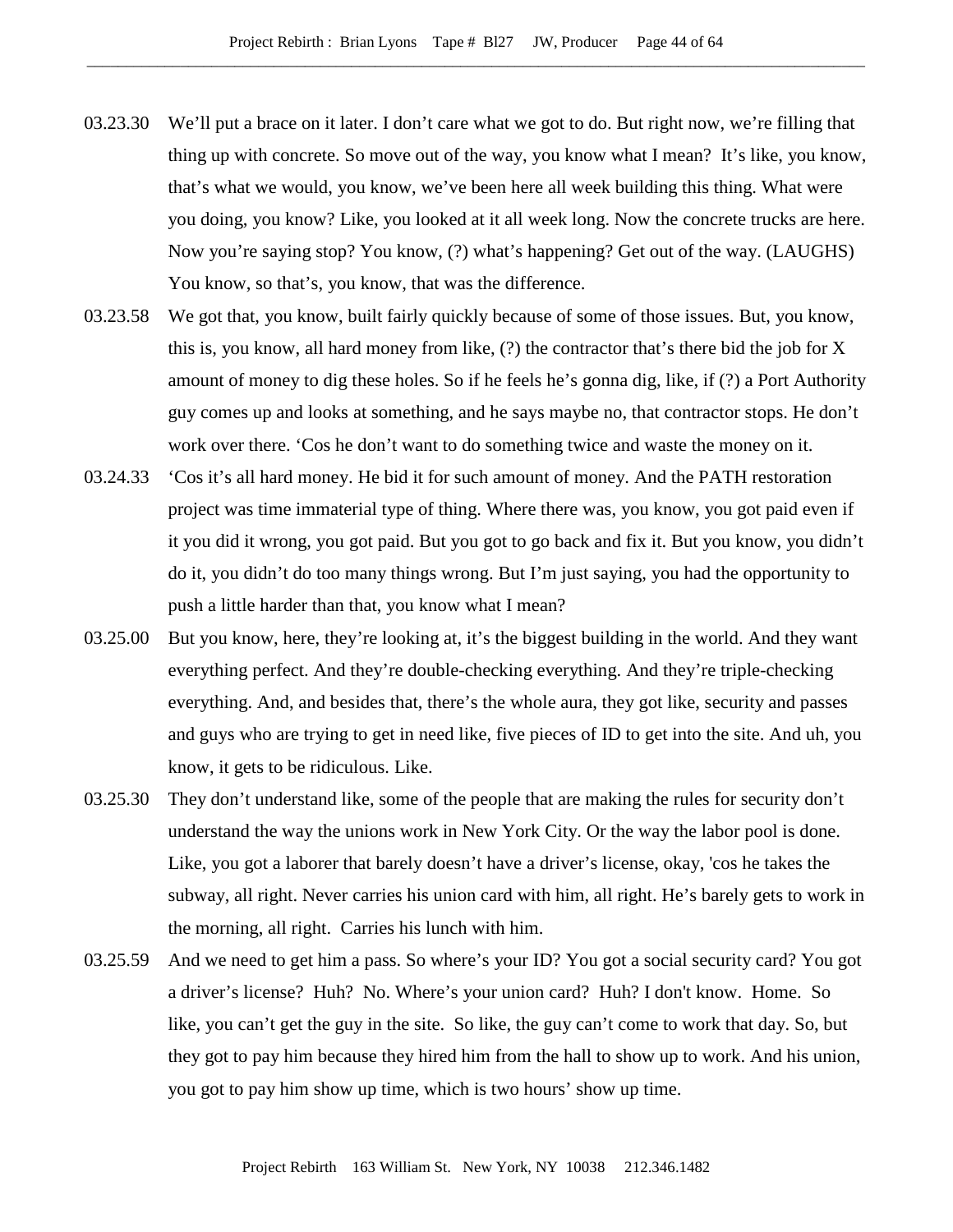- 03.26.28 So you know, it becomes all these issues with security. And what kind of ID you need to get a pass. And what they actually carry with them and like, you know, how many guys in (?) the labor pool actually have their social security card on them at any moment. Do they even know where their social security card is? They need a social security card. They need a valid driver's license. You know, this is New York City.
- 03.26.58 People don't even have driver's licenses. They don't have cars. So like, how can he get an ID, if he don't have a driver's license? Well, he needs a driver's license to work on the site. Where'd you come up with that rule all of a sudden? So like, these are things that are being battled out like, even just to get the work force on the site to build stuff. That didn't happen before. That didn't happen during the other process.
- 03.27.28 You know, you just, the guy came from the union hall and it was just like, yeah, I'm from Local 25. And I was authorized to get him a pass. And I would just say, what's your name, you're from the Local. I would sign his sheet and he'd get a pass and he would be in. And that don't happen now. It's totally different, you know.

#### (OFF CAMERA REMARKS)

JW: Is your desire to move on because it's been five years?

- 03.28.08 BRIAN LYONS: Yeah, yeah. 'Cos it's five years later. It's a long time. Yeah.
	- JW: Is that part of the process?

BRIAN LYONS: Yeah. Sure. Sure it is.

JW: How would you describe that?

03.28.18 BRIAN LYONS: No, it's a healing process, you know. I guess there's milestones in your life. And you know, you're older and five years is a long time. And uh, you know, that's why they pick those things is five years, ten years, 15 years, 20 years. All different things happen at those milestones. And they probably happen for reasons, you know what I mean?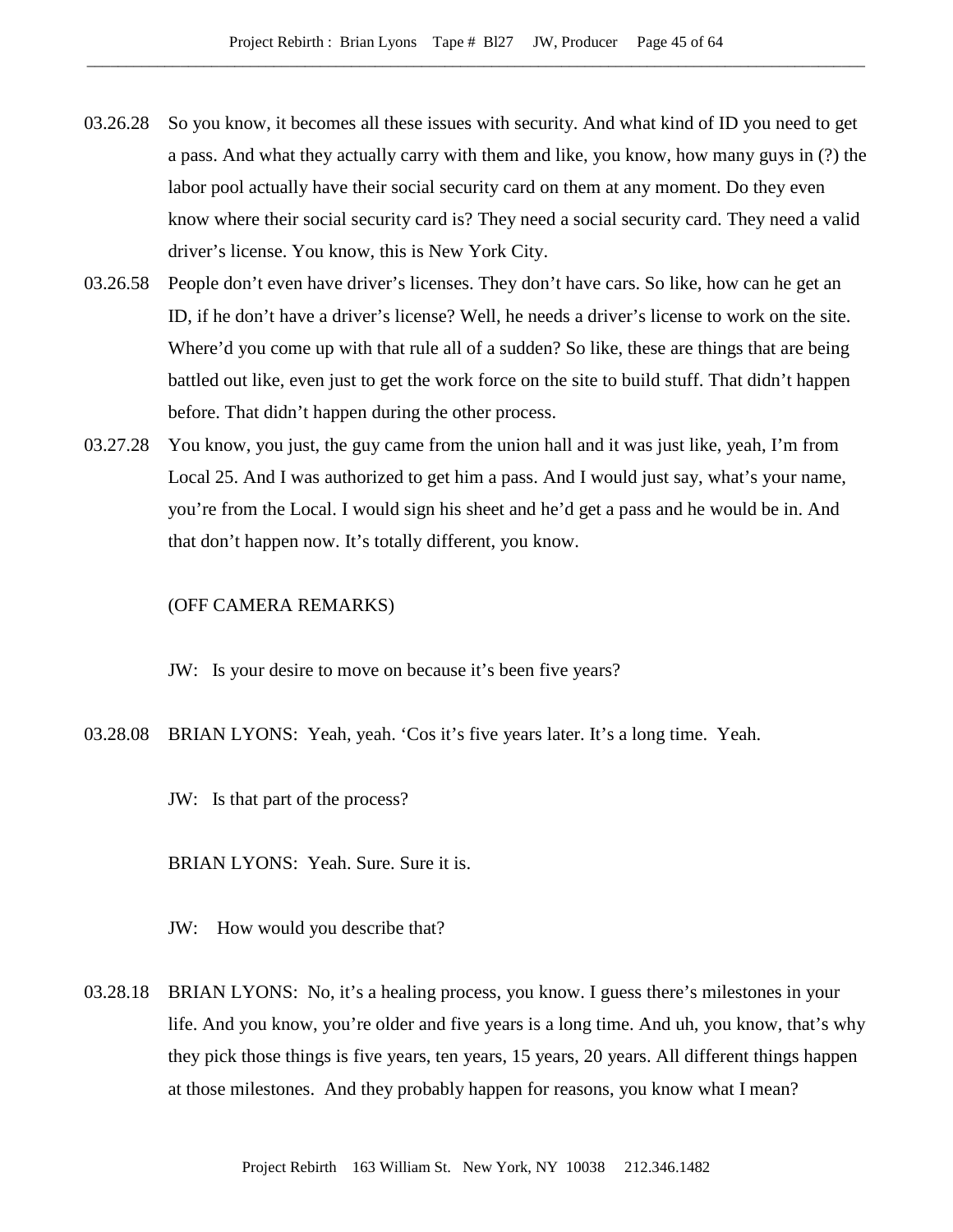- 03.28.40 And you know, five years is a long time. And you know, there's a lot of people that have moved on, you know. There was a thing with, uh, Elaine had the girls on, uh, they were on Prime Time Live the other night, where Mary, Mary Michael, who was born after 9-11, she was pregnant with her.
- 03.29.02 Diane Sawyer had a thing on Dateline or whatever it was, Prime Time Live, uh, all the babies, five years later. She, she took a picture of them when they were first born. And now it's five years later. And they showed back uh, in 2002, the babies and the mothers and the mothers were crying and they were all sentimental. And this and that.
- 03.29.30 And then this year, you know, like, half of them are all remarried with other children. And they've moved on and they were all happy with their life. And uh, different things, you know what I mean? They, you know, they even got remarried. So you know, their healing process had moved from in five years, you know, from here to, to way up here, you know what I mean? So you know, that was very interesting stories that they, they had, you know, for them.
	- JW: Is that how it is for you?

BRIAN LYONS: Yeah, yeah, sure, sure.

JW: When we talked last year, you didn't know where you were in the process.

# (OFF CAMERA REMARKS)

- 03.30.19 BRIAN LYONS: Well, I'm on a new project. I have a new job. I have a new position. You know, that all helps you, plus you're building the biggest building in the world. That makes you feel good. Like, my eight year old is in third grade.
- 03.30.32 She's like, I can't wait to go to school the first day and tell everybody, my dad's building the biggest building the world. And she went and did that. And she came home and she's like, no one believes me. So I'm going down there. I'm gonna see that thing. I want some pictures. I'm taking pictures and I'm bringing them to school, you know what I mean. (LAUGHS) So,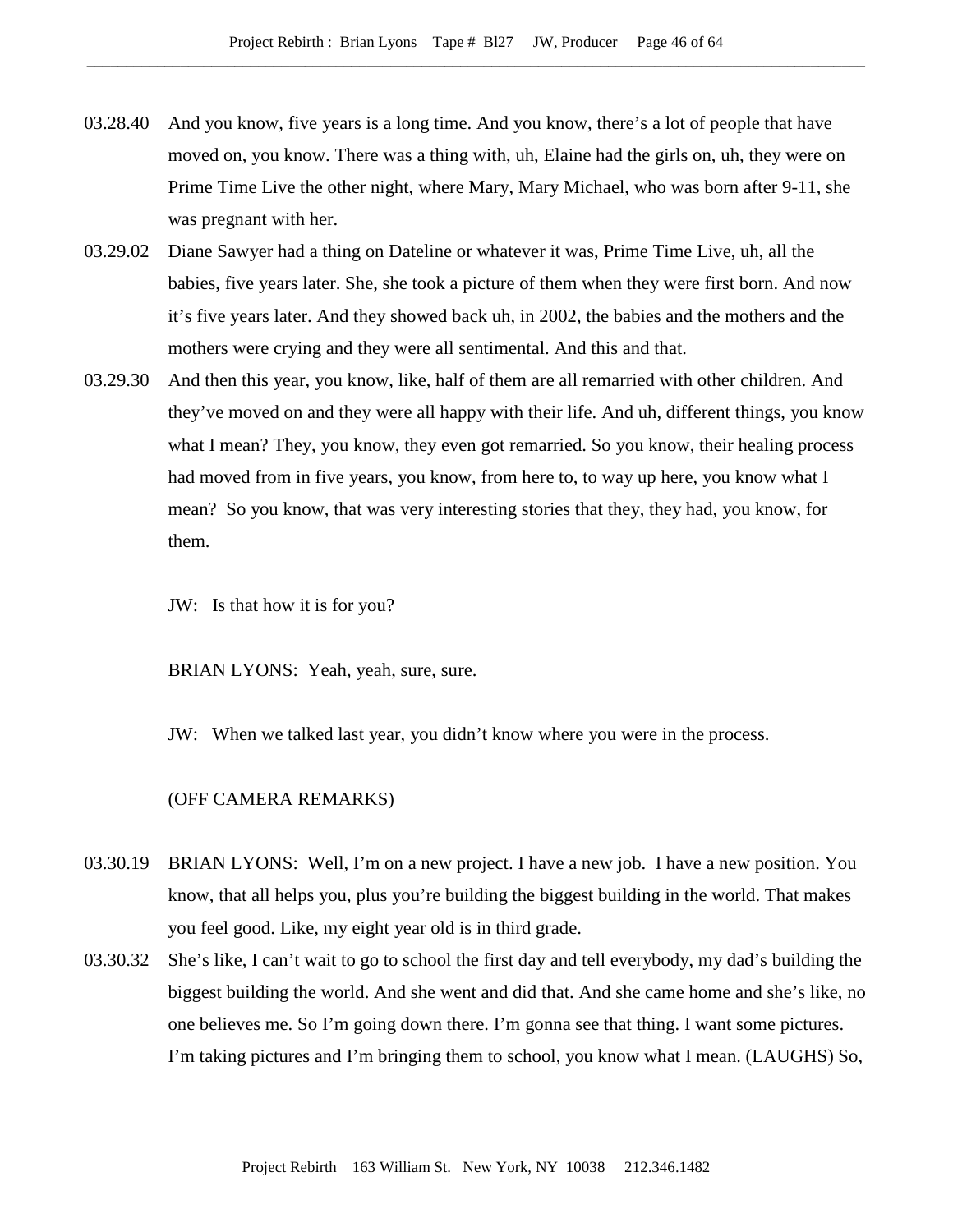you know, that was like, the case where everyone's like, yeah, yeah, sure, sure. All like, the other girls are like, yeah, yeah, sure, sure.

- 03.30.59 They don't care about the biggest building in the world. But she hears me talking about it all the time. And it's part of our life type of thing, you know what I mean. You know, so she knows I come home from building it, take her to the bus stop. And pick her up. And that type of thing, you know what I mean. So she's real interested. The 11-year old don't care about it, you know. She's just very quiet about it or whatever, you know. She's very analytical.
- 03.31.28 It's the tallest building in the world, not the biggest building in the world. Okay. (LAUGHS) You know, stuff like that. That's what, like, she snaps back at her sister with that type of thing. She made the high honor roll all last year. And we went to like, a breakfast. That was very nice, actually, too, in June. She was on the high honor roll all year. And then at the end of the year, if you're on the high honor roll, they have a breakfast for the kids.
- 03.31.57 And the parents get to go. They have bagels and orange juice and stuff like that, you know. So we all went to that. So that was, that was very nice that she was on the high honor roll, you know, and uh, you know, we did that. But she's very, you know, very quiet, and then very analytical about, you know, about things, you know.

## INTERVIEWER: How's her dancing?

- 03.32.18 BRIAN LYONS: No, no, they both do the Irish dancing. So she got a letter yesterday from the teacher that she signed up. She's gonna be doing solos now at high competition at the North American championships in, uh, we go every year, in Philadelphia, on Thanksgiving weekend.
- 03.32.37 So she'll be competing against probably 200 girls this time, you know. And uh, she needs to jump higher. She needs to practice. That's what, she needs to practice on her jumping. She needs to get up, get up off the ground a little higher, you know.  $(\sim JW \sim)$  She's solid as a rock, you know.

INTERVIEWER: Did you say, don't be bigger, be taller?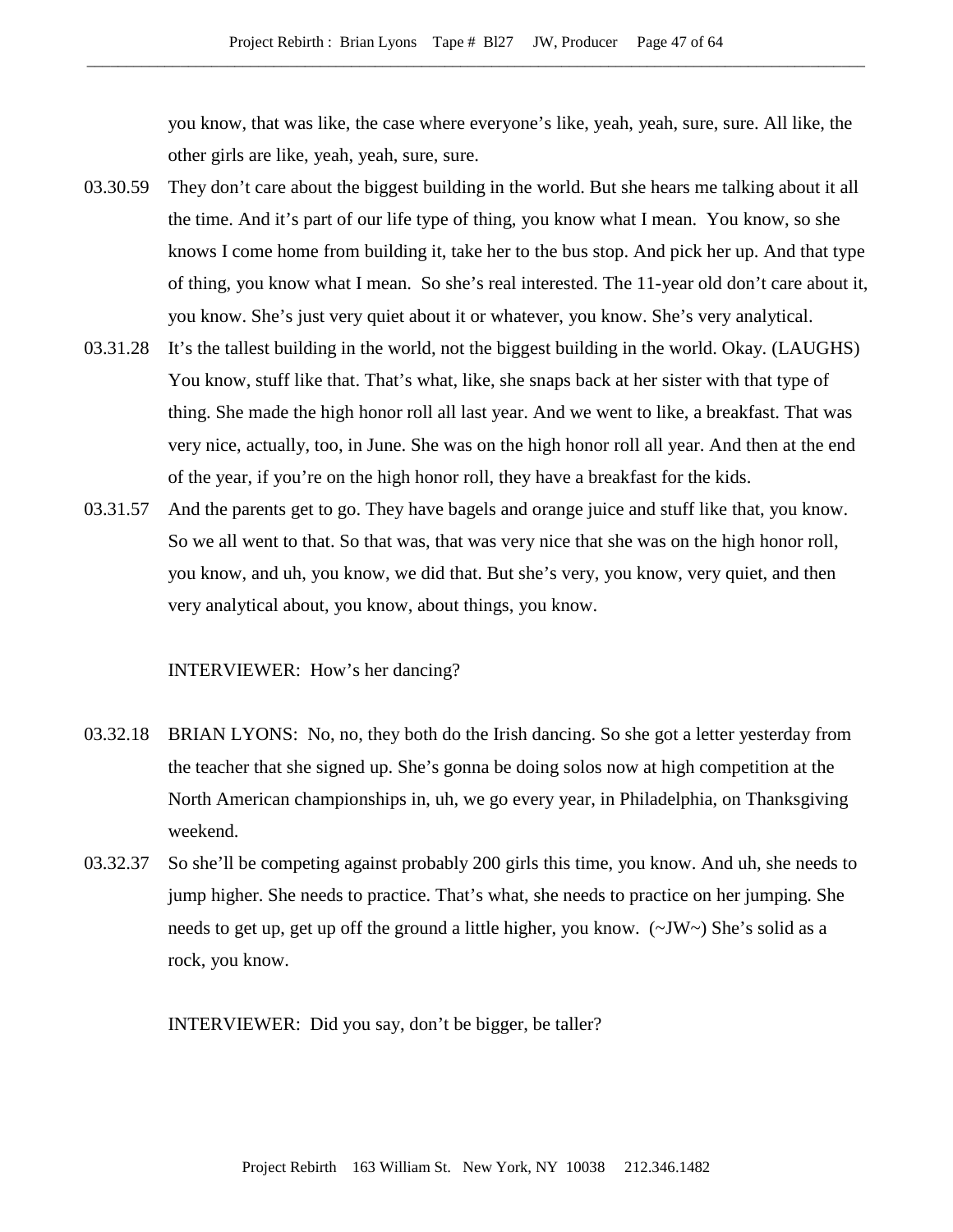- 03.32.58 BRIAN LYONS: Jump higher. You got to jump. They look, those judges are looking for you to jump. You got to do this flamingo thing where, when you go from here to there sometimes, you jump. And your front leg is up and your back leg is like this. And you got to be in midair for like, one, two seconds and then back down to do stuff. So like, she can only do like, half of that now. You have to be able to do that whole, that whole flamingo thing, they call it.
- 03.33.30 They call it a flamingo, I guess, 'cos the way a flamingo stands or whatever. You have to be able to do that flamingo to get the high mark, to get those higher marks. They put you in a different marking range if you can do those flamingos. You got to jump. You got to get up in the air, you know. So yeah, so you got to practice. You got to practice your jumping. Guess you got to get your calves all, you know, down here worked out, you know.
- 03.34.04 So that's one of the things that she's gonna be working on, you know. We signed her up, we, you know, signed up for private lessons with the teacher. They go on weekends and they do private lessons. And they work on those type of things. Things that they need to work on. The flamingo, or standing on your toes more, or keeping your hand like, Patricia, your hands have to be like, really in.
- 03.34.28 Hers like, stick, like, when she jumps, if you jump like, when you jump, like, sometimes you need your shoulders to jump. So your arms automatically go like that. But you have to stay like that and jump. It's harder to do. You need more strength or whatever to do it that way. So you know, she, on Saturdays, at special lessons, they try to teach her, like, she duct taped her hands around the back of her body so she, you know, to keep her hands from going out, you know what I mean.

INTERVIEWER: Can we see that?

- 03.35.05 BRIAN LYONS: Yeah, yeah, well, my wife keeps saying, tell Jim, you know, we got to get him to go to Irish dancing one day, one thing. But one of the issues is uh, that they have very strict rules. There's like, no camera allowed on (?) a lot of things. But like, on competition, there's no filming allowed at all. For competitions. It's in the rules.
- 03.35.28 So you're not allowed to video things or anything like that. But there's other things that they do is, like, we have show troupe, which they raise money for the school. Like, they go to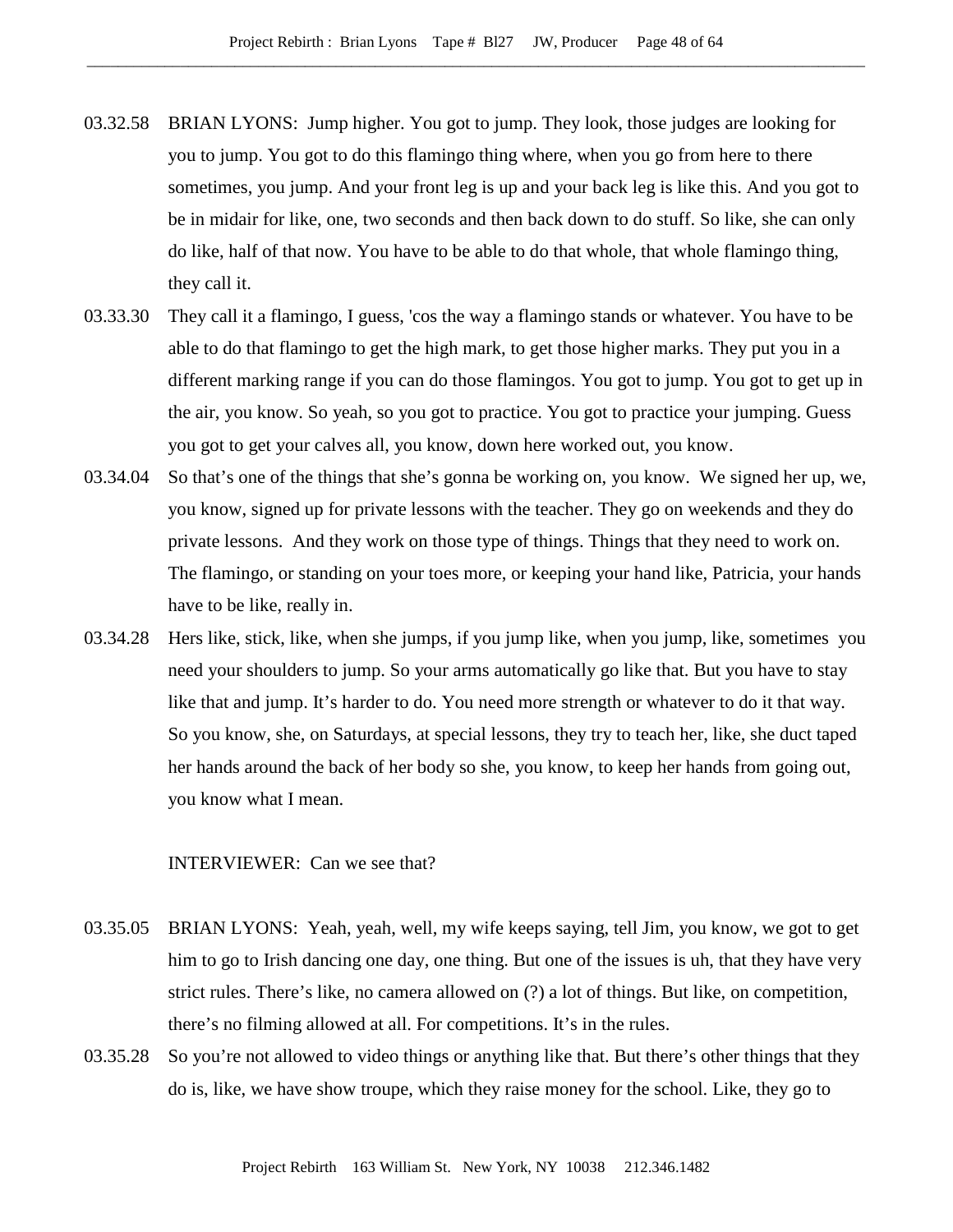different events, like, they go to weddings or they go to a nursing home. Or you know, they went to a (?) minor league baseball game. And they performed. And they get paid like, 100 bucks or 200 bucks or whatever (?) the occasion might be, you know, how many girls they bring there.

- 03.36.00 And they do a routine. And they dance. And the girls really like that because there's no judges. So there's no anxiety. Like, when they have to go and dance, and the judges are there and stuff, there's, you know, like, I can see my 11-year old, there's all this anxiety. It's hard for them. They don't smile. They're like, everyone gets nervous. You're dancing against the other girl. And you dance two a time. You dance against another girl. There might be 20 girls.
- 03.36.31 You do two at a time. And then they get marks. And then like, they only come out with you know, three winners or whatever. But at the show troupe things, there's no judges. You're just, you're dancing for like, these people in a wheelchair or, you know, that, you know, they don't even know you're there kind of thing. (LAUGHS) So the music is going and, you know, they just are dancing around. And you know, they have a good time, you know. My little daughter makes up her own steps and stuff sometimes, you know.
- 03.37.00 And the teacher don't like that, but you know, she's like, a showgirl. She wants to like, you know, do, she does a spin around and stuff. She's not supposed to be doing that. Supposed to stay the traditional dance that they're supposed to do. (LAUGHS) But Patricia's like, no, I wanted to do a spin, so she did a spin, you know. So you know, one of those type of things, we could get you involved, maybe if the teacher would be okay with it. I don't think that she would say anything.
- 03.37.28 You know, you might be able to come and film one of those one time, you know.

#### (OFF CAMERA REMARKS)

INTERVIEWER: Any other thoughts?

BRIAN LYONS: No, no, no. I'm fine.

JW: You're five years older. What's that feel like?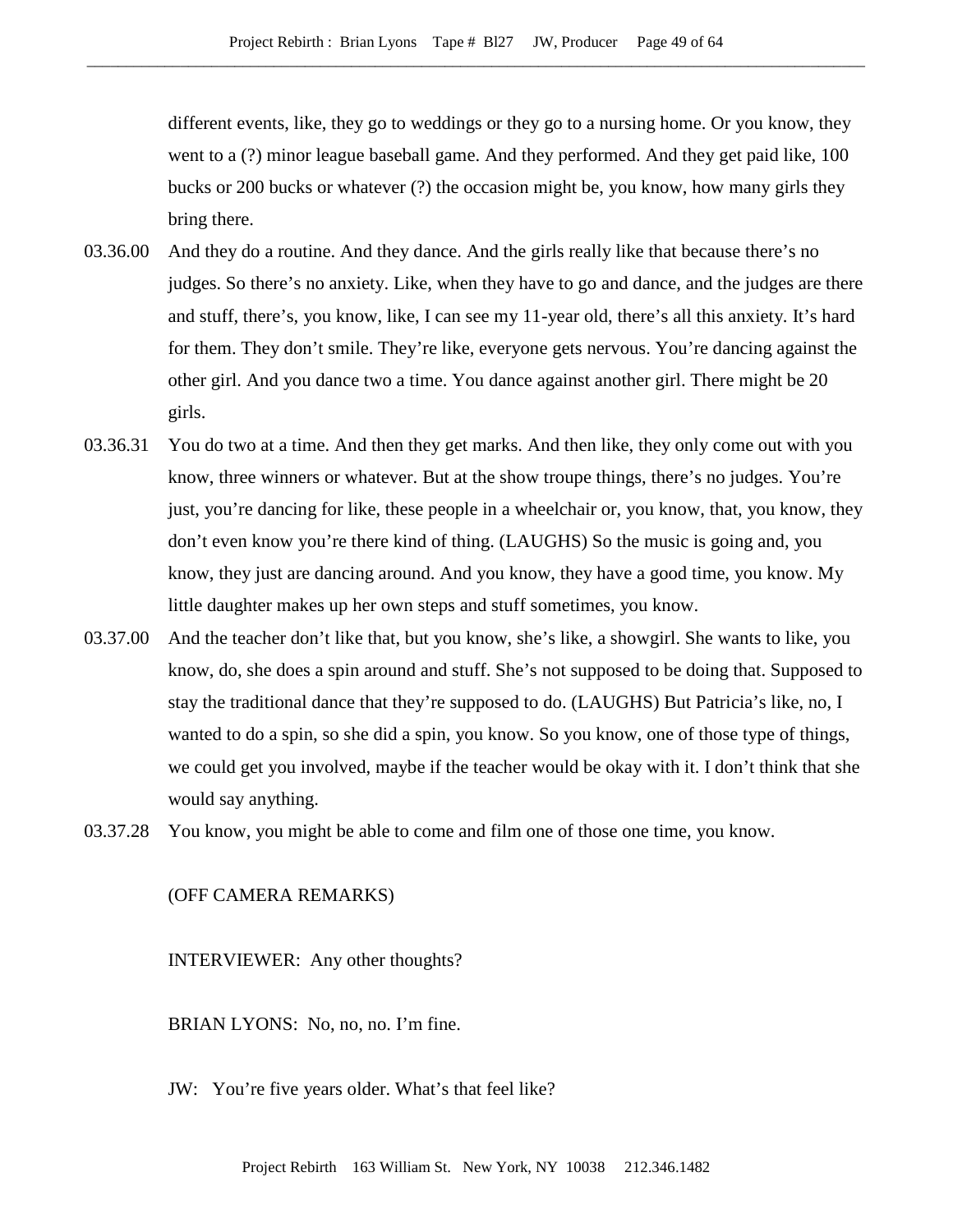- 03.38.01 BRIAN LYONS: I'm an old bastard now. I fall asleep on the train after the third stop. (LAUGHS) I wakeup and it takes me like, a longer time to wake up and I got to drink three cups of coffee. And that's why I want to lose like, 20 pounds, to try to get my energy level a little bit better, you know what I mean. Yeah, yeah, five years older. It's, I'm 46 now. So you know, I'm trying to make plans for retirement.
- 03.38.29 You know, better those plans. And you know, I got to work 'til I'm 70. 'Cos that's when you get social security now at my age, at our age, is, the cutoff is 70.now. Used to be 65. Now (?) those people in Washington, you know, they gave themselves a raise and then they raised my social security, though, so I have to work 'til I'm 70. You know, I'll be going like, with a cane, you know, how you doing? (LAUGHS) 70's old.
- 03.39.00 I think, you know what I mean. To still have to work, you know. So, but it's (?) 24 years. I got to work 24 more years.

INTERVIEWER: Could this be your life's work?

- 03.39.18 BRIAN LYONS: Down at Ground Zero? Yeah, well, 24 years. I think they'll be done before that. Probably. Unless they start some other hubs or something down there, who knows, you know.
- 03.39.31 Supposedly, you know, they're building a new Yankee Stadium. (?) Supposedly we have that job, too. But I haven't seen it printed in our newsletter, you know. But they're building a new Shea and a new Yankee Stadium. Turner Construction has the new Shea Stadium, we know that for sure. But the rumor was that we were gonna be building the new Yankee Stadium, you know.

INTERVIEWER: When do you think Ground Zero will be done?

03.39.58 BRIAN LYONS: Two thousand - fifteen, that's what I think. Around there. So it's a long way off.

## (OFF CAMERA REMARKS)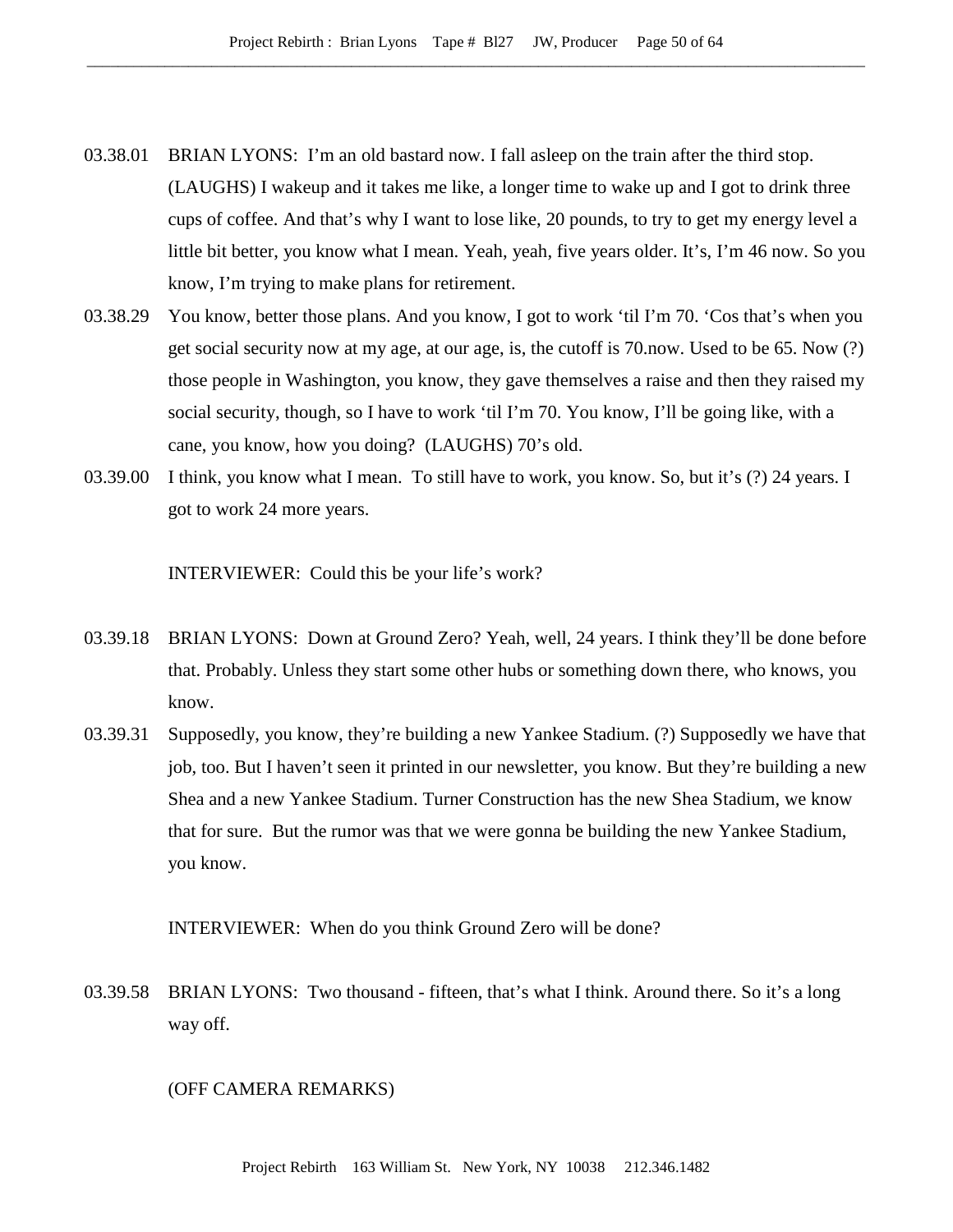- 03.40.16 BRIAN LYONS: (MID-STATEMENT) I was telling Danielle, I guess, about it, is it's gonna be like, 2015 before those things are all done. I mean, they got to tear down the Deutschd Bank building still, you know. They got to finish that hub. They didn't even attempt to start anything with the station yet.
- 03.40.38 The new (Colorado?) station or whatever. They don't even have plans. You know, they got preliminary plans for that, you know. You know, like, how you gonna build that and build skyscrapers around that thing, too, you know what I mean. It's like, whole 'nother logistical issue. Only, you know, only so many things can happen at one time, you know what I mean.
- 03.41.03 It's like, and I think that they're gonna find that all out as they start building. As they start building things, you know. You know, they, they have all these site plans. You should see them. They got the plan, zone A, zone B, zone D, E, F, G, H, I, J, Z, F, double A. You know, you're working here, they're doing that. They're doing here.
- 03.41.29 And it's just a plan with color-coded numbers on it. It don't show you men and lay downareas for equipment. I don't know if anyone ever built anything. People come with a truckload of steel. They unload it. They throw it over there. It's in a big pile. Plywood comes, it goes over there in a big pile. You know, it's just like, you know, people are like, uh, it's like, you know, we get a schedule to build at nighttime for the electricians. It's like, from one AM to 1:30, the electricians will unload reel A and bring to door.
- 03.42.05 From 1:30 to three AM, they'll unload the wire from the reel and connect to, you know, cable tray one. From 3:30 to five AM, you know, two electricians will take cable from here to there. I'm like, what are these people, crazy?
- 03.42.25 They're up in the office. They're making like, all these schedules like this. It's like, the electricians come in. First of all, they're all talking for like, an hour, all right. So right away, you're like, an hour behind on your schedule, all right. They take the reel. They throw it up onto the thing over there, you know. Two of them pull the thing out. Now they're done with what they had to do. Now they talk for another half an hour. It's like, you know, people make all, they sit up in the office. They make the big plan. They make all the schedules, time frames.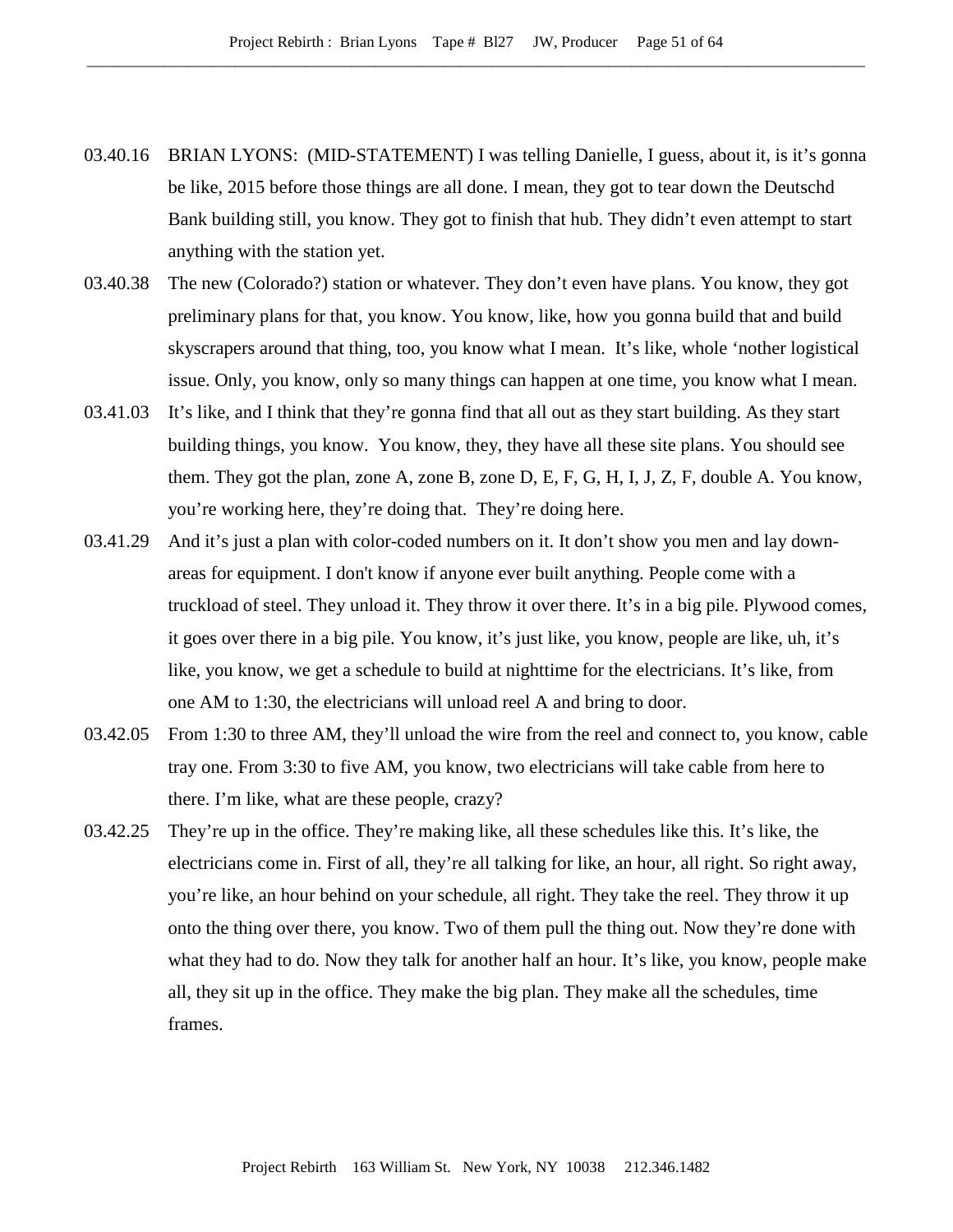- 03.42.59 And you know, like, last night, they were supposed to pull all these fiber cables. No one came down from the Port Authority again and opened up the doors. You're not allowed to go in the doors. Only the Port Authority's allowed to have the key. They never showed up. So 19 electricians waiting to put this cable in. And the Port Authority had nobody to come to open the door up. So they just said, okay, we're going home. See you later. They (?) reeled it out, reeled up right in front of the door. All right, have a nice day. We'll see you next weekend.
- 03.43.32 Off they go. Nobody, it was on the schedule. Port Authority's supposed to be there with signal guy to man the rooms, help splice in the cables. No one showed up from the signal. We called the signal guy up. The guy goes, no, no one told me about it. (LAUGHS) I only got one guy. I only got one guy on duty. That's it.

## (OFF CAMERA REMARKS)

- 03.44.25 BRIAN LYONS: Well, steel that's being built, it should be shipped already, right? I don't know if you know, read the articles. For (?) the sub-grade construction. And that's what we're doing now is the big, large beams have been manufactured in Luxembourg. And they're being shipped over to the United States already. Luxembourg is a real small country next to Germany. It's like, this big on the map. They, but they have a huge iron ore reserve. And all the biggest beams for all the biggest skyscrapers in the world are made in Luxembourg.
- 03.45.02 And they're shipping that, that steel over here now. It's supposed to arrive, and then it goes to, Baker Steel is the construction company that's gonna erect the steel. It goes to their yard in Virginia, I guess, when it comes off the container. Until they're ready, ready to install it down at Ground Zero.

JW: Can you call us when it comes in?

03.45.25 BRIAN LYONS: Yeah, it's supposed to come the beginning of the year.  $(\sim JW \sim)$  If the footing contractor would ever pour any concrete, 'cos it doesn't, you know, (?) I haven't seen him pour anything yet, you know, to build these things, to put the steel on. So, you know,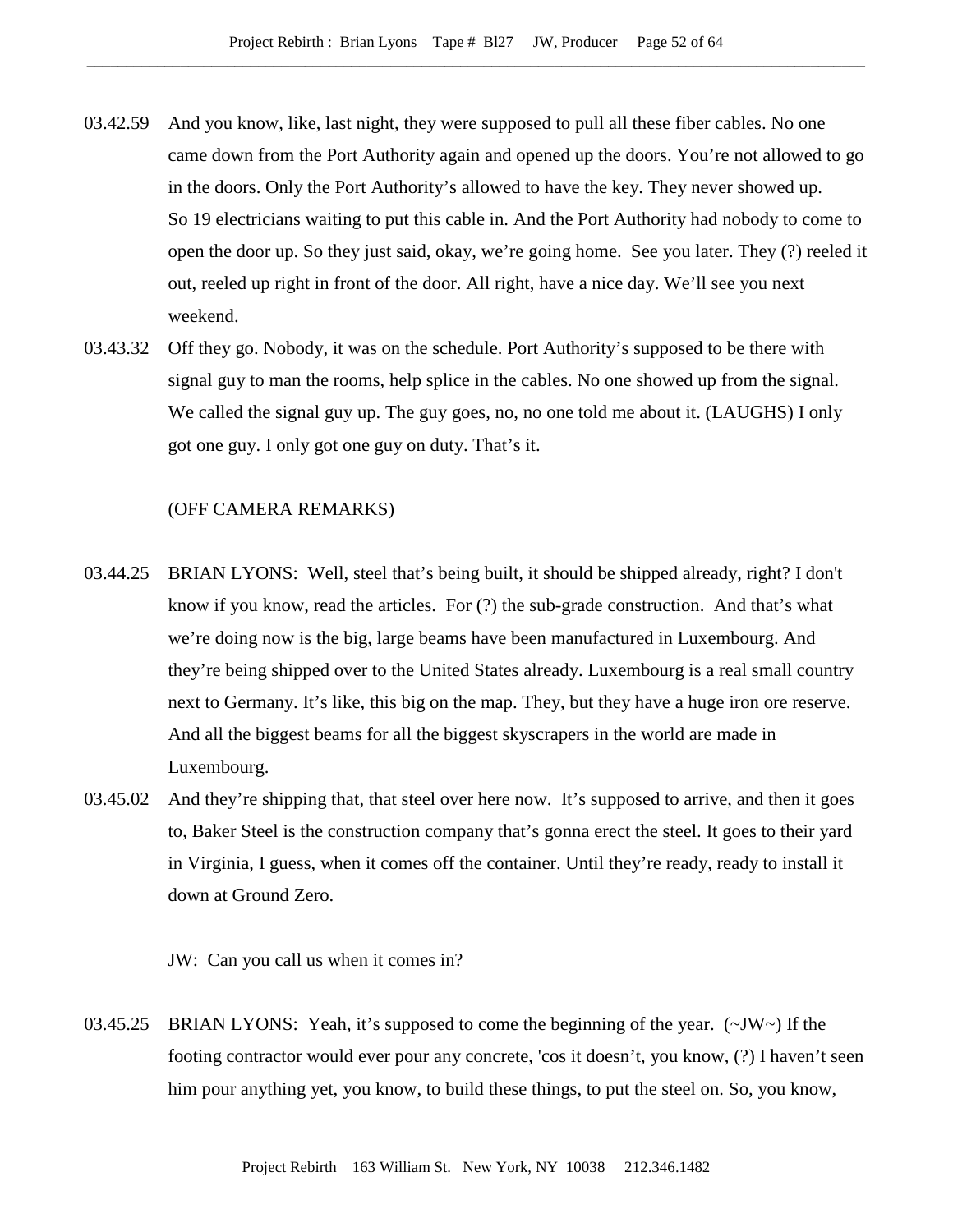that's all got to happen first. You know, when cold weather comes now, it's like, once Labor Day's over, you know, hello, the winter comes. It snows, you know. Gets cold. You know, it's hard to pour concrete. You know, you get like, a whole winter, you, they might get squashed. Depends on how the winter is, you know.

03.46.02 You get one winter like, every, twice a week, you get three foot of snow, then you're screwed, you know. You're way behind schedule. So like, they should be going like crazy now, you know, before winter comes, you know. So we'll see how that goes, you know.

# (OFF CAMERA REMARKS)

JW: Any thoughts about what you'll be doing in two years?

- 03.46.54 BRIAN LYONS: (MID-STATEMENT) I'll be working on the building, you know, you know. Well, you never know. What happens is, you know, like, part of this deal with Silverstein and the City of New York and the Port Authority, and liberty bonds, which is to pay for the building, is there's certain milestones that have to be made, you know, for the buildings. So what happens is, you know, as you get closer to these milestones, which I don't know exactly what they are right now, but more pressure gets put on the subcontractor. So like, the guy that's doing what he's doing now is going along.
- 03.47.38 And he's doing this. And the Port Authority is saying hold on and doing that. And then one day, someone is gonna say, they're gonna have a big meeting of the minds. And all the big guys at Silverstein and the Port are gonna come down and they're gonna say, listen, I don't care how you do it, but you know, columns A through Z have to be up by Friday, okay.
- 03.48.04 So make it happen. So then you'll see the Port Authority guy'll come down. And he won't say a word. And the subcontractor, you know, we'll have pressure on him or threaten to bring another guy in. And then next thing you know, boom, boom, boom, boom, boom, they'll have all those columns in by a certain date. Because they got to meet this milestone. Otherwise they lose the funding for the building or whatever.
- 03.48.31 So, you know, that all comes in the mix, too. So everybody goes dilly dally, I'm in charge here, you know, you do that. You do this. And then everybody realizes, hey, there's a milestone to meet to get like, you know, \$800 million worth of bonds. And if we don't meet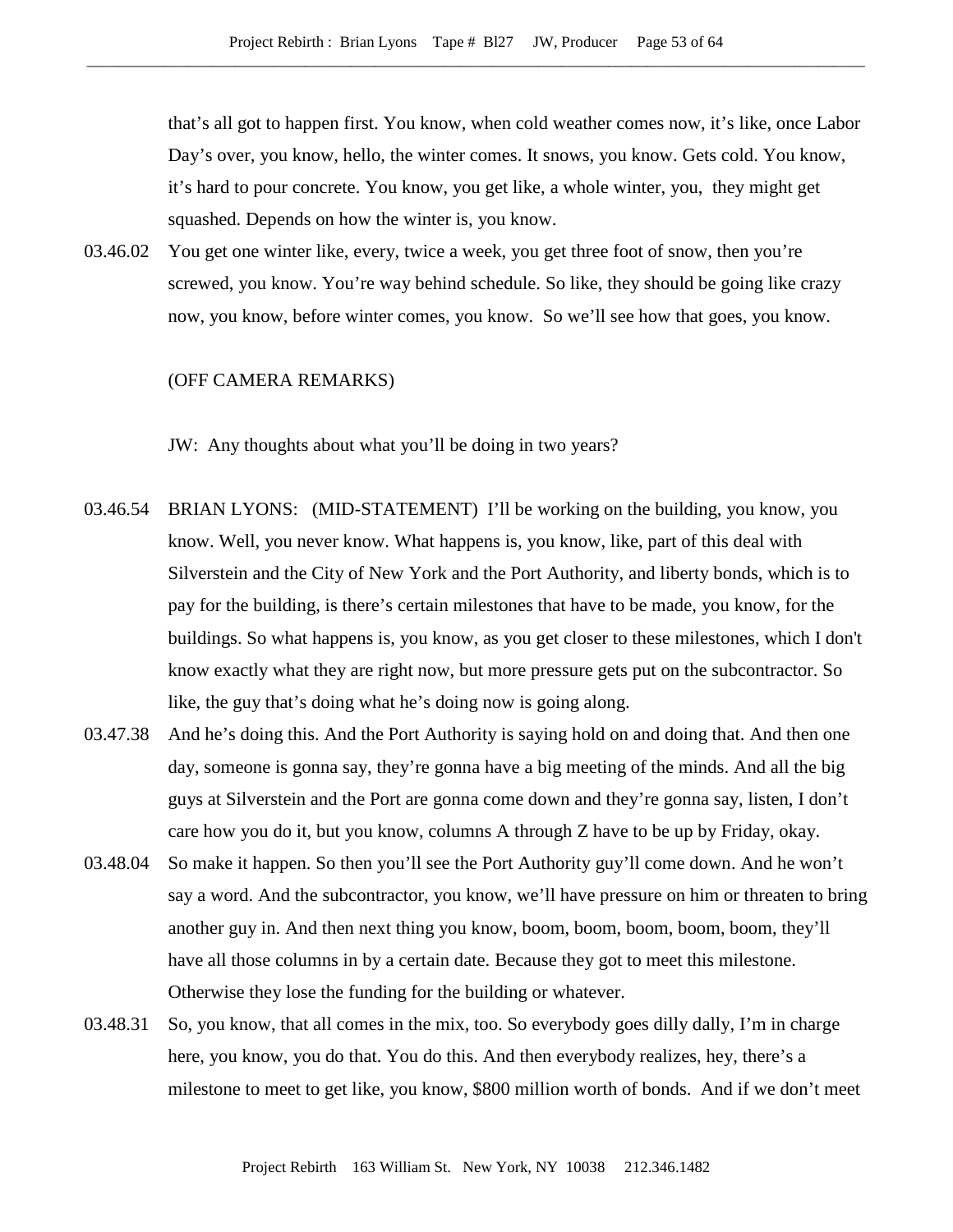that milestone, you know, we're not being paid by the insurance company, you know, to do that. And then next thing you know, things speed up.

- 03.48.59 So you know, that's the way construction works is they, you know, screw around. And then there's milestones. And then sometimes a lot of stuff happens. And then, you know, something stops. And you know, so you know, you never know exactly what might happen, you know. But like, I say is winter's coming. Usually right after Labor Day, like, I always try to take the week before Labor Day and then Labor Day comes and then the week following Labor Day, I always get in my mind, winter is coming.
- 03.49.32 We got to get as much work done now as possible. Because Thanksgiving comes, and like, it's just a vicious cycle in construction. When Thanksgiving comes, everybody goes away. And then right after Thanksgiving, everybody's in Christmas mode. Their wife wants them home early. This guy can't work late. Nobody can stay late. Deliveries are all messed up because of holiday traffic.
- 03.50.01 You know, Christmas holidays, nothing gets done until after New Year's. And then after New Year, it takes a week for everybody to recover. So now it's, you know, the second week in January. It's (?) a vicious cycle. It's always the same. Always the same. Same happens in the summertime. You try to get this, this guy needs to approve stuff? Oh, he's on vacation. It's  $(?)$  July 18<sup>th</sup>. He's on vacation.
- 03.50.30 We got to wait for, he's the only one for the biggest building in the world that can look at that. So we got to wait for him to come back from vacation. And that's what happens. Week, sits on his desk for a week, for him to come back from vacation. When he comes back from vacation, this thing is sitting on top of it, he don't even see it for two days, no one called him. So someone calls him, the second day, he says oh, that thing? Oh, let me take a look at that. And this is (?) this is all what happens.
- 03.50.59 So that's why like a guy like me is like I know all those things already. So like if I know a guy's going on vacation, I try to get what I got to get done out of him before he goes. When he comes back, you call him that first thing that Monday morning and say hey, hey, remember me? I sent you that thing, I need that thing right away. Make sure you can find it on your desk, you know, whatever. You know? You don't wait like a half a week and then call him, hey, did you look at the thing that we sent you before vacation?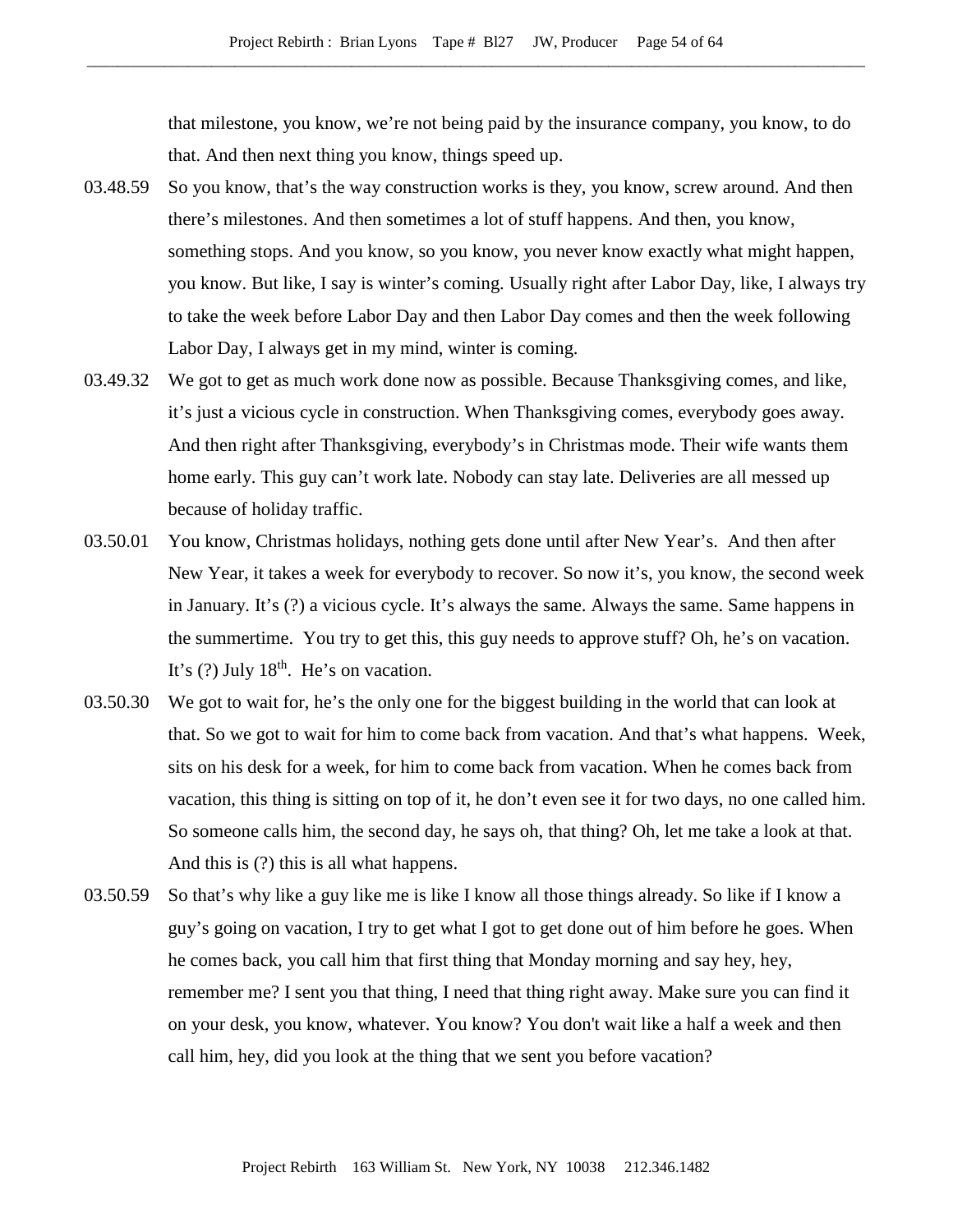03.51.27 Oh, yeah, yeah, right, right, right, yeah I got to look at that. You know, those, those, it's just like a vicious cycle. You get, you get the vacations in the summer. Then, then you get like, like now is the perfect construction time. Labor Day is over. You need to do a big push until Thanksgiving. 'Cos once Thanksgiving comes, then it's like everybody gets into holiday mode. There's a long weekend, and then it's all Christmas shopping from them. They get uh, all the wives (STOPS)

03.51.58 END OF TAPE #BL29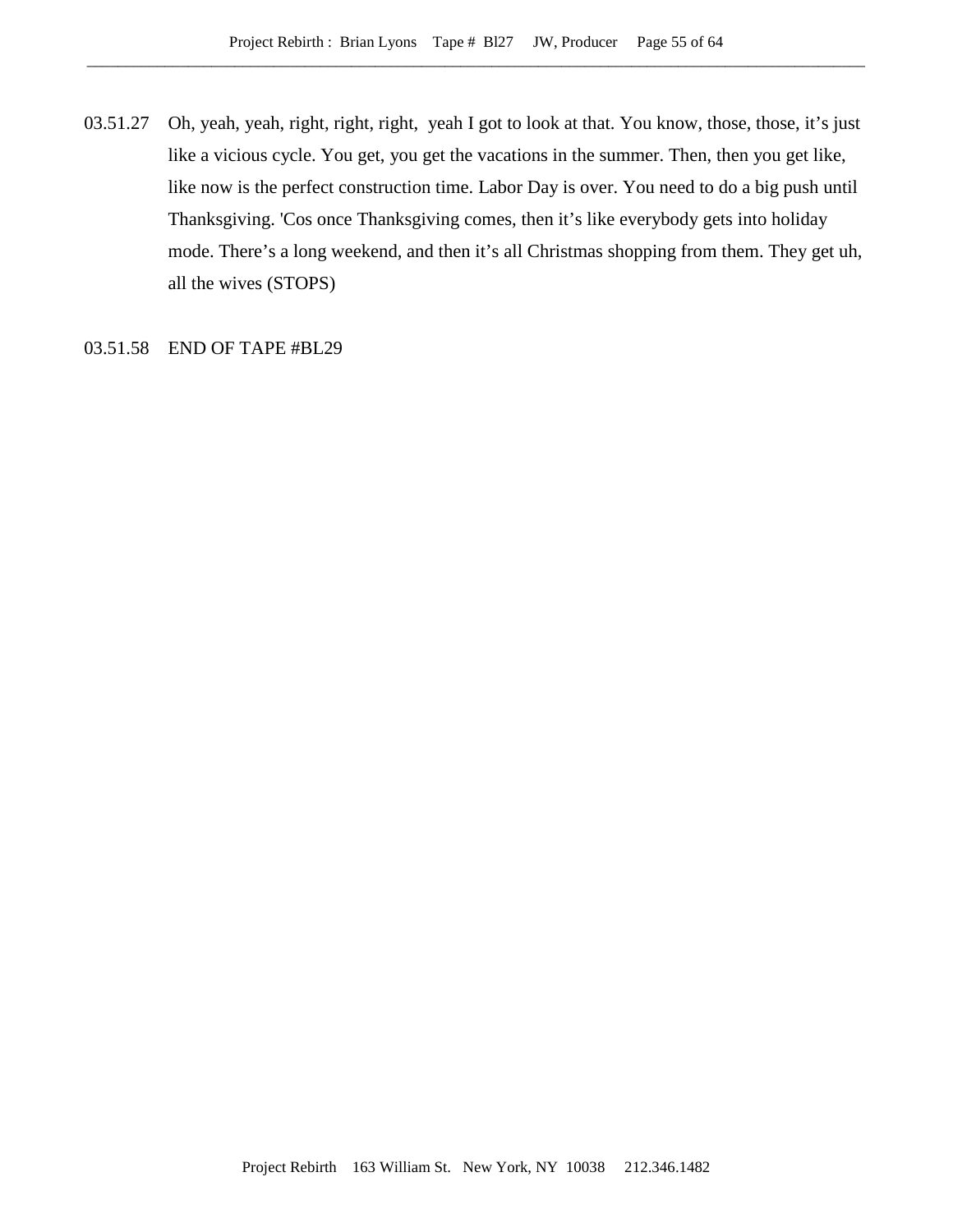# **TAPE # BL30 Brian Lyons JIM WHITAKER, Producer/director PROJECT REBIRTH**

01.01.00 PICTURE UP

## (OFF CAMERA REMARKS)

01.01.57 BRIAN LYONS: They filmed a movie in Seven World Trade Center. Perfect Strangers. Halle Berry and Bruce Willis.

(OFF CAMERA REMARKS)

JW: Anything else about your brother?

BRIAN LYONS: No, no, nothing came up. Yeah, yeah, yeah.

## (OFF CAMERA REMARKS)

- 01.04.23 BRIAN LYONS: When you're 33, when you hit, this is what I had always said is, when I hit 34, a whole bunch of things changed, you know what I mean. Not 40 or whatever. It was like, 34. I hit like, this brick wall. I lost like, a ton of steam. A ton, I used to do a zillion things. I (?) had a company with a building in Yonkers. Three air conditioning trucks on the road. And driving up to Carmel and back and forth.
- 01.05.00 And doing a million different things. And working on weekends and going to people's houses and making extra money and installing all sorts of equipment all over the city. And oh, tons of stuff. I can't do that now. No, when (?) I hit 34, I started getting aches and pains and this and that and that and this. And then when I got to 40, you know, all those aches and pains, they're all still there, but you just, you know, you live with them all. Like, you know,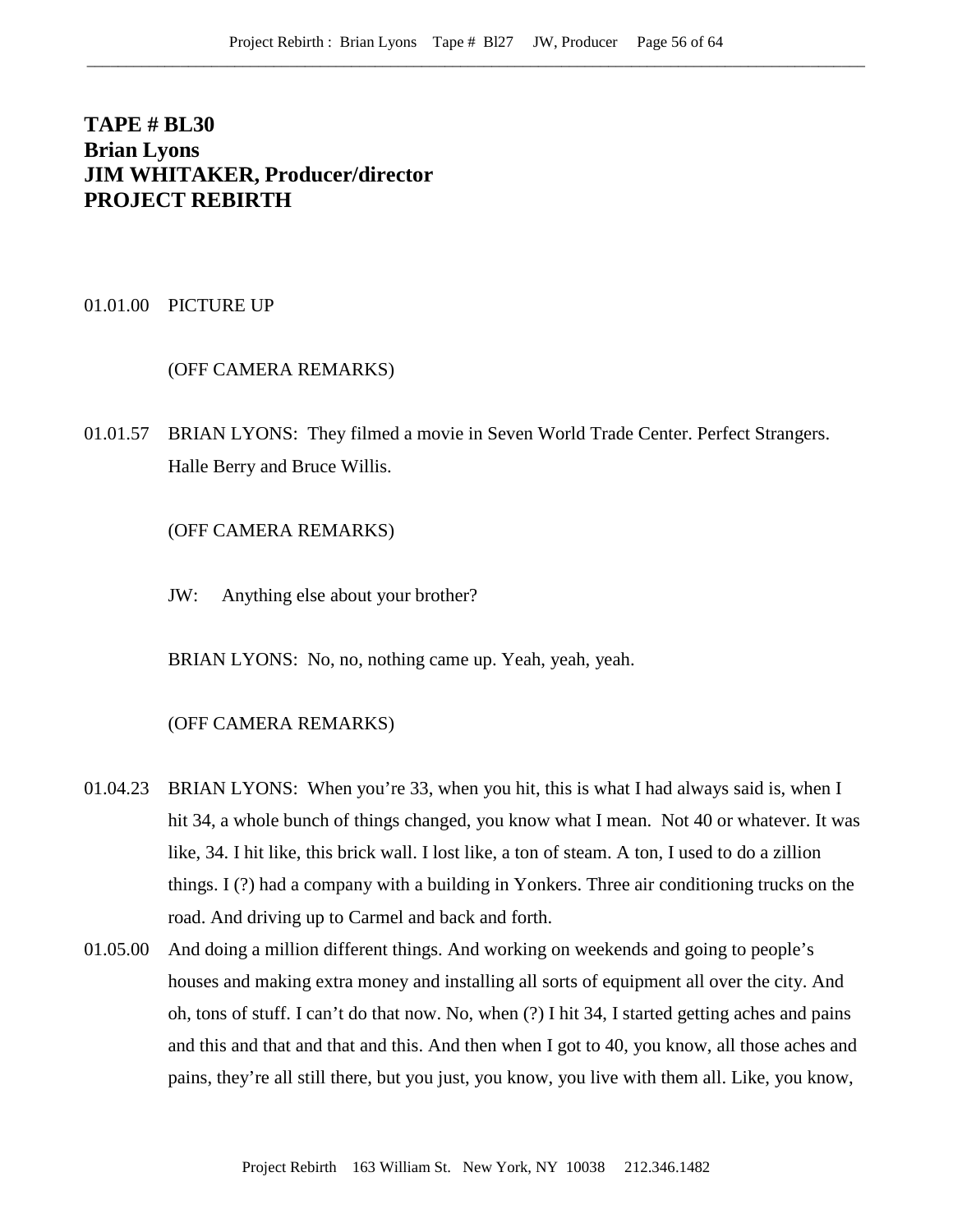the other day, I put the grill, when we were going camping, I put like, I took the gas, an old gas grill with me.

- 01.05.37 Like a barbecue up on the truck. And I was like, going like this. I was like, oh, my wrist. And it's like, it took like, two weeks before my wrist like, started feeling better again. And it was like, no big deal. It was just like, lifting the thing up and putting it over there. And it's like, 'cos I'm older. I'm like, 46 years old. Takes like, longer time for things to heal up and, you know, get, you know, get better.
- 01.06.02 And you know, you don't have the same energy. And you (?) know, there's a whole bunch of different things. You have a family now. You got more kids. You got like, a whole bunch of stuff that happens. You know, like my kids are older. Like, I used to have a baby bottle business. And you know, that's all gone by. The kids, one kid wasn't even born. And one kid was little.
- 01.06.27 So I didn't even have to spend time with them or do anything. I would come home, do that, do some of this stuff. My brother was alive. He would help me. I'd go see him and, you know, we'd do stuff together. And all that. But now the kids are older. Now you're bringing them to dance class and you're doing this and on the weekend, and taking them camping. And you know, there's a whole, you know, different thing, you know. It's why, you know, trying to stay focused. I come to work. I'm building this building, you know.
- 01.07.02 I go home. I stay with them take them to school. Irish dancing practice. Do some chores around the house. Try to go on vacations or go out, take my wife out to dinner. You can only do so many things in life in a year. A year goes quick. Then the holidays come, you know. It's Thanksgiving. Then it's Christmas. You know, then it's a vicious cycle. Just starts all over again, you know, so it's, you know, you just got to roll with the punches, I guess.
	- JW: How about going from 40 to 46?
- 01.07.46 BRIAN LYONS: See, the difference is, with me, is between being 40 years old, well, this (?) is what happened with me is, I was working at a company in Brewster, right by my house, called Dairy Conveyer.
- 01.08.03 They make conveyor systems and stacking equipment and all sorts of machines for the milk industry. Two German guys own it, all right. They moved from Queens up to Brewster where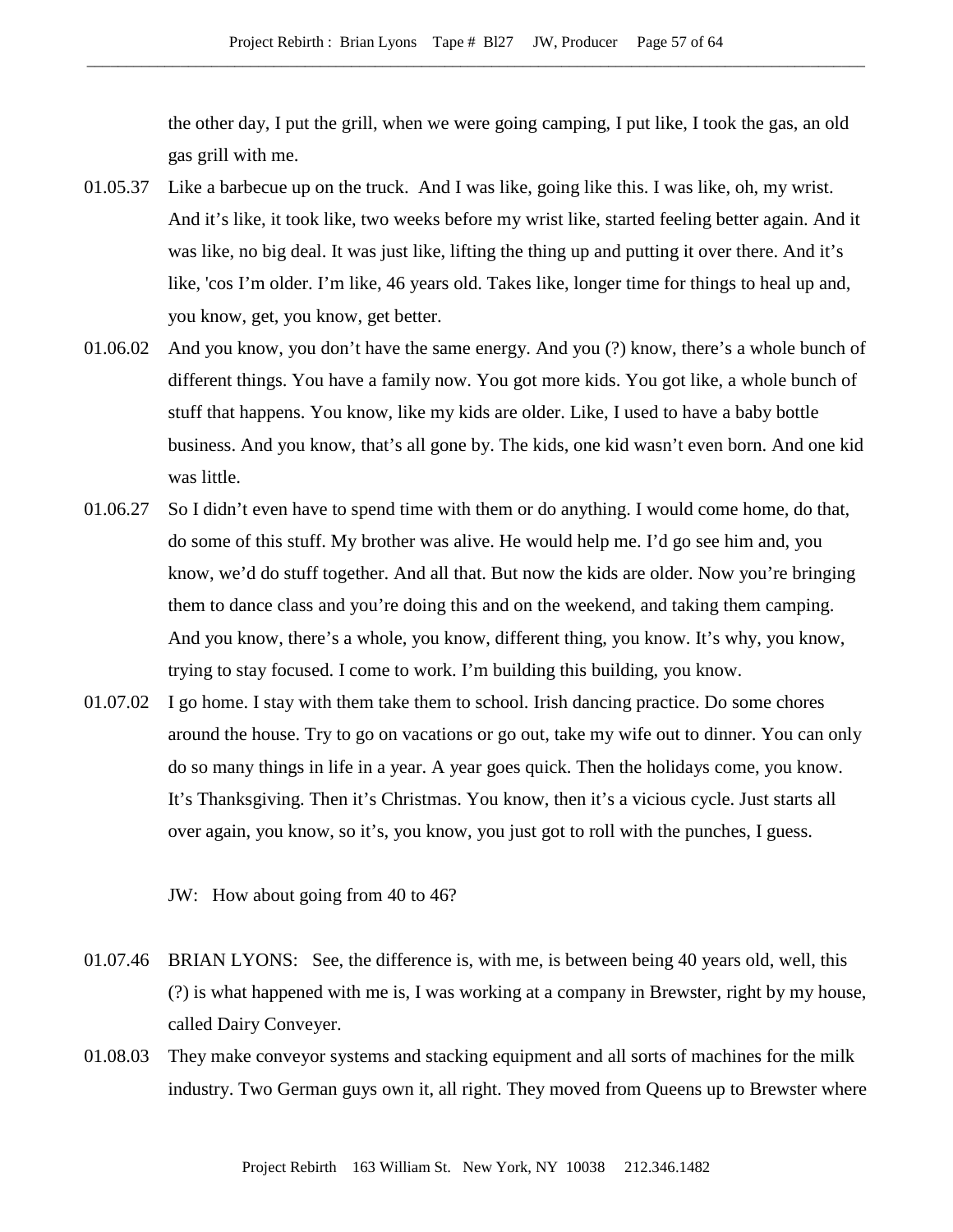I live. So at the time, I was project manager of this concrete plant. And it was Canadianowned.

- 01.08.28 And they were trying to pay me like, a Canadian salary, which was like, half of American salary. And they started off, it was like, the first year I got hired. It was like, oh, we're gonna pay you this and as we grow, your salary will grow. And you know what? That never came true, you know, so those are the things that like, happen in life. People like, lie to you, you know, like, so like, I stayed there five years. And I was getting paid nothing. And I was working like, night and day. I got like, double shifts going.
- 01.09.01 Six days a week. And you know, I wasn't, you know, getting compensated for it. So at the next corporate park, they were building this big building. So I was like, I went up there and I was like, what's gonna be in here? And they're like, oh, well, it's a uh, conveyer company. And blahblahblah blahblah. So I went and interviewed with this guy and you know, it was everything that I had done like, in the service. Welding and control systems and stuff like that. So I got hired by them.
- 01.09.30 And part of it was we traveled around to all different dairies around the country. Like, go to Pennsylvania on the weekends. Massachusetts, Connecticut. Vermont. Colorado. All different places, I was traveling. And most of it was on the weekends. So then, you know, my kids were (?) being born. And I was like, never home. I was never seeing them.
- 01.10.00 I had to work in the shop during the week. And then on the weekends, go and install these equipment and change around these dairies at, you know, on the weekends. So I was like, I need a career change. And my brother Michael is the one that said, listen, you got to go work down in the city. 'Cos he was working for an engineering firm. And Michael had like, drawings on his desk like, this high that he couldn't get to those. He's like, there's tons of work. They're like, begging for people. This was like, 1999.
- 01.10.30 So I was like, you know what, I'm gonna be 40 years old soon, all right. And the chances are going to a company when you're 40 and above, trying to get a job with them, isn't gonna be too good. So I was like, I'm 39. I'm just gonna be turning 40. I need to get a job. I need to change my job now, that I could stay in New York and not travel around the country and stuff, so that, you know, I could be settled before I'm 40 years old.
- 01.11.07 Because if I try to get a job when I'm 40, 46 years old, and send a resume in, they're gonna hire a guy out of school for like, you know, a quarter of my salary, you know, to do like, the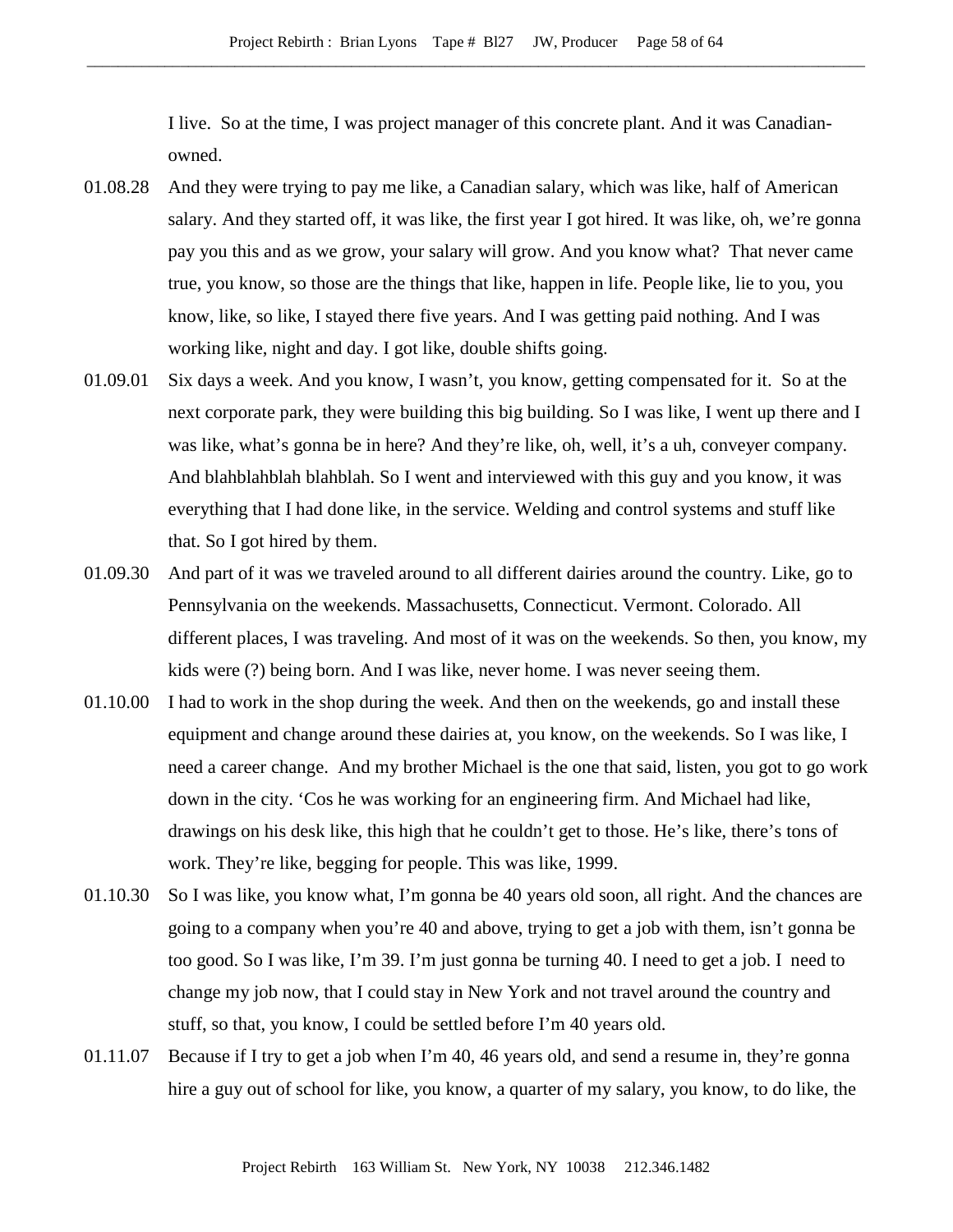same thing that you could possibly do. Maybe like, not as good, but they don't care. They don't want to pay your salary. They'll pay a guy out of school, you know, \$40,000 a year or whatever.

- 01.11.31 So you know, that's when I got a job down in the city when I was 40 years old, right. And then a year passed, and then bam, 9-11 happened. So you know, that changed like, you know, everything. Like, you know, nothing can compare to what happened for the last five years. You had like, the 9-11 recovery, you had the PATH restoration. You know, you had all these things that are once in a lifetime issues type of things, you know.
- 01.12.05 Energy level-wise, from 40 to 46 is about the same type of thing, you know what I mean. You know, first of all, between 9-11 and the PATH, I had like, twice the amount of energy I had now, you know, because I was running big projects and, you know, that just gives you adrenaline type of things when you're doing those things.
- 01.12.29 So those years were, you know, way more interesting. It's like, you know, your position's changed over the years in your job. But like, if they said to you, you know what, Jim, stop what you're doing, you know. Go direct this film. It's gonna take you two years. It's like, you know, gonna be the best film in the whole world ever invented, you would have like, all this energy. You'd be doing, you know, extra, extra things.
- 01.12.59 You would dig it up out of your things when, if you were 42 years old or whatever, you know what I mean. But if you're staying in the same, same groove or whatever, from 40 to 46, I would say the energy level would probably stay, is about the same. It's all your health. Your weight, you know, you got to stay exercised, you know. In the 40s is when you hear all these things that happen to people. They get (?) prostate cancer, they get, you know, all sorts of problems start happening to you when you're in your 40s, you know what I mean.

JW: Is that right?

01.13.33 BRIAN LYONS: That's what it seems to me, yeah,  $(\sim JW \sim)$  you know, 40s and early 50s is when, you know, you get a lot of problems. Obviously when you turn, when you're in your 60s and 70s, you get, you can get stuff. But there's a lot of guys that you read, watch the news everyday. You'll see. This guy, he was 48. He got this. He was 46, he got that.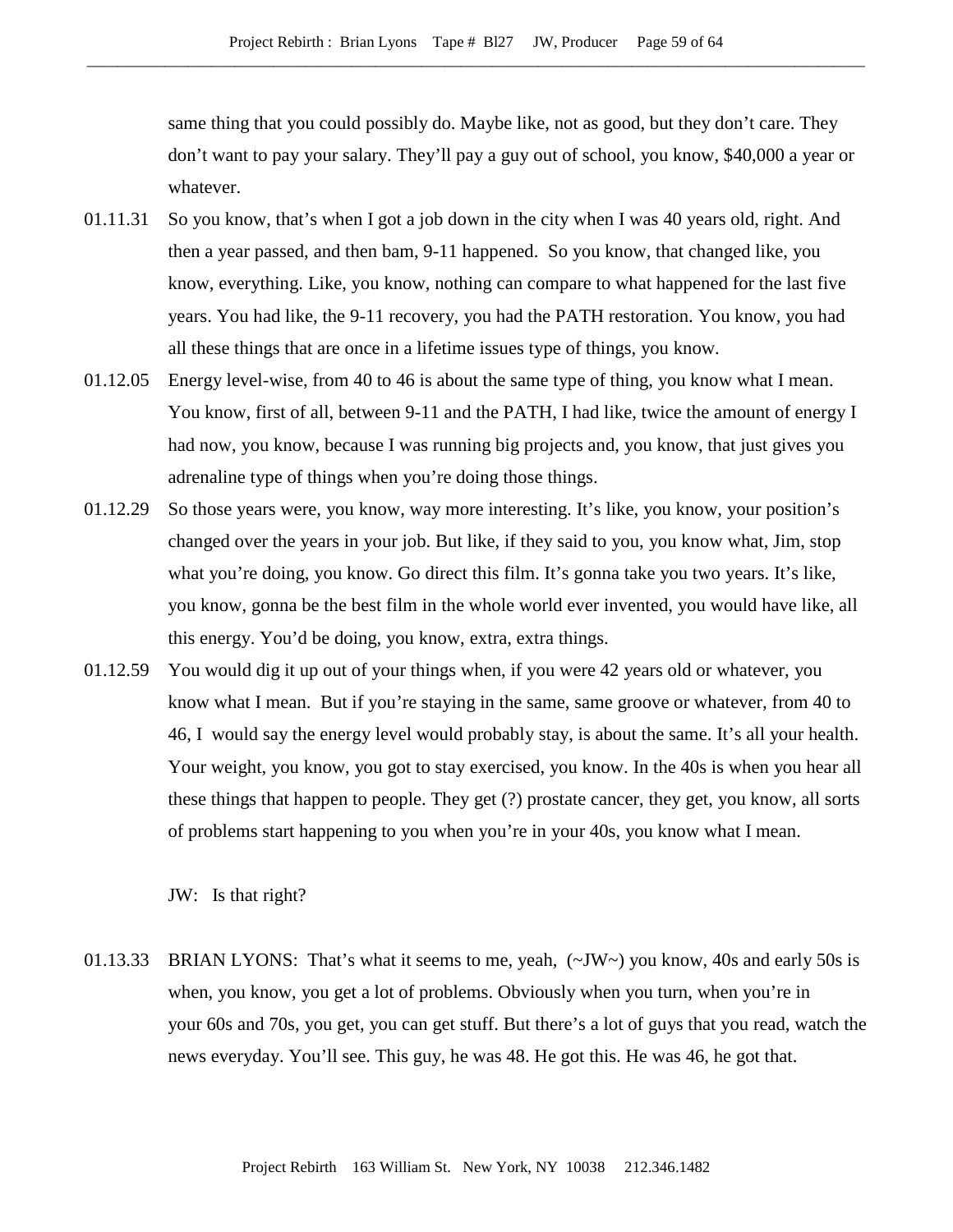01.14.00 You know, he died of this and that. They were only in their 40s and stuff, you know. It's like, scary. It's like, you know, that's why I go get checked up all the time. Get a physical once a year, you know. You never know. It's much different.

# (OFF CAMERA REMARKS)

- 01.14.47 BRIAN LYONS: That's what I'm saying, right. So what happens is, and it's hard to do, but what you're supposed to be doing is watching your diet. Like, I haven't or whatever.
- 01.15.00 And exercising and stuff like that, to keep your energy level up at work. You know, to keep, when you turn 40, when you're over 40 and 42 years old, your metabolism, you know, changes in your whole, in your body. And I guess, you know, the exercising type of thing, you know, the (?) cardio uh, stuff and everything like that, that must help out. You know, it pumps more oxygen in your brain for the day.
- 01.15.29 And you know, helps you get through the day more clearly and keeps you at a higher level. But that's a big, it's a big commitment. I don't know if you jog or run or whatever.

JW: I just started.

# (OFF CAMERA REMARKS)

BRIAN LYONS: No, no, but that's a needed thing to do, I think, you know what I mean.

JW: But it's also the mental thing, needing a challenge, to keep from being bored.

- 01.16.04 BRIAN LYONS: No, right. Well, well, that's what, look what I'm doing is I'm working at night. I'm supervising four electricians. Guys that like, got like, a nut thing like, going like that, that's it. I just let that pass by. I'm only, I know it's a temporary thing. And I just consider it that I'm here because, you know, I know what's happening down here.
- 01.16.28 And then I just try to use my other energy when I get home with the kids and stuff like that. Until it's gonna get more challenging. As we bring the building up, there's gonna be a lot more things I'm gonna be getting involved in, I know that that's all gonna start happening,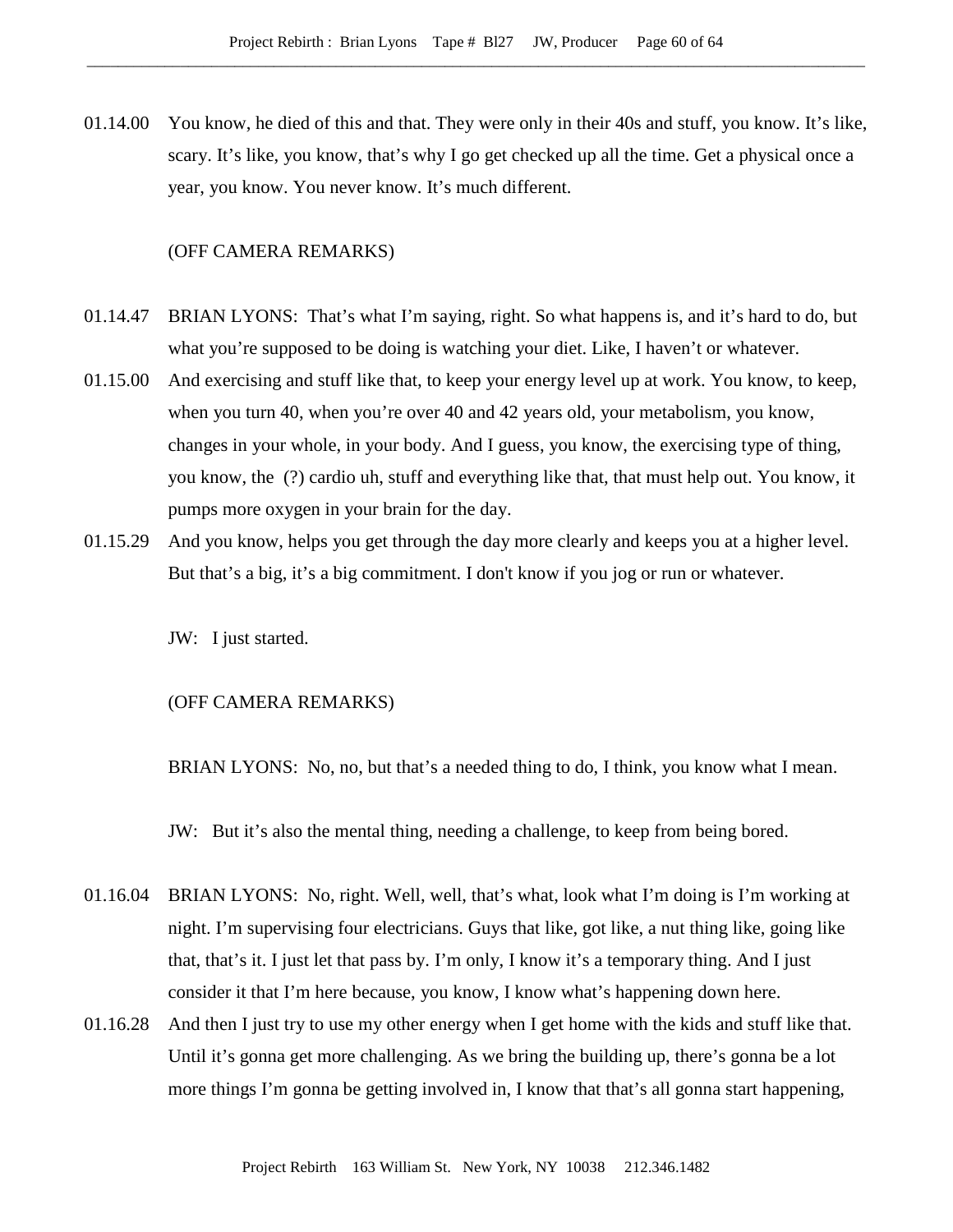you know. They're gonna start putting more and more responsibility on you. But right now, there's only. They want to keep payroll low, so there's only a couple of guys. There's only a few things happening. So you know, that, you know, that's where we're at with that.

- 01.16.58 But you know, as you start to build a bigger building, you know, there's more and more chaos that you have to coordinate. And then I like being right in the middle of that, you know. And then you're (?) coordinating that, this, that. You know, that's where, you know, I thrive in, you know, doing multi tasks like that, you know. But, you know, right now, like last year, too, like, when I was at Seven World Trade Center, I had like, one thing to do. I was like, bored to death all day. But I got through that. I went every day, I went there and finally I got transferred over to this job.
- 01.17.33 Which was (?), it's a little bit better, you know. At least you're like, know you're on the Freedom Tower and that things are gonna be coming forward. So I don't let that bother me, you know what I mean.

JW: Where would you be if 9-11 hadn't happened?

- 01.17.52 BRIAN LYONS: No, I would be at Structure Tone and I would be doing rebuilding spaces all around the city and stuff like that. They're really busy now. I met the guy, the guys that I used to work for, like, my vice presidents and stuff. I've seen them around. They came to Seven World Trade Center. One of their clients took two floors. And they fitted out the floor. You know, built the walls, the ceilings and all that. I met them in the elevator a couple times. I was like, hey, how you doing, you know. He's like, yeah, you want to come back to work? And I'm like, no, no, I'm good where I am, you know. You know, 'cos they're busy. They're looking for (?), they're looking for people, you know, that know what they're doing, so, you know, I would be doing that, you know.
- 01.18.31 And that would be fine, too, you know. So, you know, that's, I would still be working in the city and doing that. So, but fate has me on the biggest building in the world. That's where I wanted to be, right. I'm gonna be putting that light bulb on top, you know. It's a big-ass fucking thing, I think, though, this time. It's like, supposed to spin around and shoot a light up into the sky. And, you know, all that kind of thing.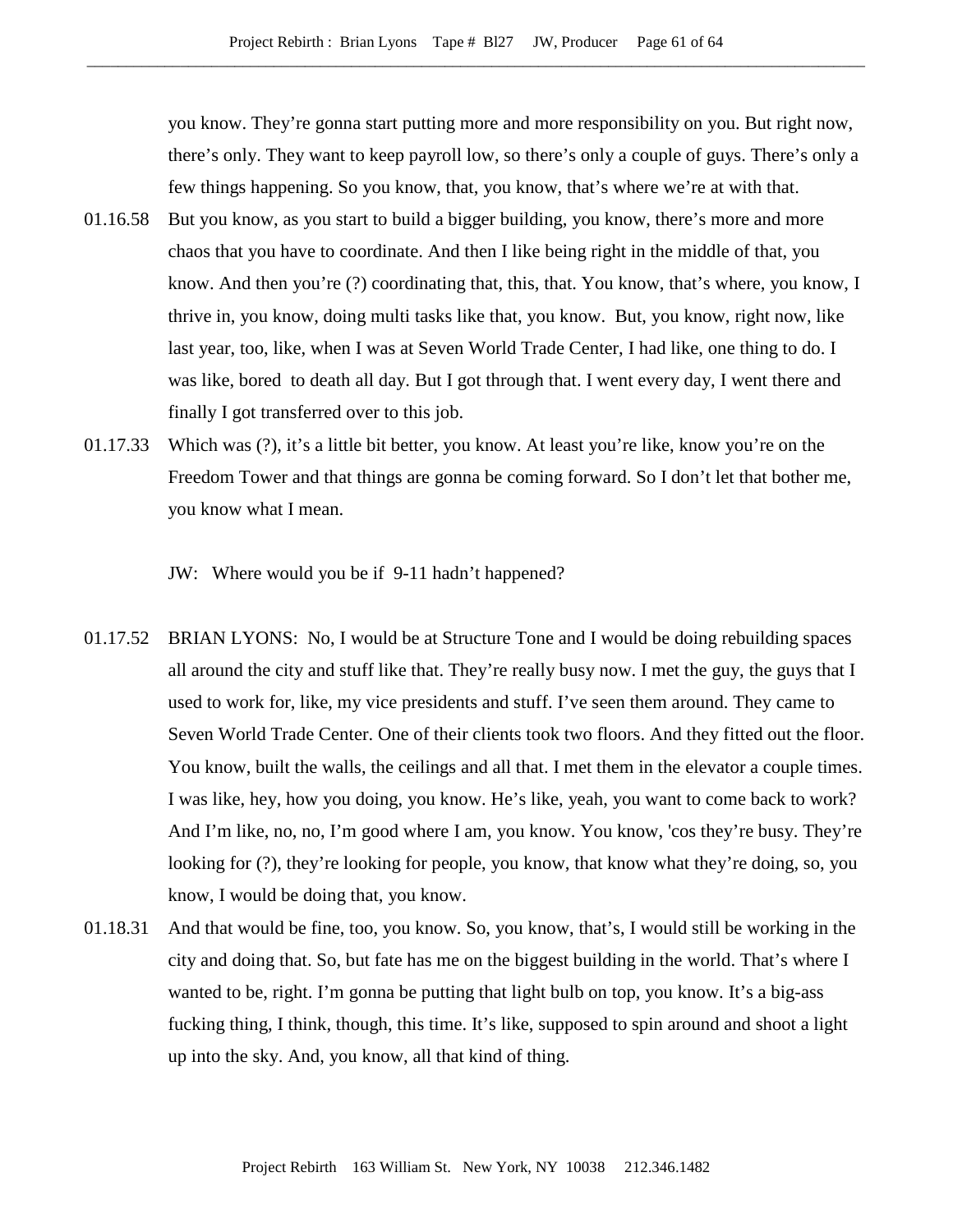01.19.00 It ain't like one of those little red light bulb things that you seen me put on, (LAUGHS) you know.

#### (OFF CAMERA REMARKS)

01.20.02 BRIAN LYONS: (MID-STATEMENT) And then, you know, salmon fishing, too, is, catching one of those fucking salmons, it's like, getting one on the hook, man, and like, you know, fighting him for like, 20 minutes. One time I fought one for 45 minutes up there. I got him in, but he was big Coho, man. The line didn't break, thank god.

# (OFF CAMERA REMARKS)

- 01.20.41 BRIAN LYONS: And you know, we're gonna go up, I'm gonna watch the internet. Gonna get a good weekend to go. Watch the weather. 'Cos I'm bringing her. She's 11. We'll stay in a hotel, as long as the weather's not 'cos it gets cold up there, 'cos the wind comes off the lake, you know, and it gets cold. And, but I could just her in the day.
- 01.21.04 See, what happens is, my friend used to have a boat right on the Salmon River. And a lodge. Now he sold everything and went to California. So now I'm like, on my own. But he could, and he knew where all the fish were. He knew tributaries. He would take us up to tributaries and, you know, where salmon are and (?) tons of stuff like that. He was like, a guide. And he's not there anymore. So you know, you can fish in the day.
- 01.21.30 But the fish don't move in the day. They only, the salmon move up the river at nighttime. So at the mouth of the river, in, for like, 200 feet to where there's a buoy, you're allowed to fish that area at nighttime, because it's considered the river, the lake. Lake Ontario. So there's fishing on Lake Ontario at nighttime. But there's no fishing on the Salmon River.

JW: You're catching salmon at night?

BRIAN LYONS: At nighttime, yeah, yeah. That's one (~JW~)

JW: With a flashlight?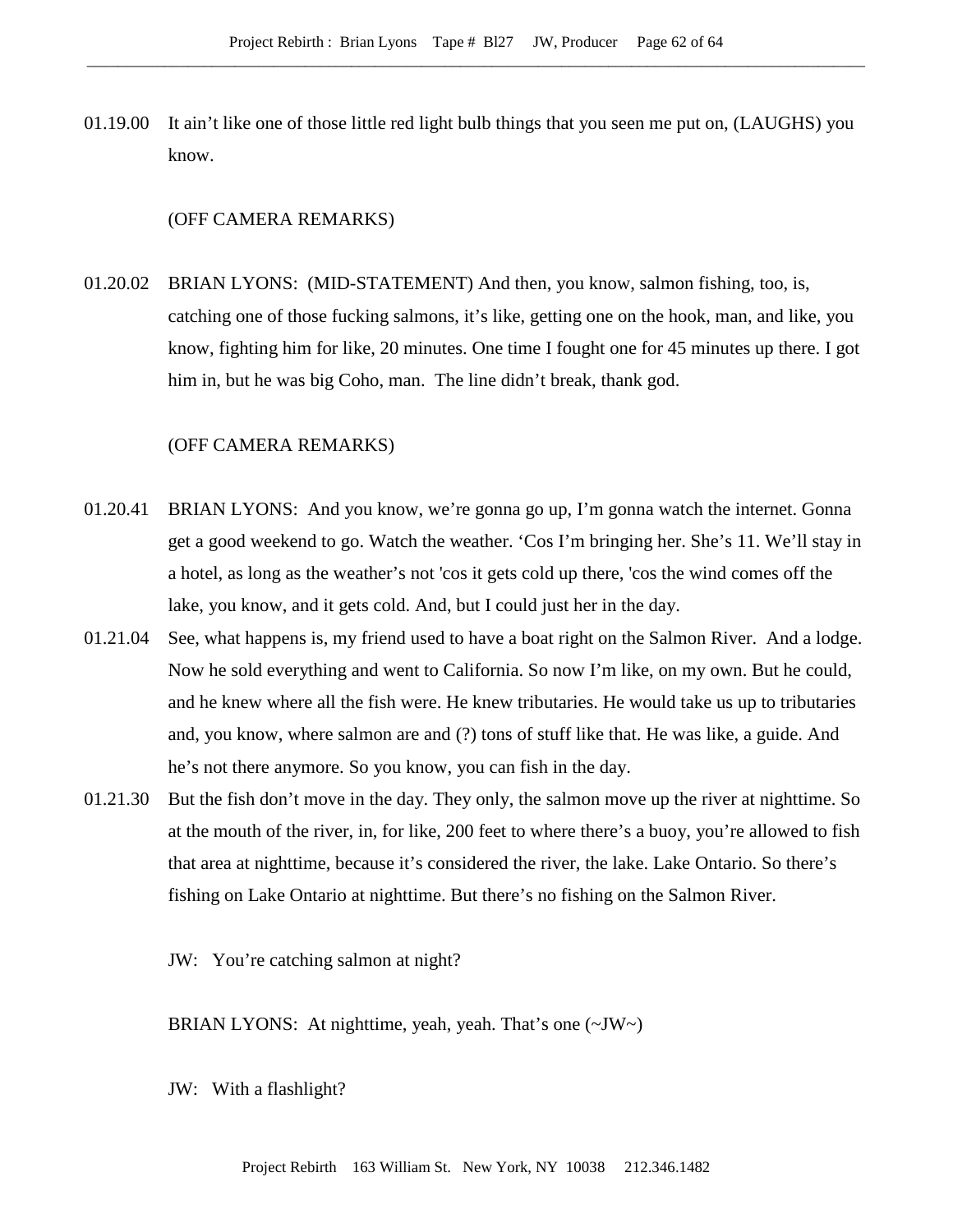- 01.22.07 BRIAN LYONS: No, no, well, they're down, they're down. What you do is you cast out. You wait, there's so many of them, they hit the line. And soon as they hit the line, you fucking pull up. You fucking try to get one. (LAUGHS) 'Cos they don't feed, you know what I mean. (~JW~) They, you know, they're not hungry. So they're not gonna bite your bait.  $(\sim JW)$  See, what we used to do  $(\sim JW)$ 
	- JW: Do you use a giant grappling hook?
- 01.22.30 BRIAN LYONS: Well, what we used to do was, this guy, we used to fish off the back of his boat. And this is like, ten, this is 1990, so this is 16 years ago. He made special, he used to have a (treble?) hook with a piece of lead on it like this. And you could toss that thing out and then pull across the lake. And just hook one right in the side. And just fight him for like, a half an hour. Just to get the fight, you know what I mean.
	- JW: The further to the back, the better the fight?
- 01.23.00 BRIAN LYONS: No, oh, if you got him in the tail, you'd be (~JW~), you be good, yeah, yeah, yeah. But during the day, you got to fish with like, salmon eggs you put on.
	- JW: You pretend.
- 01.23.10 BRIAN LYONS: But what they call, they let you do it. It's called lifting. Because they (?) know that people come up there and it's good for the economy.  $(\sim JW)$  But they don't eat, you know. They (?) they're going to spawn, so they're not eating. They already ate when they were out in 200 foot of water. So they let you go like that with the pole. And if you're anywhere near the mouth, you could keep the fish.
- 01.23.39 Pretty much. (~JW~) You know. So we'll try that. The key is, what I do is, I used to put the hook on the bottom and then split weights over here like this. But then the line is like this. So the hook is over here. So now what I do is, I put the hook here, right.